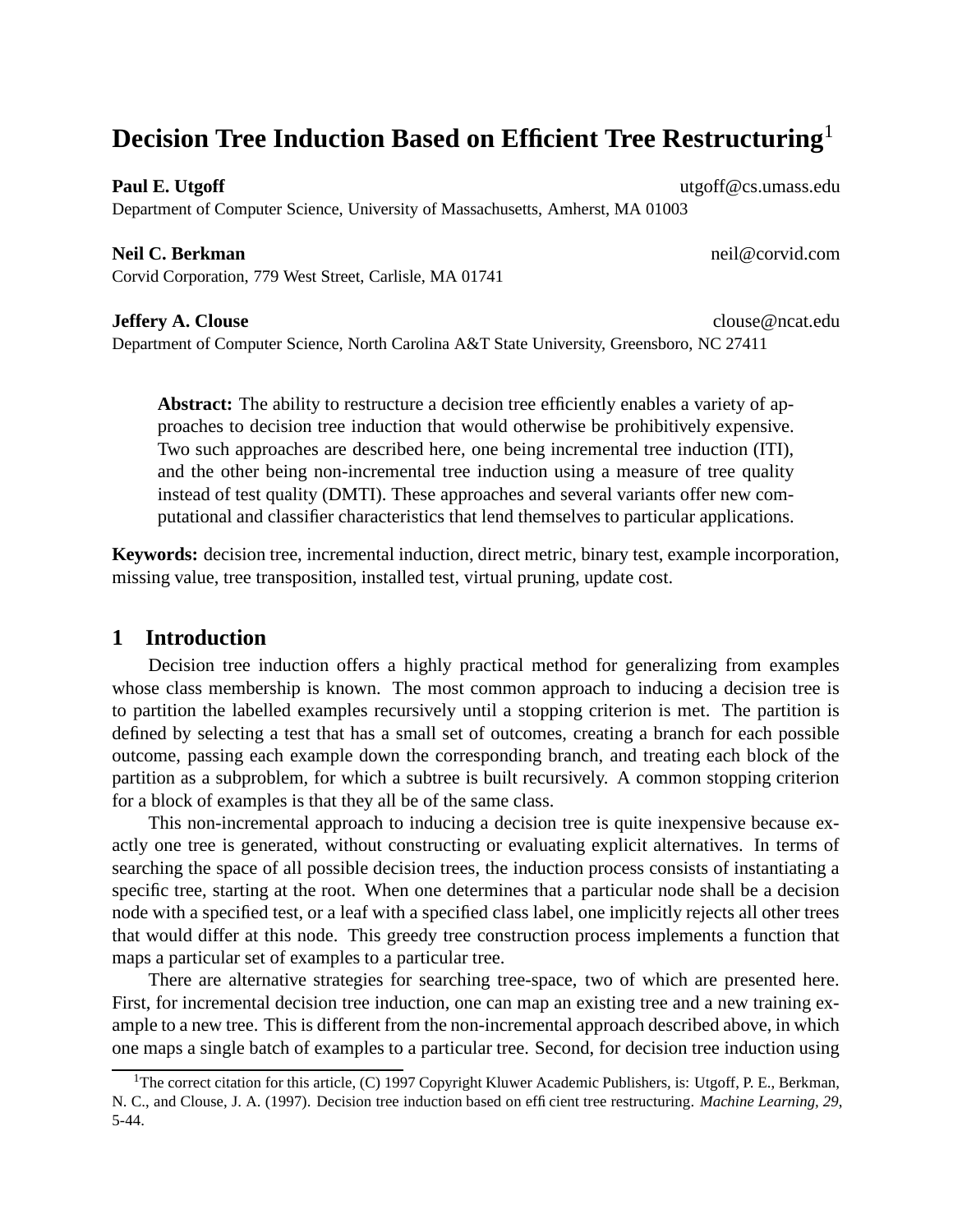a measure of tree quality, hereafter called *direct metric tree induction*, one simply maps an existing tree to another. As explained below, each of these methods requires the ability to restructure an existing decision tree efficiently. The next section presents the tree revision mechanism, and the following two sections present the two decision tree induction algorithms that are based upon it.

# **2 Tree Revision**

Both of the decision tree induction algorithms presented here depend on the ability to transform one decision tree into another. For simplicity, the discussion is limited in this section to a tree that is based on a consistent set of labelled examples. For any particular set of consistent examples, there exists a multitude of decision trees that would classify each of those examples correctly. For example, if one were to place a test  $t_1$  at the root, and then build the rest of the tree recursively, a particular tree would result. However, if instead one were to place a different test  $t_2$  at the root, and then build the rest of the tree recursively, a different particular tree would be produced. Each tree would be consistent with the training examples, but would likely represent a different partition of the example space.

An algorithm that restructures a tree will sometimes need to change the test that is installed at a decision node. When this occurs, one would like to be able to produce as efficiently as possible the tree that would result when using the newly installed test. One would like to effect such a change of the installed test by revising the existing tree, instead of building a new tree from the original training examples, assuming that this is computationally more efficient.

### **2.1 Representation**

It is assumed that every possible test at a decision node has exactly two possible outcomes, which means that the decision tree is always binary. There is no loss of representational power in this choice because for every non-binary tree there are one or more binary trees that produce an identical partition of the example space. Symbolic variables with more than two possible values are mapped automatically to an equivalent set of propositional variables. For example, if the value set for the variable color were  $\{red, green, blue\}$  then the possible binary tests would be (color = red), (color = green), and (color = blue). For numeric variables, the conversion to a binary test is done as it is by C4.5 (Quinlan, 1993), by finding a cutpoint and incorporating it into a threshold test, for example  $(x <$  *cutpoint*). The outcome of a test is either that the value of the variable in the example satisfies the test, or that it does not.

The adoption of only binary tests brings two principal benefits. The first is that there can be no bias among tests that is due to the tests having a different number of possible outcomes. This is important because many common methods for selecting a test are biased in this manner (White & Liu, 1994). Second, choosing a binary split at a decision node is a conservative approach to partitioning, because a block of examples is divided into at most two smaller blocks. This is beneficial because each block can be further subdivided, if necessary, by selection of a new test that is deemed best for that block. Choosing a test that immediately partitions a set of examples into more than two blocks is more aggressive. By partitioning more conservatively, one keeps a larger number of examples available in each block, which is important if additional partitioning will be done in that block.

Mooney, Shavlik, Towell, and Gove (1989) found that recoding discrete variables as propositional variables improved classification accuracy for the ID3 decision tree induction algorithm. Breiman, Friedman, Olshen, and Stone (1984) employ binary tests in the CART decision tree in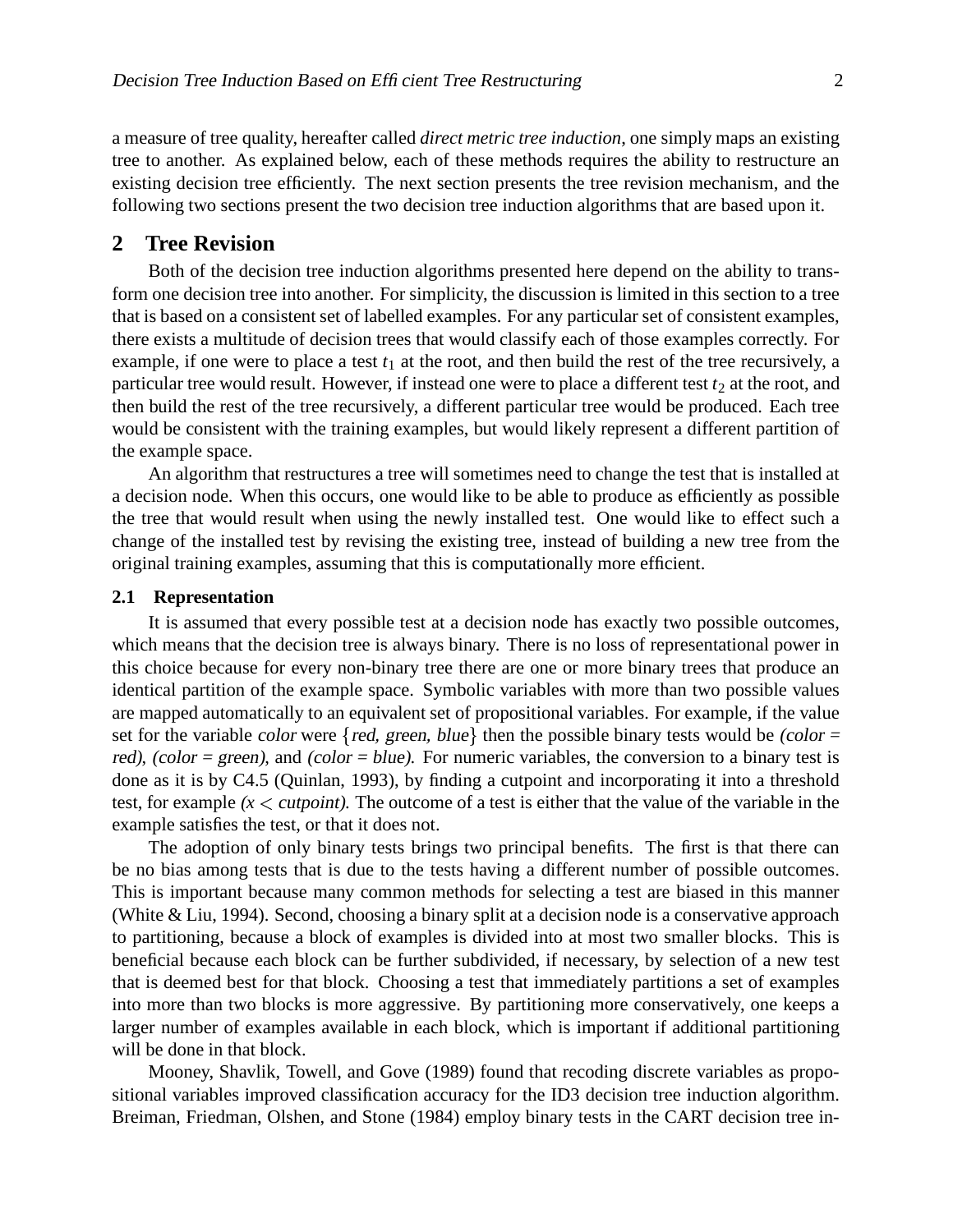duction program. Fayyad (1991) observes that for numeric variables, it can be advantageous to search for multiple cutpoints, rather than a single one. While several binary tests can represent the same partition that would be produced by a multiway test, there is no reason to believe that a greedy selection of such binary tests would actually lead to the same partition. One could search for multiple cutpoints, and then pick just one for a binary test, leaving other cutpoints to be found for the subtrees.

### **2.2 Information Maintained at Each Decision Node**

To be able to change the test that is installed at a decision node, one needs to maintain information at that node that provides the basis for evaluating the quality of each possible test. The idea of maintaining such information for symbolic variables was demonstrated by Schlimmer and Fisher (1986). For each test that is based on a specific value of a symbolic variable, e.g. (color  $=$ blue), the frequency counts for each outcome-class combination are kept and updated as necessary. For each possible test (based on a specific cutpoint) of a numeric variable, it would be too costly to keep a separate set of frequency counts for each test. Instead, the list of values observed in the examples at that node is maintained in sorted order by value, with each value tagged by the class of the example in which it was observed. For each pair of adjacent values, the midpoint of the two values defines a possible cutpoint. The possible cutpoints and the merit of each one can be computed efficiently during a single pass over the sorted list of tagged values. When average class entropy is the metric for test selection, one needs only to consider those cutpoints that separate two values from different classes (Fayyad & Irani, 1992).

### **2.3 Incorporating a Training Example**

A basic operation in tree revision is to change the set of examples on which the tree is based. Various forms of incremental tree induction are presented in the next section, each of which depends on the ability to add an example to the set of examples on which the tree is based. Adding an example in this way is also known as incorporating the training example into the tree.

When an example is to be incorporated into an empty tree, the tree is replaced by a leaf node that indicates the class of the leaf, and the example is saved at the leaf node. Whenever an example is to be incorporated, the branches of the tree are followed as far as possible according to the values in the example. If the example has the same class as the leaf, the example is simply added to the set of examples saved at the leaf node. If the example has a different class label from the leaf, the algorithm attempts to turn the leaf into a decision node, picking the best test according to the test-selection metric. The examples saved at the node that was just converted from a leaf node to a decision node are then incorporated recursively by sending each one down its proper branch according to the new test. Thus, an example can be added to a node, and it will work its way down the tree to a leaf, possibly sprouting branches at leaves as it moves downward through the tree. The procedure that accomplishes this task is named add\_example\_to\_tree, and pseudo-code for it is shown in Table 1.

### **2.4 Missing Values**

One must be able to handle an example for which the value of one or more input variables are missing. For tree construction, this is problematic when a test has been chosen for the decision node that requires knowing the value that is missing in an example. For classification of an unlabelled example, one must somehow use the tree and its leaves to infer the label for the unlabelled example.

A missing value is treated as a special value that does not satisfy the test at a decision node. A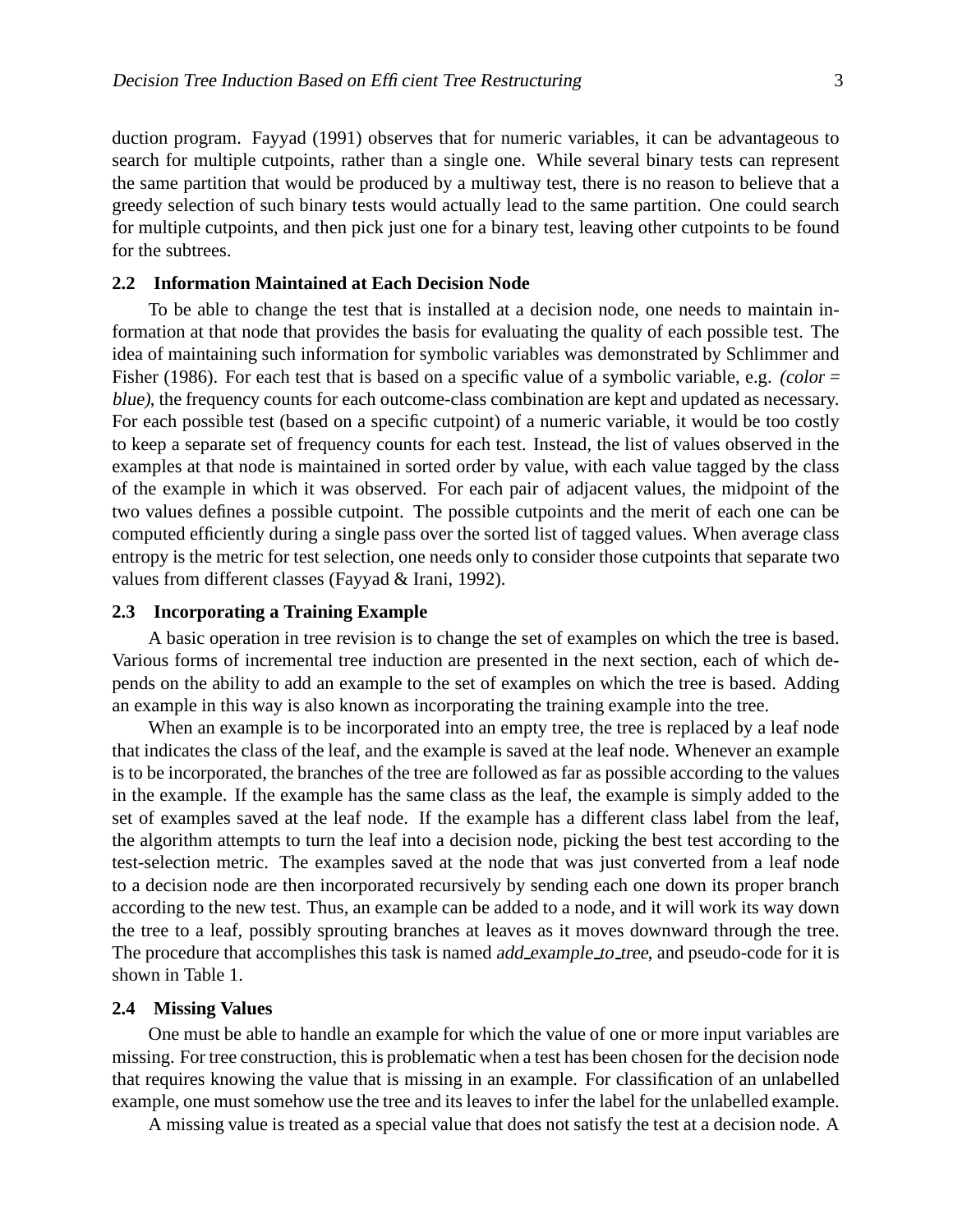```
Table 1. Procedure add_example_to_tree()
```

```
add_example_to_tree(node,example)
 if node is NULL
   then convert node to an empty leaf
 if node is a leaf
   then save example at node
        if node should be converted to a decision node
          then construct information at node
               mark node fresh
               for each example j saved at node
                 if test_is_true(node,j)
                   then add_example_to_tree(node->left,j)
                   else add_example_to_tree(node->right,j)
   else update information at node
        mark node stale
        if test_is_true(node,example)
          then add_example_to_tree(node->left,example)
          else add_example_to_tree(node->right,example)
```
value in an example either satisfies the test, or it does not. For example, if the test is  $(color = blue)$ , then a value of blue satisfies the test, and neither the value red nor the value ? (missing) satisfies the test. Similarly, if the test is (age  $<$  46), then a value of 31 satisfies the test, and neither the value <sup>57</sup> nor the value ? (missing) satisfies the test. During tree construction and classification alike, an example with a missing value for the test at the decision node will be passed down the false branch. This is similar to treating ? as a bonafide value, but it is different because no symbolic equality test can test for this value, nor can any numeric inequality test use ? as its cutpoint.

With binary tests, all the examples with missing values for the test are sent down the false branch. This concentrates examples missing a value for the particular test into the right subtree, and keeps the left subtree free of such examples. If further partitioning is required in the right subtree, the tree induction algorithm is of course free to select a new test, which can be based on any variable.

This approach to handling missing values also simplifies computation of the test selection metric. For the purpose of computing the metric, there is no such thing as a missing value because every example is placed into one of the two blocks of the candidate partition. There are many test selection metrics that one could choose, but Quinlan's gain-ratio metric is adopted here. Given that a missing value for a test is false for that test, there are no missing values for the computation of the metric. Hence Quinlan's (1993) special adjustments for missing values do not apply here.

### **2.5 Recursive Tree Transposition**

When a decision tree induction algorithm elects to change the test that is installed at a decision node, the tree needs to be revised so that it corresponds to the newly installed test. The set of training examples that satisfied the old test is generally different from the set of examples that satisfies the new test. The subtrees need to be revised accordingly, and one would like this process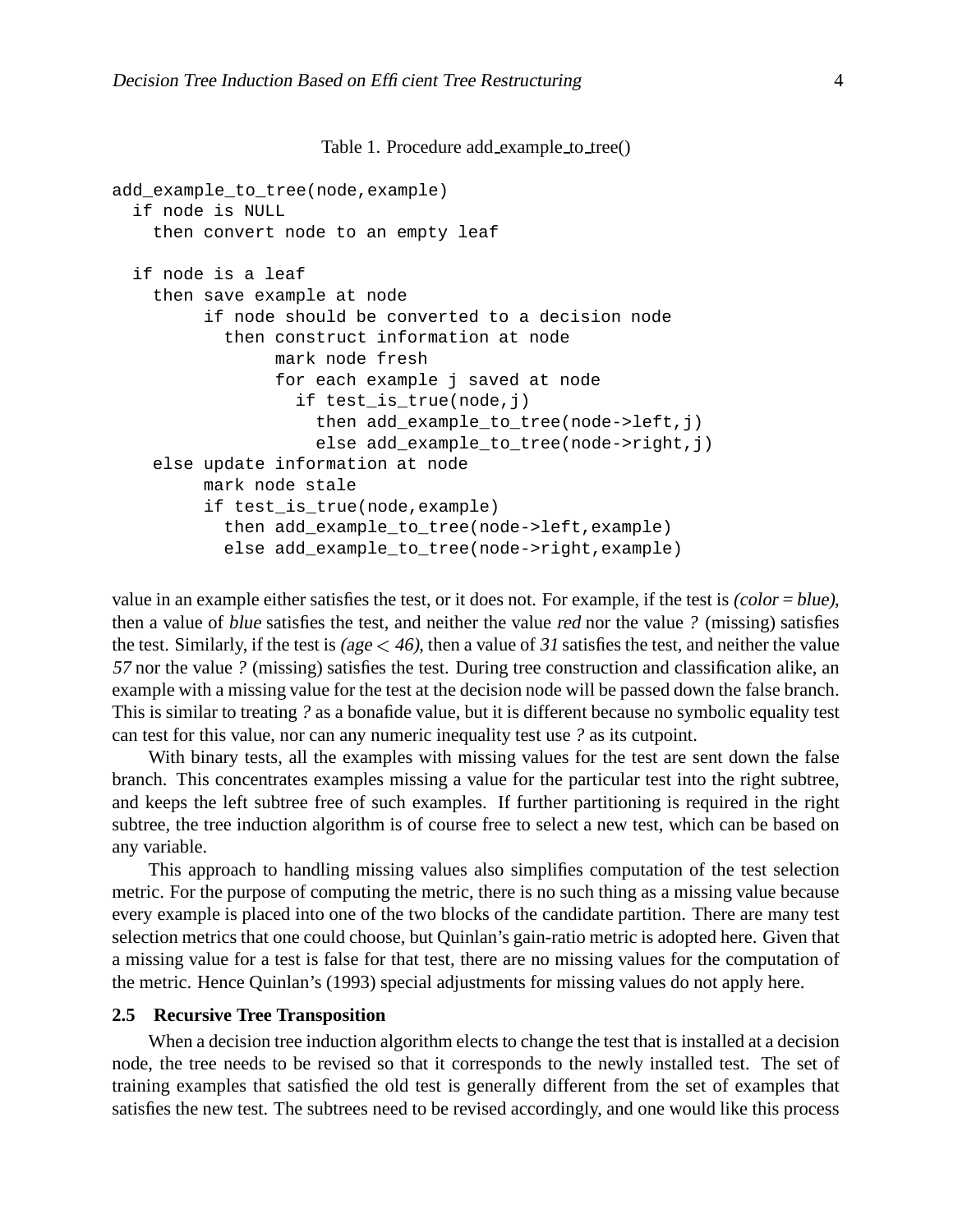

Figure 1. Tree Transposition Operator (left on TRUE, right on FALSE)

to be less expensive than rebuilding the subtrees from the examples on which they are based.

The operation of changing the installed test at a decision node is accomplished through a sequence of tree transpositions that is determined recursively. After the desired test has been installed, it may be that one or more subtrees has a test installed at a decision node that was necessary to accomplish the original tree transposition, rather than one that the decision tree induction algorithm would otherwise choose. To ensure that the best test is installed at each of the decision nodes below, the tree revision process checks that each installed test below is the one desired. If not, the subtree is revised recursively to install the desired test at its root decision node.

Consider one of the base cases, as illustrated in Figure 1. The goal is to transpose the lefthand tree into the righthand tree. This can be accomplished easily by rearranging pointers because the test (size  $\langle 21.70 \rangle$ ) that is to be installed at the root is already installed at each of the children of the root. Notice that the subtrees *A*, *B*, *C*, and *D* are simply reattached, and are not revisited for this case. The sets of examples on which each of *A*, *B*, *C*, and *D* are based have not changed, so there is no need to change those subtrees. Hence, the test or leaf information maintained at any of these grandchildren nodes has not changed. Similarly, the set of examples corresponding to the root has also not changed, though the designation of the installed test has, which means that the test information maintained at the root also remains unchanged. Only the sets of examples at the two new children of the root, now with test (color  $=$  blue), have changed. For example, the left subtree formerly corresponded to the examples used to build subtrees *A* and *B*, but now corresponds to the examples used to build subtrees *A* and *C*. This raises the problem of how to update the test information at each child of the root.

Fortunately, the problem has an inexpensive solution that does not generally require rebuilding the information from the training examples. One simply recreates the test information by merging the test information of the two grandchildren. For example, for the left subtree, one would define the information as the 'sum' of the information at nodes *A* and *C*. For a symbolic variable, one adds the corresponding frequency counts, and for a numeric variable one copies and merges the two sorted tagged lists of values.

There are several other base cases, all dealing with one or more grandchildren being leaves, or one or both children being leaves. If one of the children of the root is a leaf node, instead of a decision node, then transposition is accomplished somewhat differently. For example, consider the case in which the right subtree is a leaf. Then transposition is accomplished by discarding the root node, reattaching the left subtree in its place, discarding the right subtree (the leaf), and reincorporating its examples at the root. For the base case in which both subtrees are leaves, one discards both subtrees, installs the desired test at the root, and then reincorporates the examples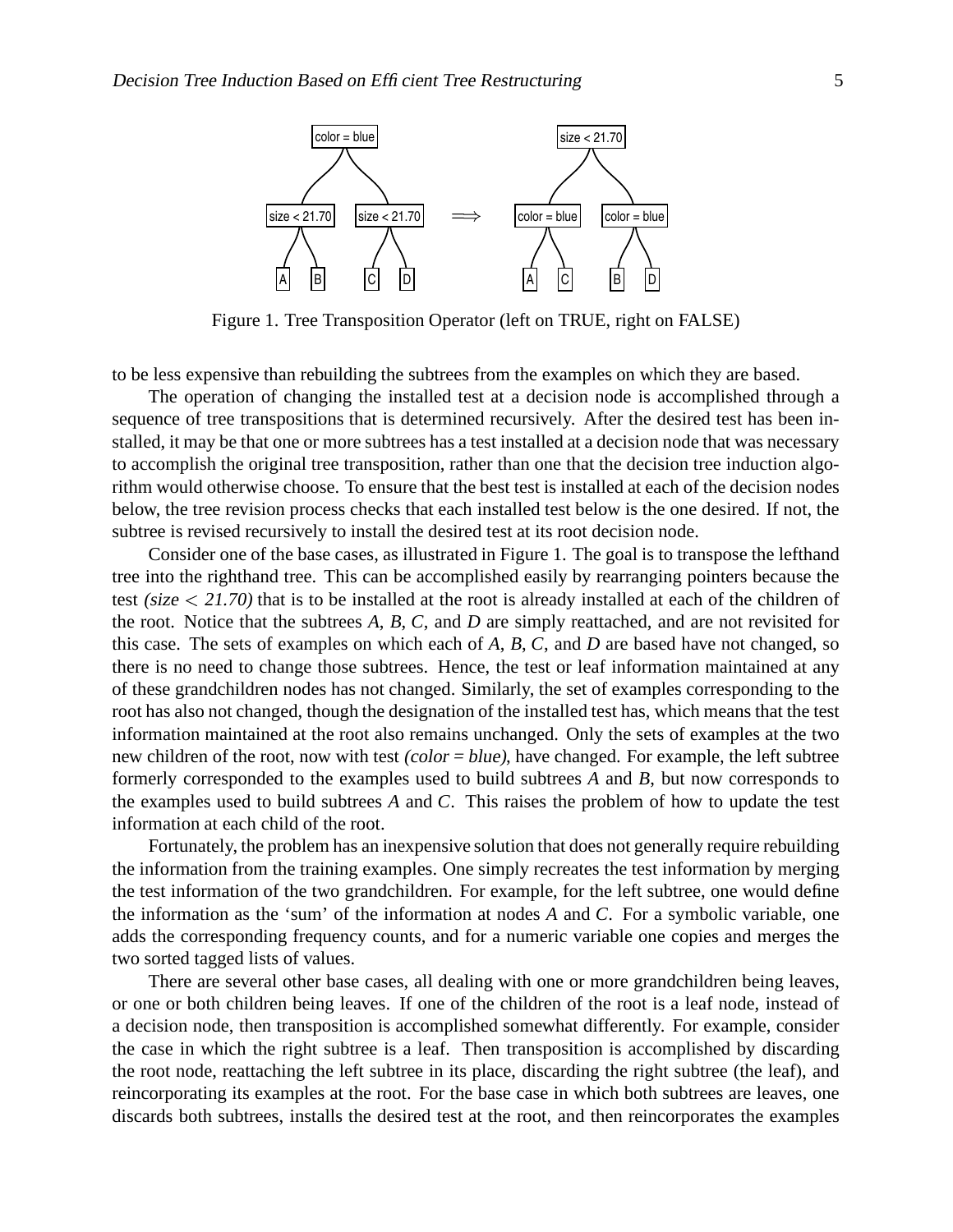Table 2. Procedure ensure best test()

```
ensure_best_test(node)
 if node is a decision node and node is stale
   then find best_test for this node
        if best test is not already installed
          then transpose_tree(node,best_test)
        if node is a decision node
          then mark node fresh
               ensure_best_test(node->left)
               ensure_best_test(node->right)
```
from both leaves at the root. Reincorporating an example from a discarded leaf does constitute reprocessing the example, but this occurs only at the fringe of the tree.

All of these base cases revise the tree in such a way that the tree has no node that is unnecessarily expanded. Every node that should be a leaf is a leaf. There are a few other base cases that arise during the transposition process when a subtree may not exist because no examples had that outcome for the installed test, but these represent temporary states that are handled in a straightforward manner.

The base cases handle any tree in which a child of the root is either a leaf or is a decision node whose test is the one that is to be installed at the root. When either child is a decision node that has an installed test that is not the one to be installed at the root, then tree transposition is applied recursively to that child so that it has the desired installed test. This always produces one of the base cases, which is then handled directly.

#### **2.6 When to Apply Recursive Transposition**

As described above, the recursive tree transposition operator provides the ability to restructure a given tree into another that has the designated test installed at the root. This is quite useful, but it is not enough by itself for producing the best tree because it has only caused one decision node to have the desired test installed. During the recursive transposition, it may be that the subtrees have been transposed as a by-product of bringing the desired test to the root. The installed test of each decision node in the subtrees may be there as the result of transposition rather than as the result of a deliberate choice. Again consider the transposed tree in Figure 1. Each of the two subtrees has test (color <sup>=</sup> blue) installed, but that is only because a transposition was performed from above, not because (color <sup>=</sup> blue) was identified as the best choice and installed intentionally.

To ensure that every decision node has the desired test installed, according to the attribute selection metric, one needs to visit the subtrees recursively. At each decision node that requires that a different test be installed, the algorithm transposes the tree to install the best test at the node. It could become costly to check every decision node of the subtrees after a transposition. Often, a subtree is not touched during a transposition. To this end, a marker is maintained in each decision node that indicates whether the choice of the installed test is stale. Any operation that changes the set of examples on which a subtree is based marks the test as stale. This can happen either when incorporating an example or when transposing a tree. Changing the set of examples on which a subtree is based changes the test information, invalidating the basis on which the installed test was selected.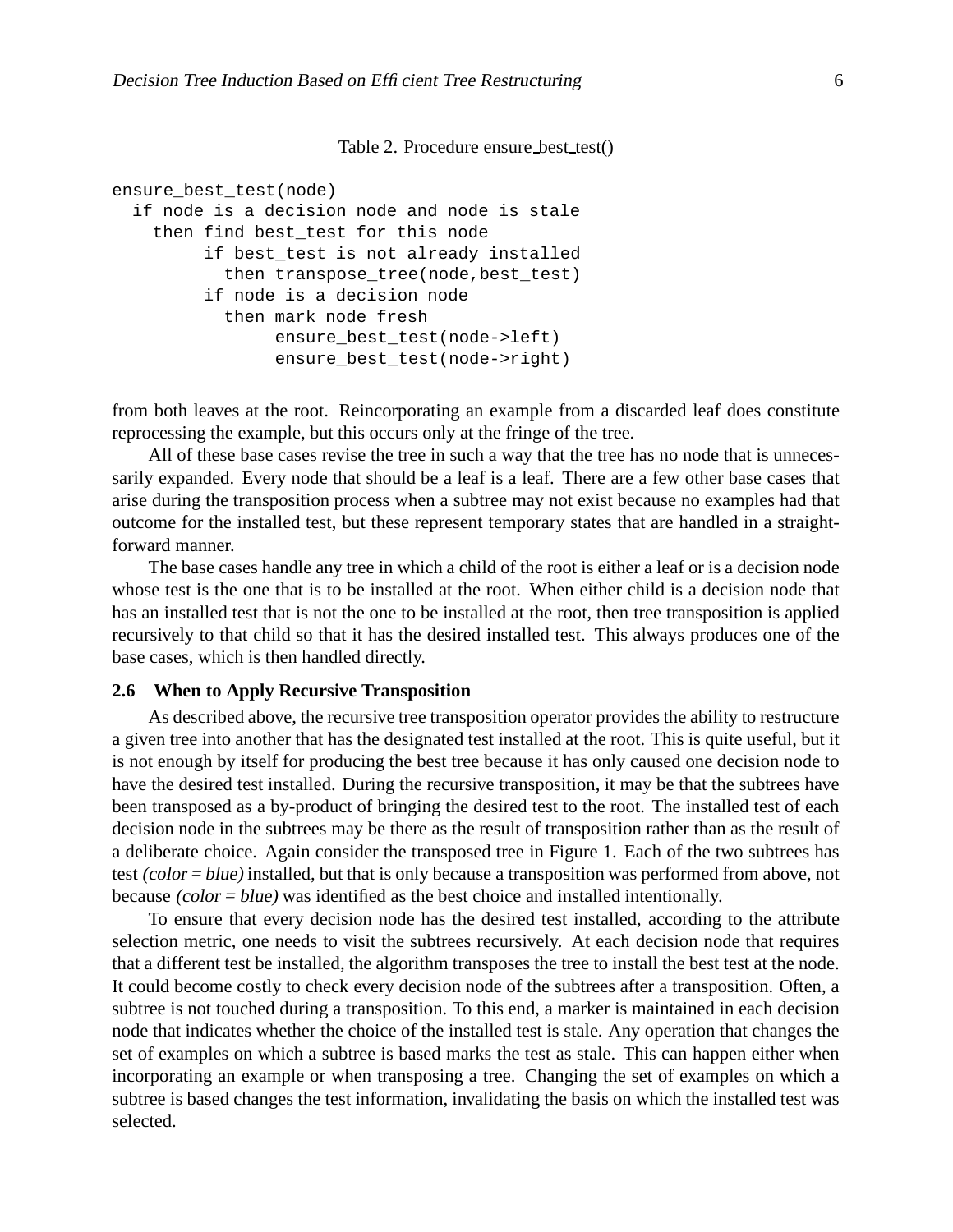Table 3. Procedure incremental update()

```
incremental_update(node,example)
add_example_to_tree(node,example)
 ensure best test(node)
```
Whenever a desired test has been identified and, if necessary, installed, one removes the test's stale mark. To ensure that every decision node has the desired test installed, one proceeds recursively in the following manner: at the root, identify the desired test and install it via recursive transposition; for each subtree, if it is marked stale, then recursively identify its desired test and install it. The procedure that accomplishes this task is named ensure best test, and pseudo-code for it is shown in Table 2.

# **3 Incremental Tree Induction**

This section presents an incremental tree induction algorithm ITI (incremental tree inducer) that makes extensive use of the tree transformation mechanism described in the previous section. An incremental algorithm makes sense for an application that uses an embedded classifier that is based on a stream of observed examples. Applications currently exist that accumulate examples by day, and rebuild the embedded decision tree by night. Employing an incremental method would allow online tree updating.

The algorithm described here was motivated by several design goals:

- 1. The average incremental cost of updating the tree should be much lower than the average cost of building a new decision tree from scratch. However, it is not necessary that the sum of the incremental costs be lower because we care only about the cost of being brought up to date at a particular point in time.
- 2. To the extent possible, the update cost should be independent of the number of training examples on which the tree is based.
- 3. The tree that is produced by the incremental algorithm should depend only on the set of examples that has been incorporated into the tree, without regard to the sequence in which those examples were presented.
- 4. The algorithm should not be biased toward selection of a test because the test has a larger set of possible outcomes than that of another test.

Additional well-accepted design goals are that the algorithm should accept examples described by any mix of symbolic and numeric variables (attributes), handle multiple classes, handle inconsistent training examples, handle examples with missing values, and avoid fitting noise in the examples.

### **3.1 Algorithm ITI**

The basic ITI incremental decision tree induction algorithm is based on the tree revision mechanism described in Section 2, and thus can be stated simply. When given a training example that is to be incorporated into the tree, pass it down the proper branches until a leaf is reached. This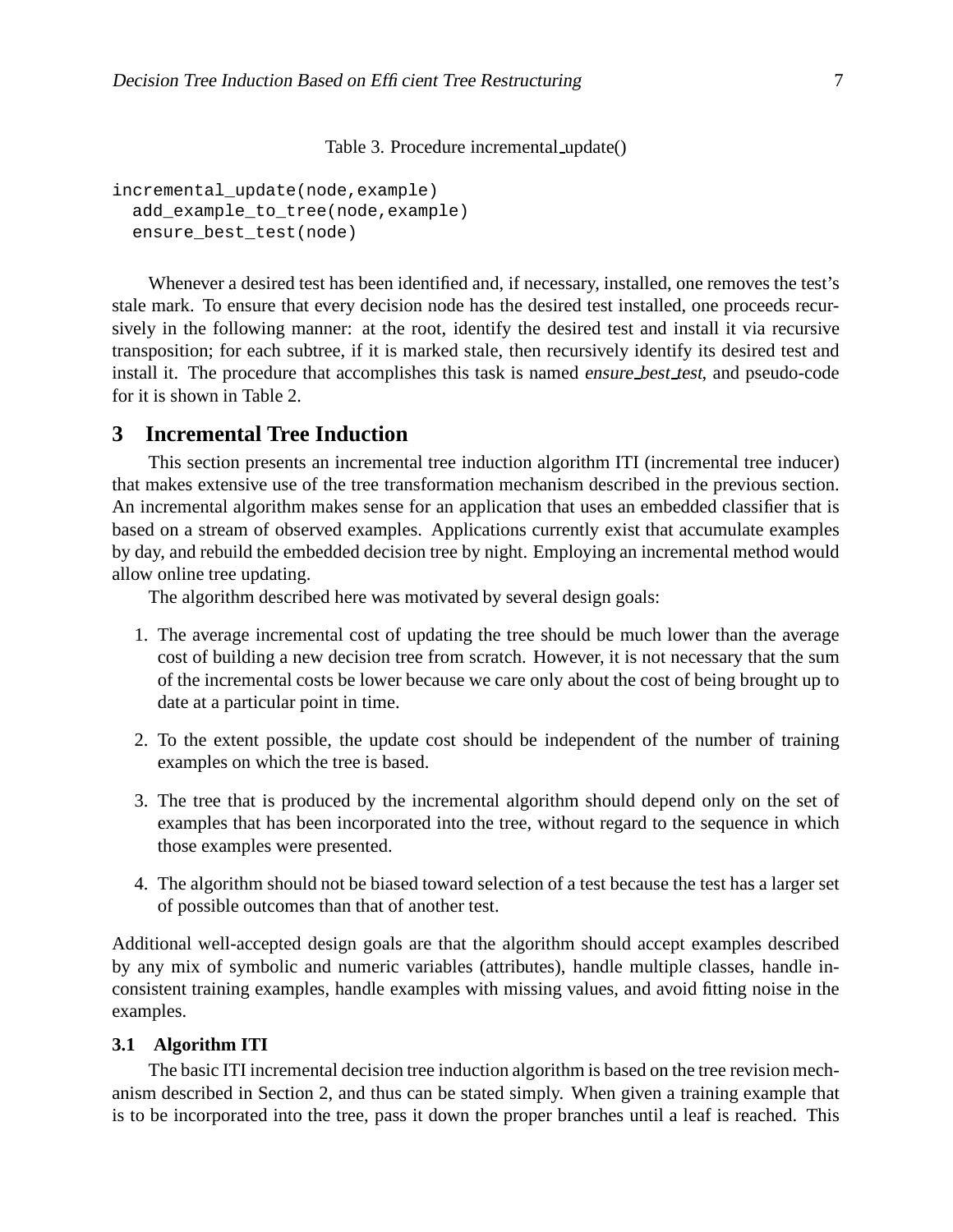includes updating the test information kept at each node through which it passes, and marking each such node stale. It also includes the process of incorporating an example at a leaf, which may cause additional growth of the tree below that leaf. After the example has been incorporated, visit each stale node recursively, as described above, ensuring that the desired test is installed at that node. The procedure that accomplishes this task is named incremental update, and pseudo-code for it is shown in Table 3.

As usual, a test is considered best if it has the most favorable value of the attribute-selection metric. For the order of the training examples to remain immaterial, a tie for the best test must be broken deterministically. Recall that a test is constructed from a variable and its observed value set. For ITI, such a tie is resolved in favor of the lexically lower variable name. For tests based on the same variable, a tie is resolved in favor of the lexically lower symbolic value or the numerically lower cutpoint, depending on the type of the variable. This tie-breaking mechanism ensures that there is a unique tree for any given set of training examples.

### **3.2 Inconsistent Training Examples**

Two examples are inconsistent if they are described by the same variable values but have different class labels. When inconsistent examples occur, they will be directed to the same leaf. If one were to split every impure leaf, this would cause an infinite recursion. However, since converting the leaf to a decision node would provide no information, and this is easily detected by the gain-ratio metric, ITI keeps the node as a leaf and simply adds the example to the set of examples retained at the leaf, making an impure leaf. This causes no trouble for classification because the class name that is returned for the unlabelled example is that of the majority class of the examples at that leaf. A tie is broken in favor of the lexically lower class name.

### **3.3 Virtual Pruning**

An important component of decision tree induction is to avoid overfitting the training data, especially when the data are known to contain attribute or classification error (noise). A variety of methods have come into existence, and the question is which of them is best suited to the incremental induction problem. All of the approaches that maintain a separate pruning set are oxymoronic for incremental tree induction. For ITI, a suitable approach is based on the minimum description length principle (Rissanen, 1978; Quinlan & Rivest, 1989).

To decide whether to prune a subtree to a leaf, one considers whether the subtree could be represented more compactly by a leaf with a default class and a list of exceptions, where each exception is an index into the list of examples and an indication of its non-default class label. For any subtree that one would want to be pruned (replaced with a leaf), one marks its root decision node as being pruned, but does not actually discard anything. For incremental induction, one preserves all information so that it is possible to reconsider whether a subtree should or should not be virtually pruned. To unprune it, one simply removes the mark that it is considered to be pruned. For all practical purposes, such as classifying examples with the tree, or inspecting the tree by printing it, a virtually pruned tree behaves and appears as though it had been truly pruned.

The virtual pruning process is accomplished by a post-order traversal of the decision tree that sets a marker in each decision node to indicate whether that decision node is to be considered pruned to a leaf. The previous status of whether the node was marked as pruned is immaterial. The procedure winds its way down to the leaves via the post-order traversal, and sets each subtree as pruned (or not) based on the minimum description length (MDL).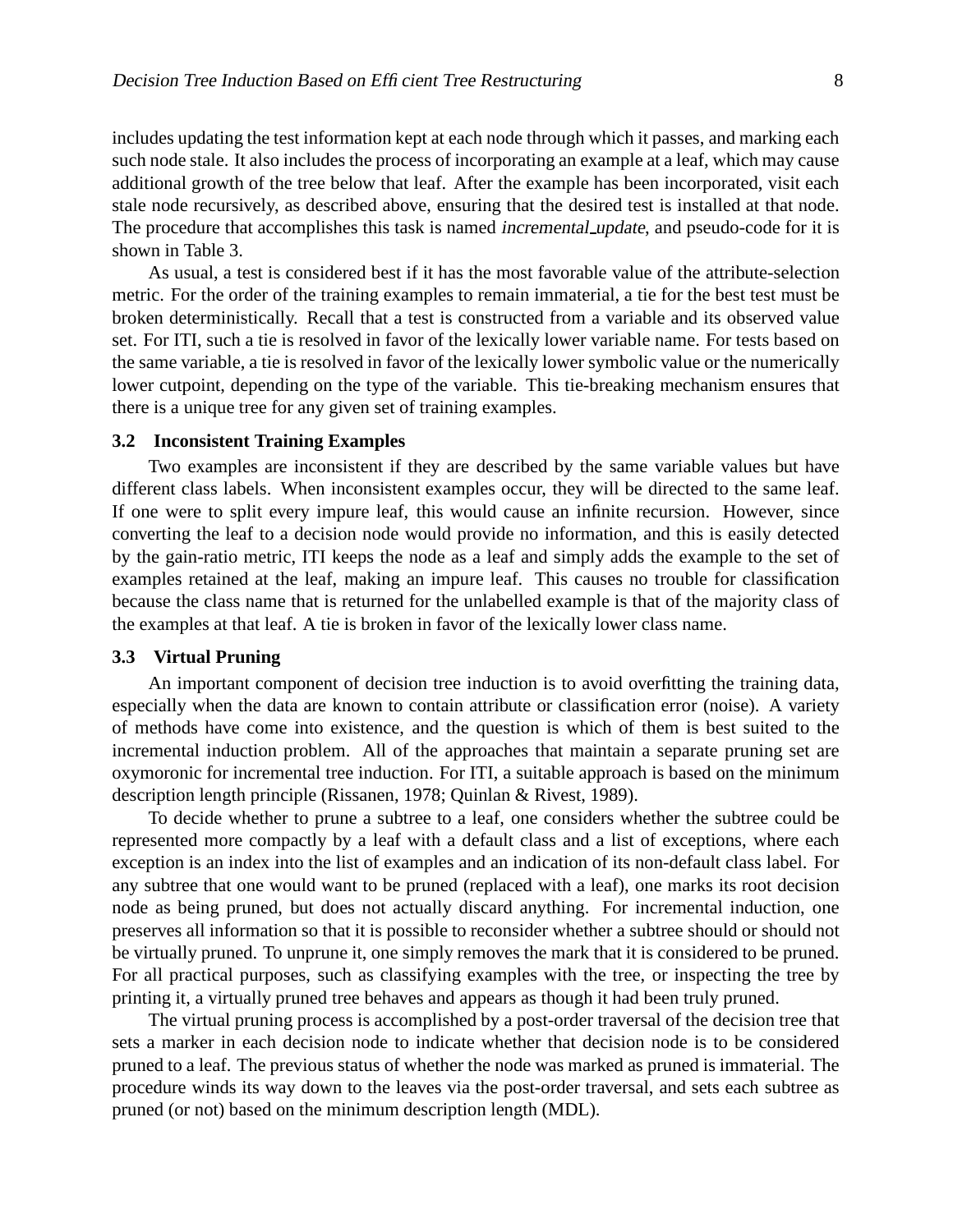For each leaf, the number of bits needed to encode the leaf is measured as  $1 + log(c) +$  $x(\log(i) + \log(c - 1))$ , where *c* is the number of classes observed at the leaf, *x* is the number of examples at the leaf that are not of the default class, and *i* is the total number of examples at the leaf. One bit is needed to indicate whether the node is a leaf,  $log(c)$  bits are needed to indicate the default class, and for each of the *x* exceptions, one needs  $log(i)$  bits to specify the exception, and  $log(c-1)$  bits to specify its non-default class. This total number of bits to encode the leaf is stored in the leaf node.

For each decision node, the number of bits needed to encode the subtree is measured as  $1 + \log(t) + l + r$ , where *t* is the number of possible tests at the node, *l* is the MDL of the left subtree (already set), and *r* is the MDL of the right subtree (already set). One bit is needed to indicate whether the node is a decision node,  $log(t)$  bits are needed to identify the test, and *l* and *r* bits are needed to encode the left and right subtrees respectively. This total number of bits to encode the decision node is stored in the decision node.

To decide whether to mark a decision node as pruned, the MDL for the node is computed for the case in which the node is left as a decision node (not pruned), and for the case in which it would be pruned to a leaf. If the virtual leaf would require fewer bits to encode, then the node is marked as pruned, and the MDL of the virtual leaf is saved at the node. Otherwise, the node is marked as not pruned, and the MDL of the subtree is saved instead.

### **3.4 Variants of ITI**

A variety of training modes are possible, four of which are described here. Upon presentation of a training example, one can decide whether or not to incorporate that training example into the tree. Any policy for making this decision constitutes one element of a training mode. When one does elect to incorporate a new training example into the tree, one can then decide whether or not to ensure immediately afterward that the best test is installed at each decision node. Because the process of adding an example to a tree can be accomplished independently from revising the tree, it is possible to accept several examples at a time, add each one to the tree without revising (except possibly for growing new leaves), and then revise the tree just once by visiting the decision nodes to ensure that each has the best test installed.

In *incremental mode*, each training example that is presented is immediately incorporated into the tree, and the tree is then immediately restructured as necessary so that every decision node has its most desired test installed. This mode always produces the same tree that one would obtain with the batch version that is described below.

For *error-correction mode*, one incorporates a training example only if the existing tree would misclassify it. Otherwise the training example is not incorporated and therefore has no effect on the tree. This mode of training is akin to the error correction procedures of statistical pattern recognition, and it was also suggested by Schlimmer and Fisher (1986). There are two variations of this mode. First, for a stream of training examples, one simply ignores examples for which the tree is currently correct. Second, for a fixed pool of examples that have not been incorporated into the tree, one cycles through the pool repeatedly, removing each incorrectly classified example from the pool and incorporating it into the decision tree, until the tree does not misclassify any example still remaining in the pool. Although examples are examined one at a time, this training regimen departs somewhat from the notion of a linear stream of training examples.

For a pool of examples, ITI will always build a tree and halt. This is true even when the examples are noisy, because ITI continues cycling through the pool until every example remaining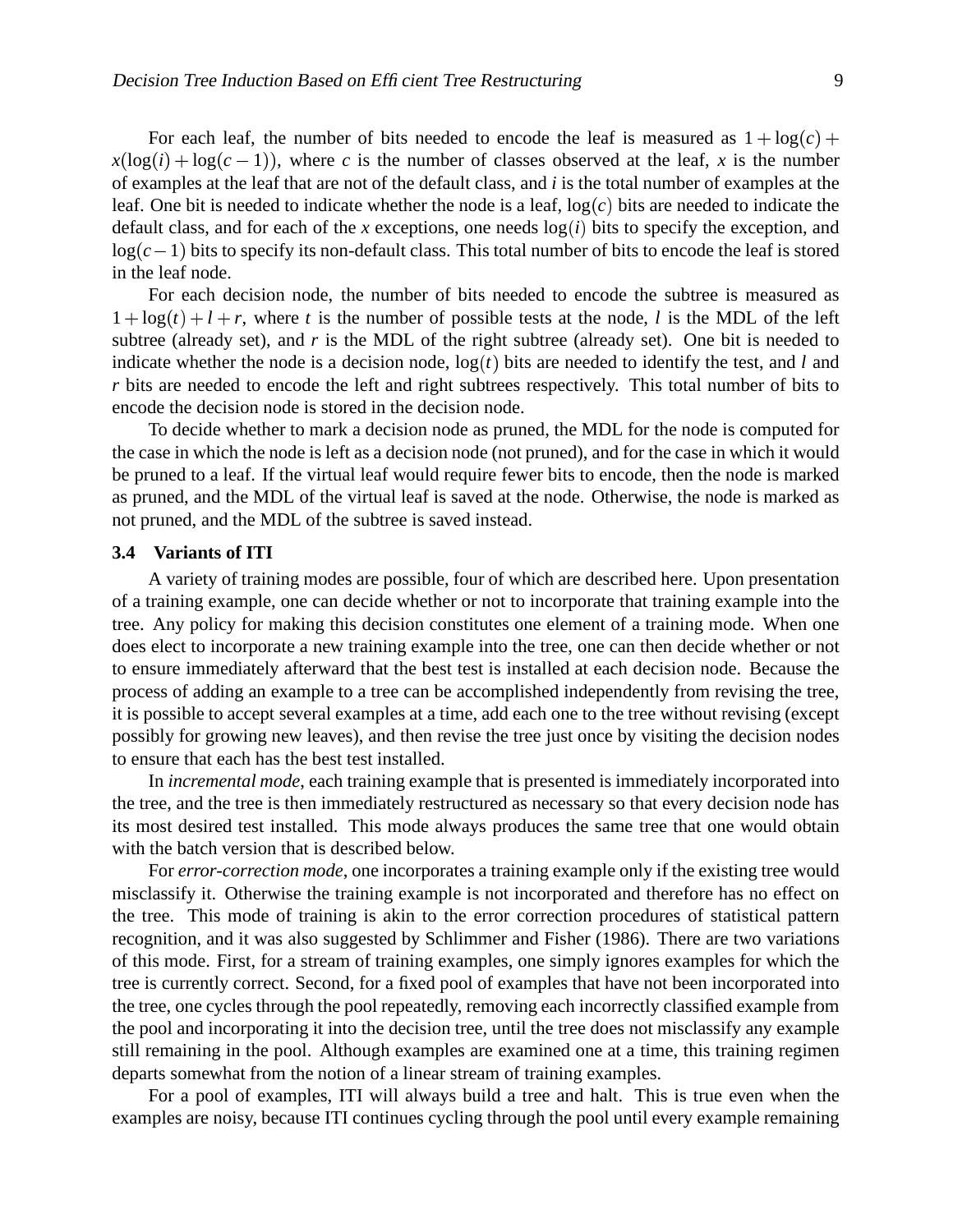```
Table 4. Procedure error correction train()
```

```
error_correction_train(node,pool)
pool_perfect := false
while not pool perfect
  pool_perfect := true
   for each example in pool
     if classify(node,strip_label(example)) != label(example)
       then pool_perfect := false
            remove example from pool
            add_example_to_tree(node,example)
            ensure_best_test(node)
```
in the pool is classified correctly. When an example in the pool is misclassified, it is removed from the pool and added to the tree. Thus, even though the tree may not become a perfect classifier on all the training examples that it has incorporated (when there is noise or inconsistency or pruning is turned on), it does continue to select and remove currently misclassified training examples from the pool until no misclassified examples remain in the pool. This occurs either when the current tree classifies all training examples still in the pool correctly or when the pool becomes empty because all examples have been incorporated in the tree. The procedure that accomplishes training from a pool of examples is named error\_correction\_train, and pseudo-code for it is shown in Table 4.

In *lazy mode*, one delays ensuring that the tree is up to date until the tree is needed for some purpose, such as to classify an unlabelled example. Most of the effort in ITI goes to ensuring, after each training example, that the tree has the best test installed at each decision node. However, one could avoid this work by not doing it until the tree is needed. Instead, one can add each example to the tree without revising the tree, beyond the simple operations that occur when incorporating an example. Then, whenever the tree is needed, a single call to the procedure for ensuring that the best test is installed at each node brings the tree to its proper form. For all practical purposes, the tree is being updated in incremental mode, but presumably with less overall computation.

A *batch mode* exists for the case in which one has an initial batch of examples and no current tree, and wants to build a tree as quickly as possible. Of course this mode is not incremental in any sense, but it provides a method of building an initial tree from a set of examples that is more efficient than incremental mode. The algorithm constructs all the data structures that the incremental mode would, but in the traditional top-down manner. This mode is the fastest way to build an ITI tree from scratch, and makes sense for someone who wants to build a tree in the standard one-shot way. The data structures are created as they would be for incremental mode so that subsequent operations that might require revising the tree remain applicable. If one were to give up the ability to do subsequent revisions, one could be even more efficient by not building the data structures that go along with the tree revision capability.

# **4 Direct Metric Tree Induction**

This section presents a direct metric tree induction algorithm DMTI (direct metric tree inducer) that relies on the tree restructuring mechanism described in Section 2. DMTI is not an incremental algorithm, but is instead a greedy top-down tree inducer. The distinguishing aspect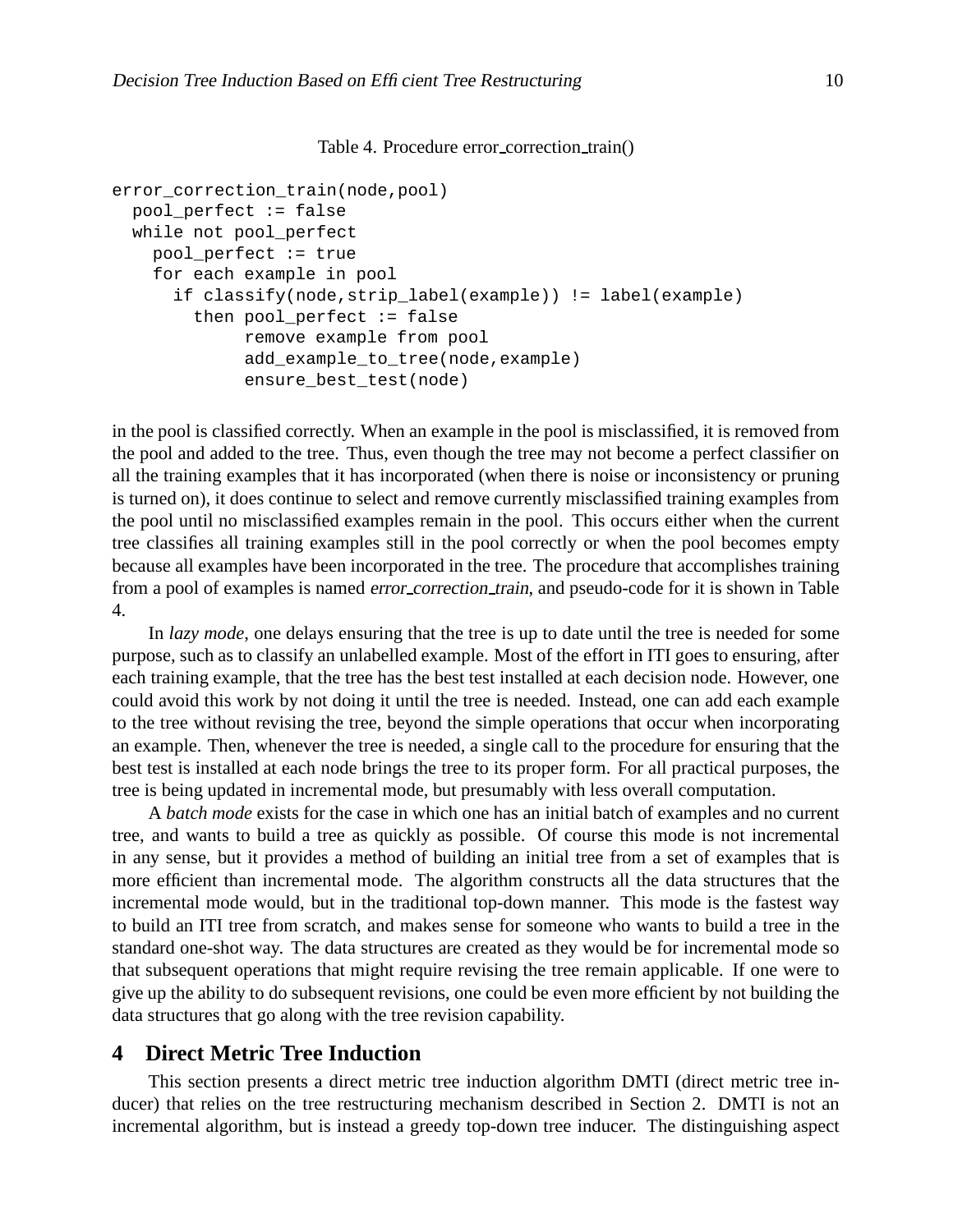```
Table 5. Procedure dmti()
```

```
dmti(node)
 if node is a decision node
   then for each eligible test at node
          transpose tree(node, eligible test)
          note direct metric value for the resulting tree
        transpose tree(node, best eligible test)
        dmti(node->left)
        dmti(node->right)
```
of DMTI is that for each test that it could install at a node, it actually installs it, and then uses a metric that is a function of the resulting tree to assess the desirability of that test. This differs from the usual approach of picking a test based on a heuristic function (an indirect metric) of various frequency counts tallied from the examples.

### **4.1 Algorithm DMTI**

The DMTI algorithm is a variation of the classical top-down approach, because one finds the best test to install at the root, installs it, and then solves the subproblems recursively. There are three important differences. First, one starts the process with a decision tree built by ITI, instead of a set of examples. Second, a test is assessed at a node by installing it, including automatic revision of the subtrees using the indirect metric, and then by evaluating the direct metric on the resulting tree. Thus, for *n* permissible tests at a node, DMTI evaluates *n* different trees in order to pick the best test to install at that node. Third, it would typically be quite expensive to consider all possible tests at a node, so the set of permissible tests is limited to the best test for each input variable according to the indirect metric. For a symbolic variable, the best test is the best equality test variable, and for a numeric variable it is the best threshold test. So, for DMTI, the set of permissible tests at a node is limited in size to the number of input variables. Pseudo-code for the DMTI procedure is shown in Table 5.

# **4.2 Direct Metrics**

A direct metric defines whether one test is preferred to another based on a comparison of the trees that would result. This raises the familiar question of how to decide whether one tree should be preferred to another. With no additional information, there can be no universally correct answer to this question, but in practice it is usually possible to make a good choice. For example, if one has a strong prior belief that the target concept can be modelled best by a decision tree that is a simple function of the input variables, then one would prefer a smaller consistent tree to a larger consistent tree. Such a preference accompanies the belief that a designer of a set of training examples will try to choose input variables that are as predictive of the class label as possible. Other prior knowledge can be used to determine a direct metric that will be appropriate for a given tree induction task. Consider four possible direct metrics.

The direct metric *expected-number-of-tests* returns the number of tests that one would expect to evaluate in order to classify an example, assuming that testing examples are drawn according to the same probability distribution as the training examples. The expected number of tests can be computed by counting the total number of tests evaluated while classifying all the training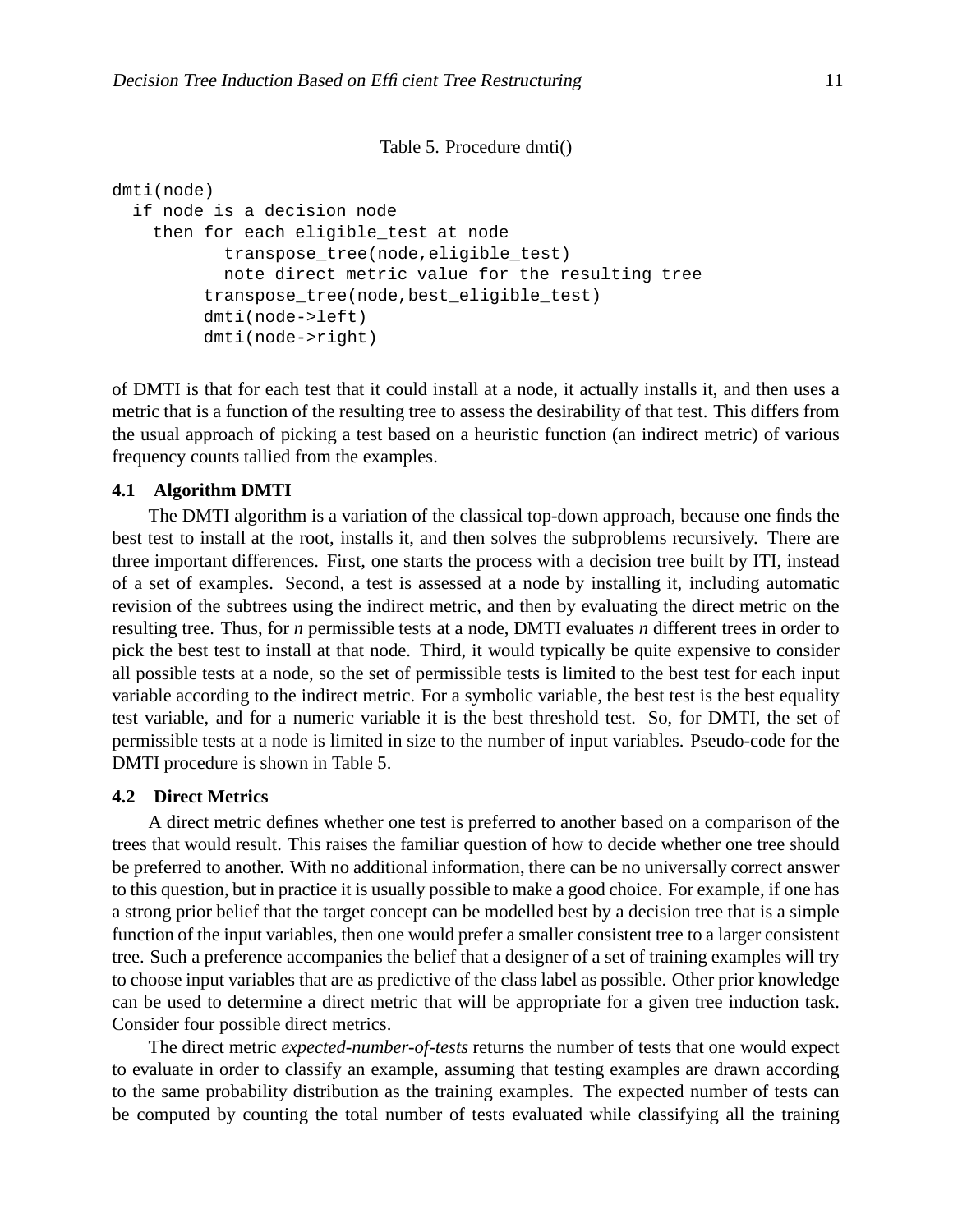examples, and dividing by the total number of training examples. It is possible to calculate the value of this metric during a single traversal of the tree, without actually classifying any examples. All the examples that have been incorporated into the tree are saved at a leaf of the tree, and all node heights are known during the traversal.

The metric *leaf-count* returns the number of leaf nodes in the tree. This count can be computed during a single traversal of the tree. Though the number of leaves is related to the number of tests, it is not directly related to the expected number of tests. For example, it is possible for a tree  $t_1$  to have a higher leaf count and a lower expected number of tests than another tree  $t_2$ .

The *minimum-description-length* metric returns the number of bits needed to encode the tree, using the encoding scheme described in Section 3.3. Whether or not one has pruning turned on, one can apply DMTI to search for a test that produces a tree with the locally smallest attainable MDL.

The metric *expected-classification-cost* is identical to expected-number-of-tests except that each test has a specified evaluation cost, instead of the implied uniform evaluation cost. In some applications, such as diagnosis, some tests are much more expensive than others, and the cost of producing the answer is an important factor (Tan & Schlimmer, 1990).

Finally, the direct metric *expected-misclassification-cost* measures the penalty that one would pay when misclassifying an example, assuming that testing examples are drawn according to the same probability distribution as training examples. Often, tree induction algorithms embody the assumption that all classification errors incur the same cost (Pazzani, Merz, Murphy, Ali, Hume & Brunk, 1994). To be more comprehensive, one can include an explicit cost matrix that specifies the cost of labelling an example with class X when it should have been class Y. It is possible to calculate the value of this metric in a single traversal of the tree.

# **5 Comparison of Performance Characteristics**

When might one want to use ITI or DMTI? To answer such a question, one first needs to know how good a classifier one can expect, and how much it may cost to produce it. To this end, consider a comparison of several algorithms along several criteria: classification accuracy, tree size as measured by number of leaves, classification cost as measured by the number of tests one can expect to evaluate when classifying an example, and the CPU cost to build the tree. Which algorithms are better than which?

### **5.1 Experimental Design**

The algorithms to be compared are three variants of ITI, three variants of DMTI, and two variants of Quinlan's C4.5. All eight algorithms are applied to forty-six classification tasks in a perfectly balanced and perfectly crossed manner. For each task-algorithm combination, the variables mentioned above are measured by a ten-fold stratified cross validation. The purpose of the cross validation is to obtain a reasonably unbiased point estimate, not to obtain ten separate measurements. The same splits of the data were used for all algorithms.

To be able to draw conclusions about which algorithms are significantly different from the others, one must choose a significance test that is designed to handle multiple comparisons. One cannot simply apply a test for each comparison, because the chance of a false difference rises with each test, much like repeatedly rolling a twenty-sided die that has one face marked 'significant'. A variety of multiple comparison procedures have been devised, and Duncan's Multiple Range Test (Walpole, 1974) is used here.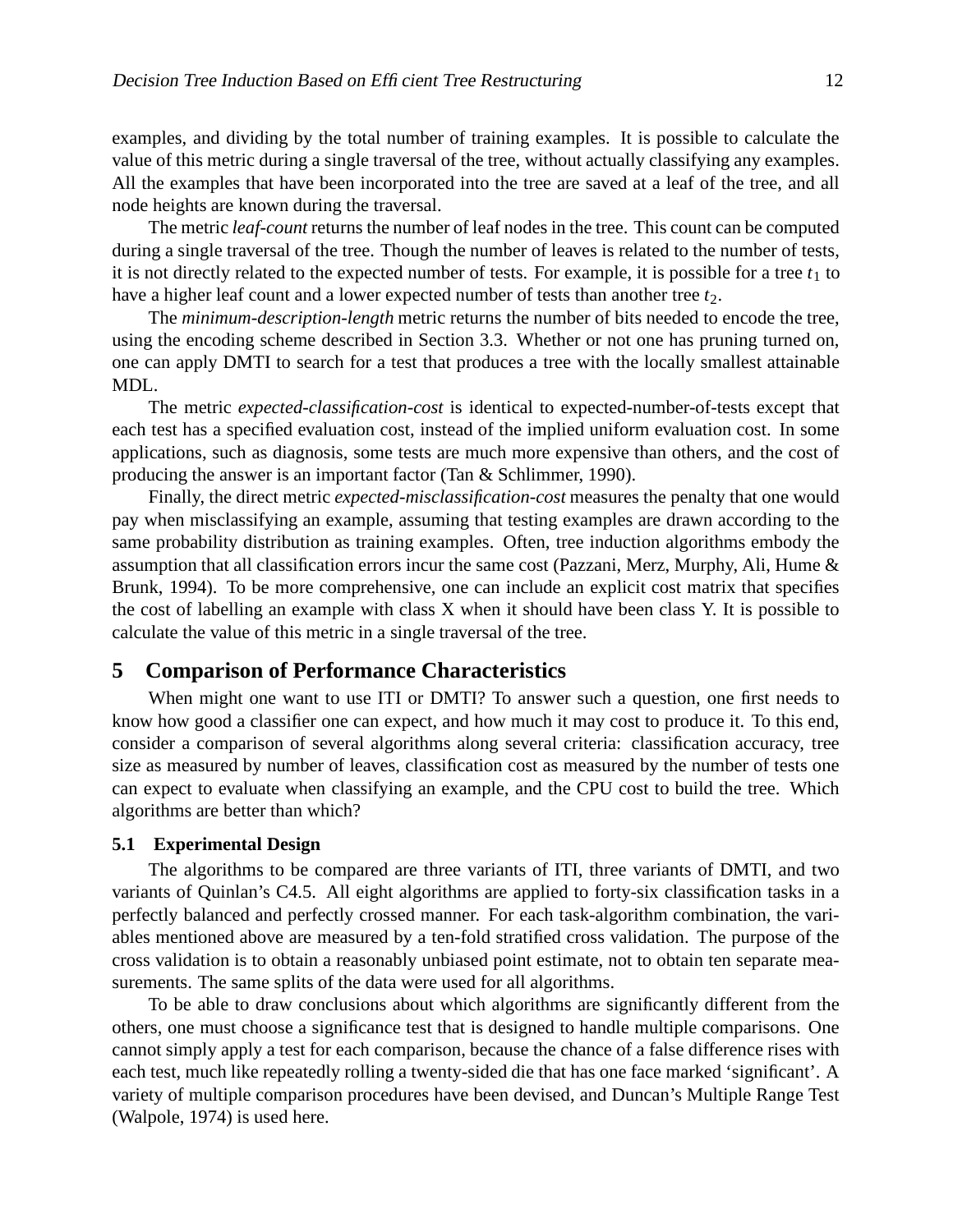To use the Duncan Multiple Range Test (DMRT), one first isolates the variance that cannot be attributed to any treatment, which is called the error variance. To do this, one proceeds with the initial stages of an analysis of variance. Here, a two-way analysis is used to factor out variance that can be attributed to choice of task or choice of algorithm. Then, instead of proceeding with an F-test, as one would for an analysis of variance, one proceeds with the multiple range test, which involves comparing the means of the algorithms. The term 'algorithm mean' indicates the mean for the algorithm across all the tasks.

The least significant range for the *p* means to be compared is the product of the least significant studentized range and the square root of the quotient of the error variance and the number of tasks. The least significant studentized range can be determined from a table that is indexed by the error degrees of freedom and the number *p* of means being compared. If the range of the means (highest - lowest) being compared is greater than the corresponding least significant range, then the means are presumed to be significantly different. The table of least significant studentized ranges was computed by Duncan to compensate for the fact that multiple comparisons are being made.

One initially sorts the algorithm means, and then tests each of the possible ranges of means. If a group of adjacent means is not significantly different, then that is depicted by drawing a line segment under that group. No subgroup is tested when a group is not significantly different. Any two means that are underscored by any common line are not significantly different. Any two means that are not underscored by a common line are significantly different (Steel & Torrie, 1980).

Finally, to reduce experimental error, the eight algorithm variants are run as a group with pruning turned off, and then again as a separate group with pruning turned on. There is no discussion here of the relative merits of pruning versus not pruning.

### **5.2 Algorithms**

For ease of reference, each of the eight algorithms is given a simple name here. Variant 11 is ITI in batch mode, with a leaf being split when there is at least one example of the second-most frequently occurring (second-majority) class. Variant I2 isITI in batch mode, with a leaf being split only when there are at least two examples of the second-majority class. Batch mode is used here because it runs more quickly than incremental mode, and builds the same tree. The computational characteristics of incremental mode are discussed below in Section 6, and are not of interest here. Variant IE is like I1, but runs in error-correction mode instead of batch mode.

Variant C2 is C4.5 with its default settings. Like the I2 variant, C2 splits a leaf when there are at least two examples of the second-majority cass. The C1 variant uses the -m1 option of C4.5 to make it correspond to the  $11$  variant of ITI. The C4.5 algorithm uses non-binary tests for discrete variables that have a value set larger than two. One could recode the data in a preprocessing step, so that C4.5 would be forced to produce binary tests, but that is not what C4.5 does, so no recoding has been done here.

The remaining three algorithms are variants of DMTI, each using a different direct metric. The DM variant uses minimum description length, the DE variant uses expected number of tests for classification, and the DL variant uses the number of leaves.

### **5.3 Tasks**

Thirty-nine of the tasks were taken from the UCI (Murphy & Aha, 1994) repository, and the remaining seven were acquired or produced elsewhere. From all the available UCI tasks, one was generally taken from UCI and included here if it was not extraordinarily large and if there was a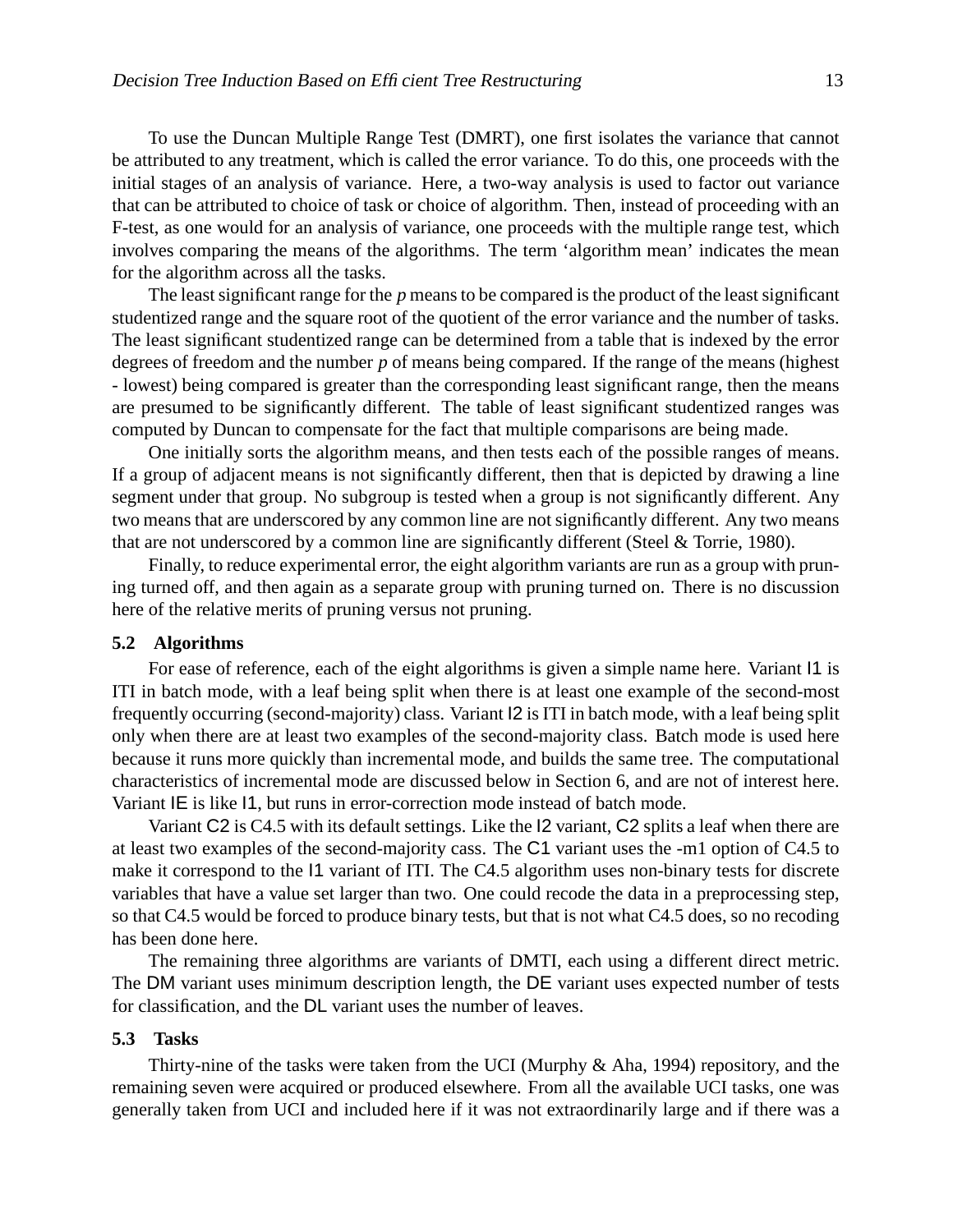clearly defined class label. The forty-six tasks differ in many ways, including number and type of attributes, number of classes, noise, missing values, and default accuracy. The goal was to pick as many tasks as was practical.

The heart disease tasks (cleveland, hungarian, switzerland, and va) are each five-class problems, whereas in many reports one sees four of the classes grouped, resulting in a two-class problem. The fayyad and usama-mys tasks come from Usama Fayyad. The horse-dead and horse-sick tasks are different from the UCI horse-cholic task. The mplex-6 and mplex-11 are six and eleven bit versions of the multiplexor problem. The tictactoe data is different from the UCI task of similar name. Here, all positions that can occur during play appear as examples, labelled with 'draw', or the number of ply until a win will be achieved. All positions are represented from the point of view of the player on-move, coded as 'x'.

For any task in which a training set and testing set were given, those sets were merged into a single set of examples. In this way, the stratified cross validation could be applied to all tasks. The tasks for which this was done were audio-no-id, monks-2, soybean, splice, and vowel.

### **5.4 Accuracy**

For average accuracy of the algorithms when pruning is turned off, the DMRT

DM DE IE DL I1 I2 C1 C2 77.98 77.86 77.73 77.70 76.87 76.64 76.01 75.68

indicates no significant differences. When pruning is turned on, the DMRT

DM IE C1 I2 I1 C2 DL DE 79.48 78.14 77.92 77.53 77.53 77.34 76.89 76.74

indicates that DM is significantly more accurate on average than each of I2, I1, C2, DL, and DE. There are no other significant differences.

Table 6 shows the cross-validated accuracy for each of the task-algorithm combinations, with pruning turned off. The corresponding standard deviations are shown separately in Table 7 because they do not fit into one table. These deviations do not play a role in the analyses, but are included in order to help interpret the point estimates. Similarly, Table 8 showsthe cross-validated accuracy for each of the task-algorithm combinations when pruning is turned on, with the standard deviations shown separately in Table 9.

### **5.5 Leaves**

Consider the average tree size, as measured by the number of leaves. It is important to use the number of leaves because this indicates the number of blocks in the partition of the example space. This number is comparable for the different algorithms, whether or not they use a binary test at a decision node. For average tree size of the algorithms when pruning is turned off, the DMRT

> C1 C2 I1 IE DE DL DM I2 371.18 189.47 108.04 101.49 94.33 84.52 84.43 69.09

indicates that C1 produces significantly larger trees on average than each of I1, IE, DE, DL, DM, and I2. When pruning is turned on, the DMRT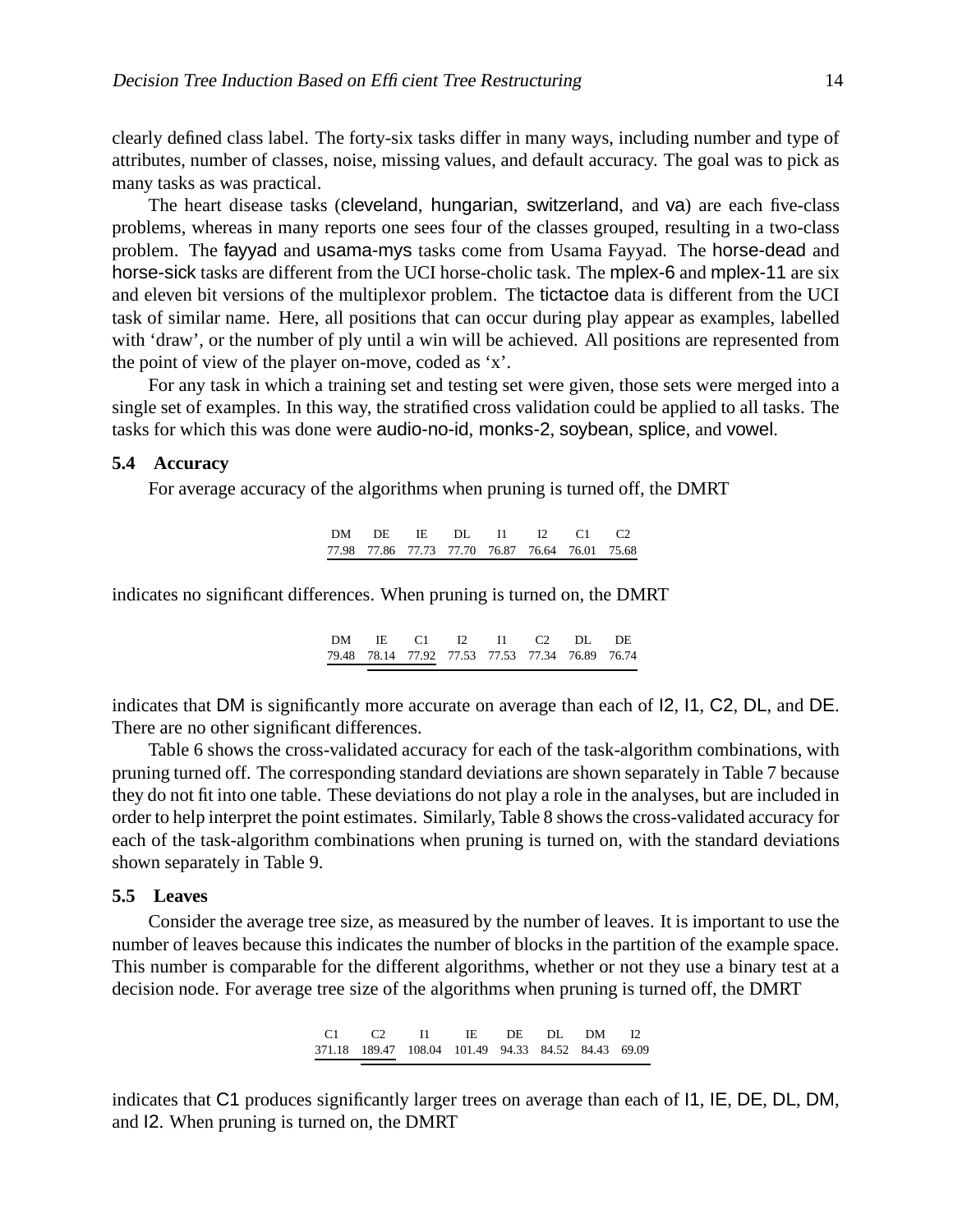C1 C2 I1 I2 IE DE DL DM 155.12 91.18 43.91 42.77 40.84 36.14 34.32 33.90

indicates the same set of significant differences.

Table 10 shows the leaf counts for each task-algorithm combination when pruning is turned off, with the corresponding deviations appearing in Table 11. Inspection of the data shows considerable variability with respect to which algorithms produced the smallest or largest trees. The means for C1 and C2 seem to be pulled up by just a few tasks. For example, C1 and C2 produce large trees for the nettalk task. Although there are only seven attributes, each has a very large value set, and neither the C1 algorithm nor the C2 algorithm are restricted to binary tests. For this task, any test will have a large number of branches. In contrast, the binary tests of ITI/DMTI cause a more conservative two-way split. Table 12 shows the leaf counts for each task-algorithm combination when pruning is turned on, with the associated deviations appearing in Table 13.

### **5.6 Expected Tests**

The expected number of tests provides a measure of classification efficiency. The C1 and C2 variants were omitted because this measure is not readily available. One would expect DE to have the lowest mean since it attempts to minimize this very measure. For the average number of expected tests when pruning is turned off, the DMRT

IE I1 I2 DL DM DE 10.45 8.98 8.45 7.13 6.66 5.54

indicates that I1 and I2 are not significantly different, nor are DL and DM. All other differences are significant. When pruning is turned on, the DMRT

IE I1 I2 DL DM DE 7.76 6.58 6.57 5.40 5.03 4.46

indicates a similar story, with the addition that DM and DE are not significantly different. More generally, the DMTI variants produce more efficient trees than the ITI variants.

Table 14 shows the expected number of tests for each task-algorithm combination when pruning is turned off, and Table 15 shows the corresponding deviations. The means and deviations when pruning is turned on are shown in Tables 16 and 17.

### **5.7 CPU Cost**

Finally, consider the question of how the CPU requirements compare (on a DEC 3000 with 96M main memory). The DMRT

> DL DM DE IE I1 I2 C1 C2 514.12 488.82 394.23 152.17 1.52 1.44 0.59 0.50

indicates that each of DL and DM is significantly more costly than each of IE, I1, I2, C1, and C2. It also indicates that DE is significantly more costly than each of I1, I2, C1, and C2. There are no other significant differences. The DMRT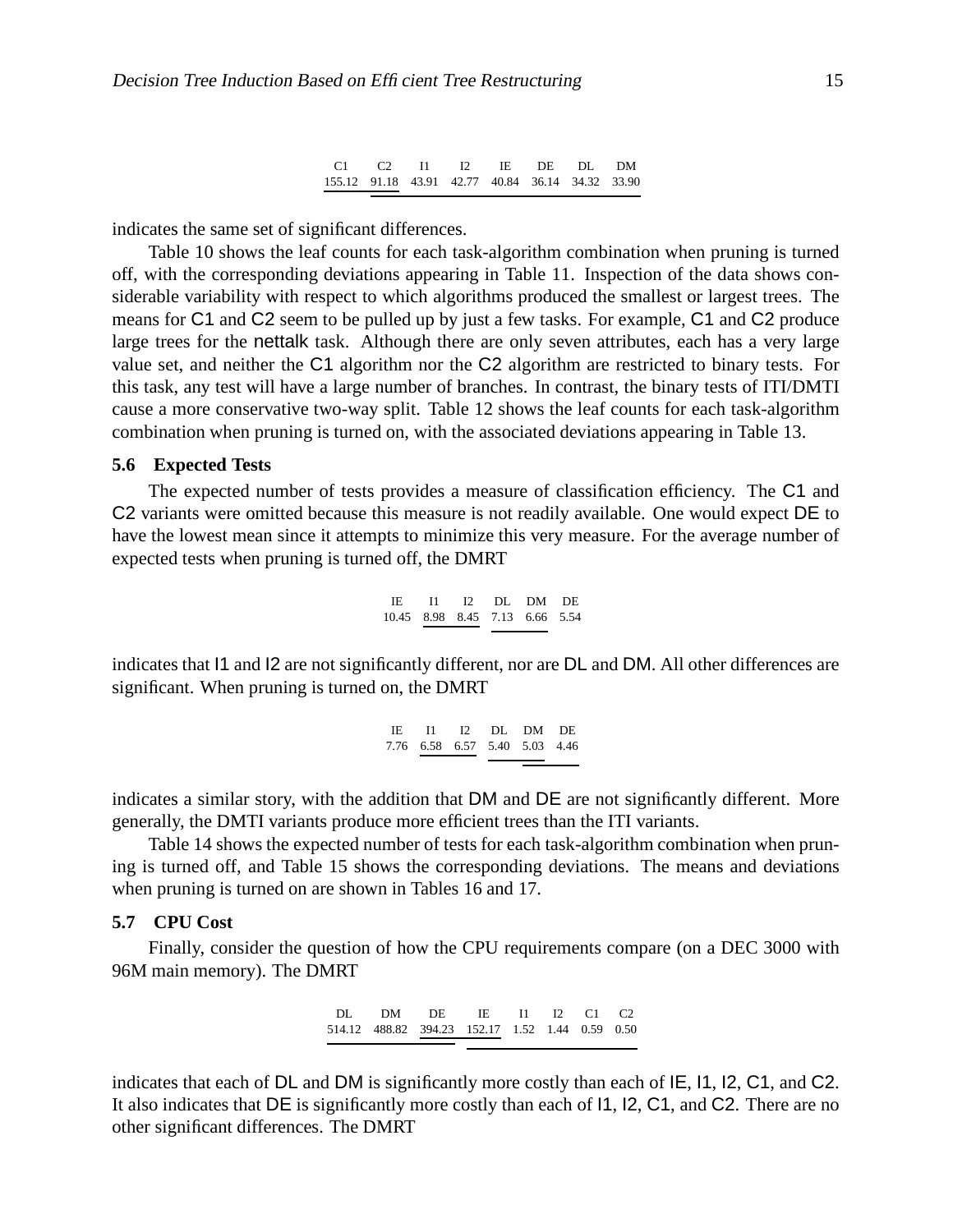DL DM DE IE I1 I2 C1 C2 591.00 479.32 456.64 171.74 1.54 1.46 0.59 0.50

shows the same set of significant differences when pruning is turned on. The ITI and C4.5 variants are not significantly different in CPU cost. The  $11$  and  $12$  CPU requirements are within one second of those of C1 and C2 on average.

The DMTI variants are much more expensive, but perhaps worth the cost for some applications. For example, if one wants a decision tree that requires few tests on average for classification, then DE produces a significant improvement, at the cost of extra computation. One might argue that an algorithm such as I1 that builds a classifier in an average of 1.5 seconds is not working hard enough to find a tree that provides efficient classification.

Table 18 shows the values for each task-algorithm combination when pruning is turned off, with the corresponding deviations shown in Table 19. Table 20 shows the costs for each taskalgorithm combination when pruning is turned on, with the corresponding deviations shown in Table 21.

# **6 Incremental Update Cost**

Might one want to use the incremental ITI algorithm within a serial learning system or knowledge maintenance system? The primary issue is whether online learning via incremental tree revision is sufficiently time efficient. Under what conditions, if any, would one prefer to build a new tree from scratch?

In a serial task, in which each new training example is received sequentially, the problem to be solved by the algorithm is to obtain the new tree based on the newly augmented set of training examples. In the batch case, one takes the complete set of examples that has accumulated, and builds a new tree from them. In the incremental case, one takes the current decision tree and the new training example, and produces the new decision tree from them. What is the cost of obtaining the tree at time *t*, where *t* is the number of training examples that have been observed? For the incremental case, one has the tree at time  $t - 1$  and the new example observed at time  $t$ . The costs accrued prior to time *t* are not a concern because they have already been incurred and paid. Of interest is the cost of producing the tree at time *t*.

### **6.1 Cost Factors**

There are five important factors that affect the cost of an incremental update of the existing decision tree. First is the cost of adding the information from the example to the data structures maintained at a decision node. For each symbolic variable, one increments the counter for the value-class combination present in the example. As the number of different observed values (the value set) grows, there is additional overhead in locating the counter in the data structure. For each numeric variable, one inserts the value found in the example (tagged with the class in the example) into a sorted list of values. For symbolic and numeric variables, the cost is proportional to the log of the size of the value set. For symbolic variables, the value set of a variable typically reaches its final size early in the training.

The second cost factor is the number of decision nodes that are updated when an example is incorporated into the tree. The tree is relatively small early in the training, and will tend to do most of its growing early, as the utility of observing new examples diminishes. It is a matter of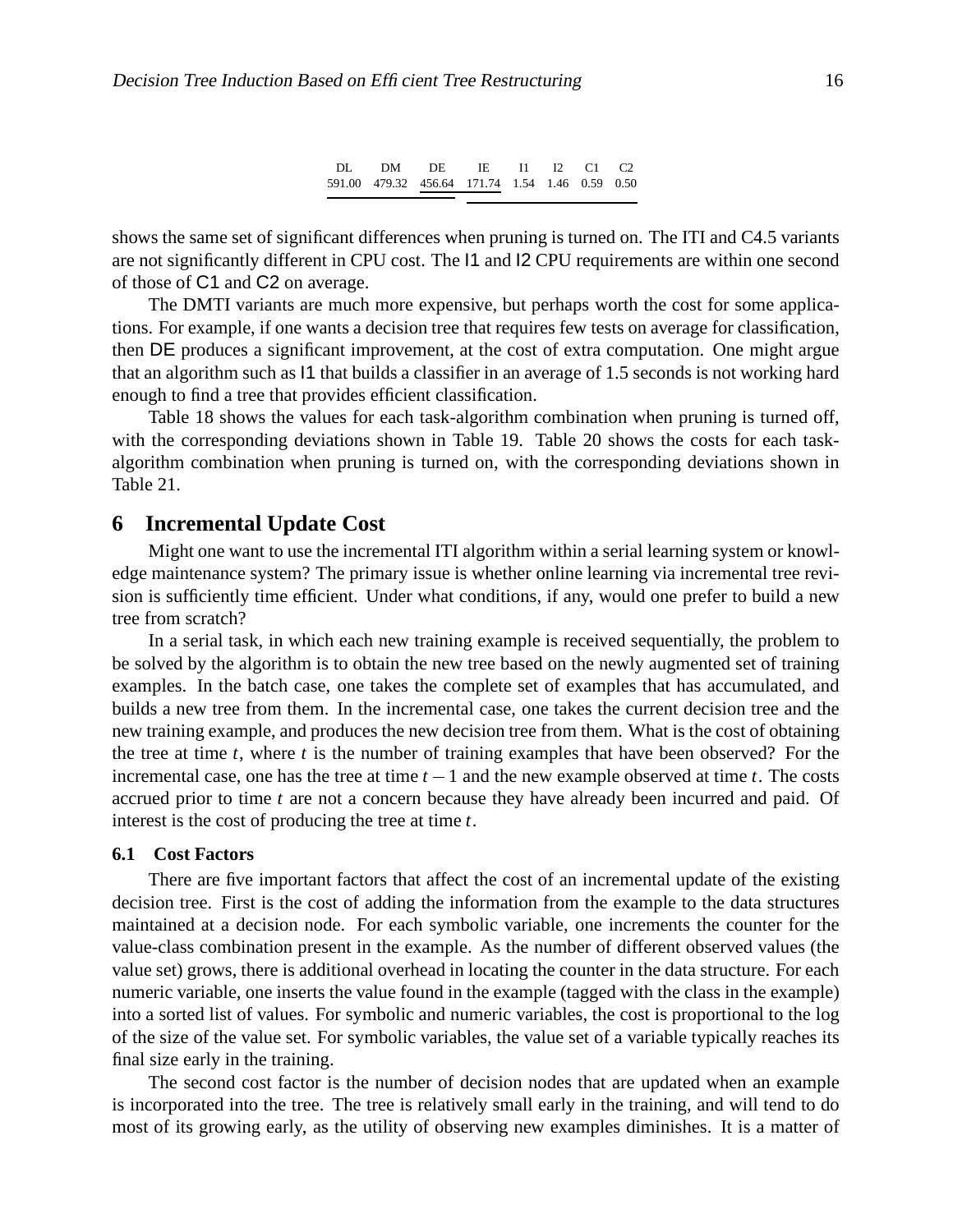

Figure 2. Incremental Update Cost for soybean

seeing a large enough number of training examples to be representative of the underlying example distribution. As enough examples come to have been seen, the size of the tree tends to stabilize.

The third factor is the frequency of changing the installed test at a decision node somewhere in the tree. Early in the training, the example distribution is not well represented, meaning that a new example can by itself cause a noticeable change in the distribution and the conditional probabilities that are computed within the test metric computation. Later in training, one example is unlikely to have much effect. Indeed, most examples do not lead to a change of the installed test. This effect of increased stability occurs earlier at higher decision nodes in the tree because these nodes are based on more examples. As the examples are partitioned, the decision nodes lower in the tree are based on fewer examples, and tend to lag in stability.

The fourth factor is the cost of restructuring a tree or subtree. This cost is attributable mostly to tree transpositions. What affects the cost of tree transposition? There is the matter of how many recursive calls are needed to set up a base case at the node in hand, and how many follow-up recursive calls are needed to ensure that the best test is installed at each of the decision nodes below. As mentioned above, stability of the best test at a node tends to be greater at nodes closer to the root of the tree. From this, one can surmise that transposition activity is generally lowest at the root, and generally highest at the fringe. The closer to the fringe that one transposes, the cheaper it is.

For a base case tree transposition of the kind shown in Figure 1, adjusting the pointers to reattach the subtrees has negligible cost. The bulk of the expense is in recreating the counting information that is maintained in each of the two decision nodes below the root. Although one does not re-examine training examples, it still takes effort to reconstruct the information from the two grandchildren decision nodes. Merging of symbolic variable information involves creating the structures to hold the information, and then adding it from each grandchild. Merging of numeric variable information requires copying and merging the two sorted-tagged lists of the grandchildren.

If one assumes that the size of the value set is independent of the number of examples seen, then the cost of a base case tree transposition is independent of the number of examples. The size of the value set of a symbolic variable is often smaller than the size of the value set for a numeric variable. For a symbolic variable, the size of the value set is likely to be independent of the number of examples, but for a numeric variable, this is less likely. It is quite possible to have a real-valued numeric variable in which the value in each example is unique, meaning that the size of the value set continues to grow as new examples are observed.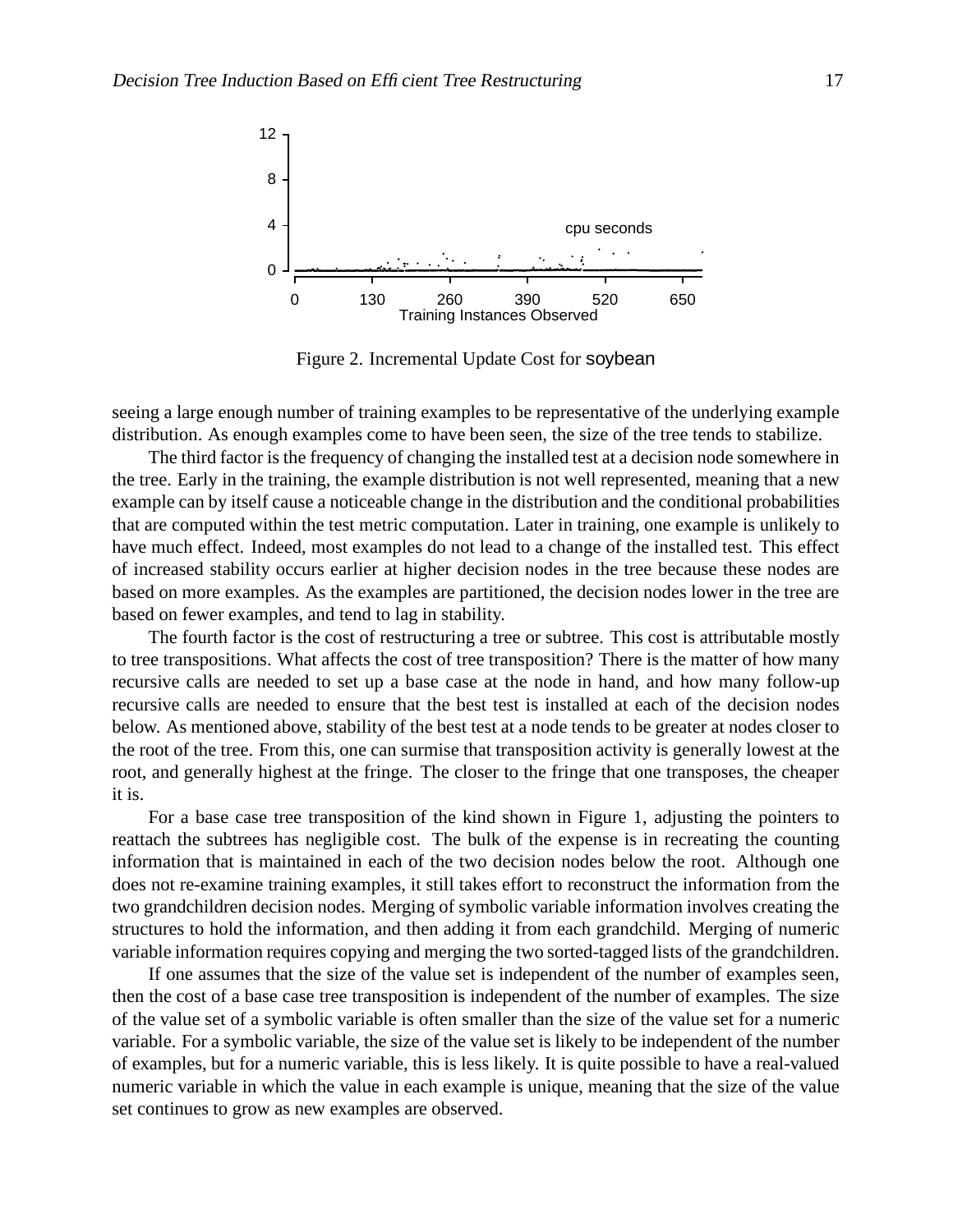

Figure 3. Incremental Update Cost for hungarian

The fifth and final important cost factor is associated with the simpler base cases of tree transposition. As mentioned above, when one of the subtrees is a leaf, transposition is accomplished by taking the non-leaf subtree as the result, and then incorporating the examples from the leftover leaf into the scavenged subtree. This causes an example to be handled further as it becomes incorporated into the surviving subtree. This activity qualifies as a limited re-examination of the example. Transposition is implemented this way in order to keep the tree in a reduced form. There is no decision node in the tree that could have been a leaf.

### **6.2 Illustrations**

Three illustrations of ITI in its incremental mode show the net effect of these cost factors under different circumstances. The soybean, hungarian, and vowel tasks were run on all of the available examples, while measuring the cost of each update of the tree.

The soybean task has all symbolic variables, and in Figure 2 one sees that most updates are inexpensive. The cost of building the tree in batch mode for all the examples is 2.01 seconds. The hungarian task has an equal number of symbolic and numeric variables, and as one can see in Figure 3, there are only a few relatively costly revisions. For this task, the cost of building the tree in batch mode for all the examples is 0.43 seconds. The vowel task has all numeric variables, and Figure 4 shows that a large number of expensive updates occurred. Furthermore, one can see that the cost of each revision tends to increase with training. This is a case in which the value sets continue to grow throughout training. In batch mode, the cost of building the tree for all the examples is 5.63 seconds. One can see that several of the updates cost more than this.

On average, the cost of an incremental update will be lower than the cost of rebuilding the tree, despite an occasional expensive update. The figures do not show the cost of building a new tree at each point. It would be useful to be able to predict when an update will be more expensive than rebuilding the tree. In such a case, one could instead opt to rebuild the tree. It would be better still to improve upon the current ITI so that no update ever costs as much as rebuilding the tree.

# **7 Leave-One-Out Cross Validation**

For some learning methods, it is possible to perform a leave-one-out cross validation inexpensively because it is easy to modify the classifier incrementally. For example, one can change an instance-based classifier simply by adding or subtracting an example from the instance base. This makes leave-one-out cross validation inexpensive because for each instance in the base, one removes it from the base, classifies it, and then puts it back into the base. The cross-validated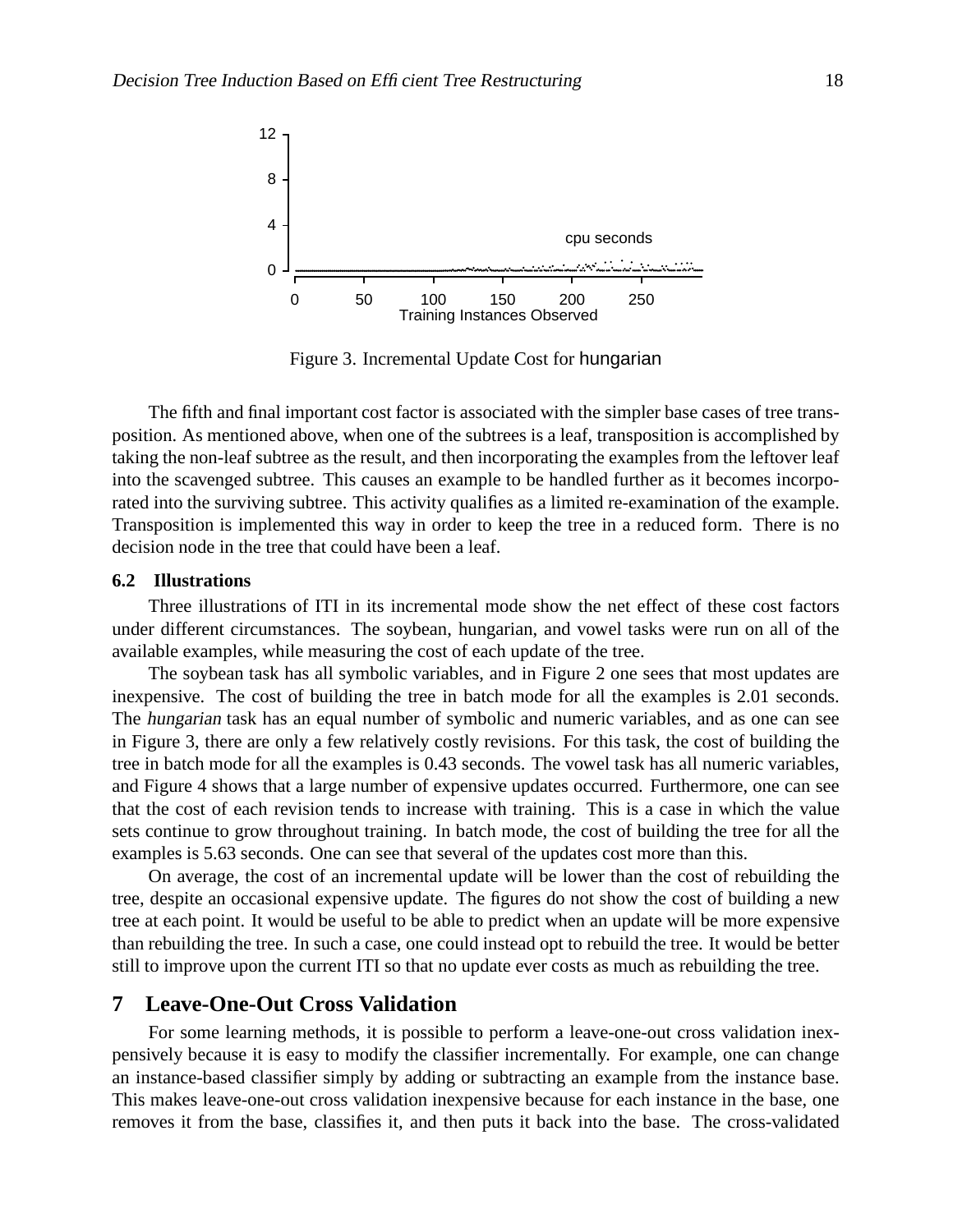

Figure 4. Incremental Update Cost for vowel

accuracy is the percentage of classifications that were correct.

With efficient tree revision, leave-one-out cross validation is practical for decision tree classification (Kohavi, 1995). One first builds a tree from all the examples using ITI in incremental or batch mode. Then for each example, one subtracts it from the tree, classifies it, and adds it to the tree. This requires adding a primitive that subtracts an example from the tree, which is straightforward; it is the inverse of adding an example. When an example is subtracted or added, the algorithm uses the indirect metric to identify the best test at each decision node. The cost of subtracting an example and adding it back is dramatically less, on average, than the cost of building the tree from scratch.

### **8 Software**

The ITI system is available via http://www-ml.cs.umass.edu/iti.html or anonymous ftp to ftp.cs.umass.edu on directory /pub/iti. The distribution includes the C source code for the two algorithms ITI and DMTI, and for several additional small programs for running experiments, plotting performance graphs, and plotting decision trees. The tree plotting program PST generates PostScript code that draws a tree on as many pages as necessary for the specified font and pointsize.

Everything discussed in this article has been implemented except for the ITI lazy mode, the DMTI expected-classification-expense metric, and the DMTI expected-misclassification-cost metric. Several useful operators have been implemented that have not been discussed here, such as save-tree and restore-tree. In addition, a Kolmogorov-Smirnoff distance attribute selection metric can be selected as the indirect metric (Utgoff & Clouse, 1996) instead of the default.

In the implementation, every set of information items kept at a decision node is maintained as an AVL tree, which is an almost-balanced binary search tree (Wirth, 1976). This organization provides  $O(\log n)$  insert, delete and lookup. Specifically, the set of variables is maintained at a decision node as an attached AVL-tree of variables. For each variable (node) in this attached AVL-tree, the set of observed values for that variable is maintained as its own attached AVLtree. Similarly, for each value (node) in that attached AVL-tree, the set of observed classes with frequency counts, is kept as an attached AVL-tree. This tree of trees of trees is independent of the semantics of the decision tree itself, and serves merely as an efficient scheme for tracking the information that must be maintained at the decision node. Due to this organization, neither a large number of variables, nor a large number of values, nor a large number of classes is debilitating computationally. This is all the information that is needed to evaluate all of the possible binary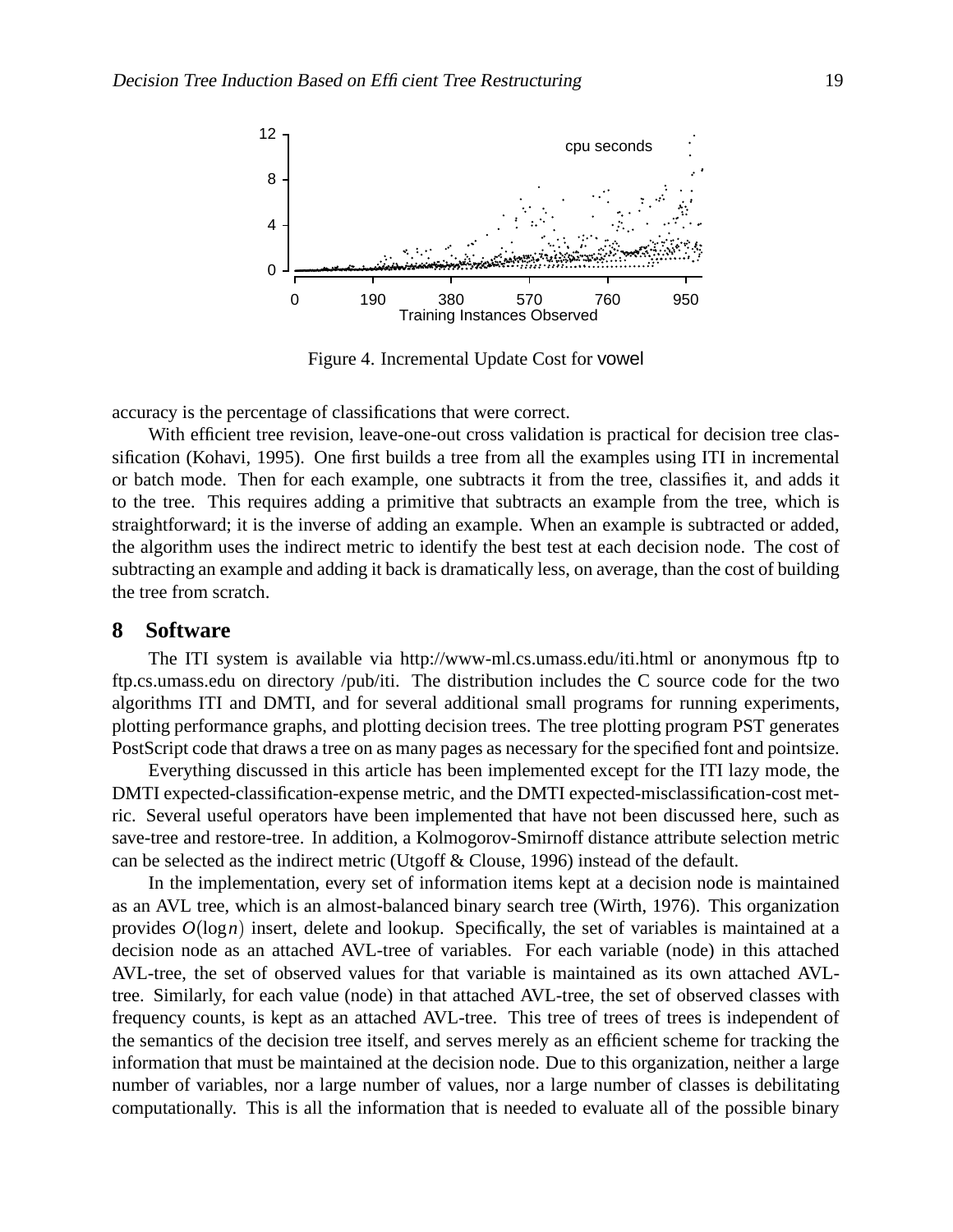tests that are permitted at a decision node. It does however bring some inefficiency when merging two AVL-trees, for example two sorted lists of tagged values, making the cost  $O(n \log n)$  instead of  $O(n)$ .

# **9 Related Work**

The incremental tree induction algorithm ID5R (Utgoff, 1989) demonstrated the basic process of tree revision. It did not handle numeric variables, multiclass tasks, or missing values, and did not include any prepruning or postpruning method for avoiding overfitting. The first version of ITI (Utgoff, 1994) had an awkward manner for handling numeric variables and for handling missing values, that have been replaced here. Schlimmer and Fisher's(1986) ID4 demonstrated incremental tree induction through test revision and discarding of subtrees.

Crawford (1989) has constructed an incremental version of the CART algorithm (Breiman, Friedman, Olshen & Stone, 1984). When a new example is received, if a new test would be picked at a decision node, a new subtree with the new test is constructed by building the new subtree from scratch from the corresponding subset of the training examples. Crawford notes that this approach is expensive, and proposes an alternative that invokes tree rebuilding less often. Van de Velde (1990) designed IDL, based on ID4 and ID5, with the goal of finding trees smaller than those that result from the standard top-down induction methods. Lovell and Bradley (1996) present the MSC algorithm, which refines a decision tree incrementally, with limited backtracking, making it dependent on the order of the presented training examples.

Fisher (1996) presents a method for optimizing a hierarchical clustering built initially by COBWEB. It implements a hill-climbing search through the space of clusterings, attempting to find an improved clustering according to specified metric, similar in spirit to DMTI. Cockett and Herrera (1990) present an algebraic approach to finding irreducible trees. Kalles and Morris (1996) have devised a scheme to reduce the number of times the test selection metric must be evaluated.

# **10 Conclusions**

This article has presented a set of fundamental tree revision operators, and shown how two decision tree induction algorithms can be built from them. The ITI algorithm performs incremental decision tree induction on symbolic or numeric variables, and handles noise and missing values. The algorithm also includes a virtual pruning mechanism that can operate in conjunction with a tree induction algorithm. ITI is suitable for embedding in an application that receives or creates new examples online, such as knowledge maintenance systems. For tasks with no numeric variables, the cost of tree revision is largely independent of the number of examples that have been incorporated. For tasks with numeric variables that have large value sets, the cost of tree revision can grow noticeably with the number of examples.

The non-incremental DMTI algorithm uses an attribute selection metric that is a function of a tree instead of a function of counting information kept at a node. This makes it possible to choose from among a set of trees based on a direct measure of tree quality. It also lends itself to studies of how well the indirect metrics do at identifying tests that lead to induction of the most preferred trees. DMTI is suitable for producing trees that are intended to minimize a specified objective function. Due to DMTI's greater computational expense and associated greater minimization ability, it is suitable when one is willing to spend extra time to produce a superior tree.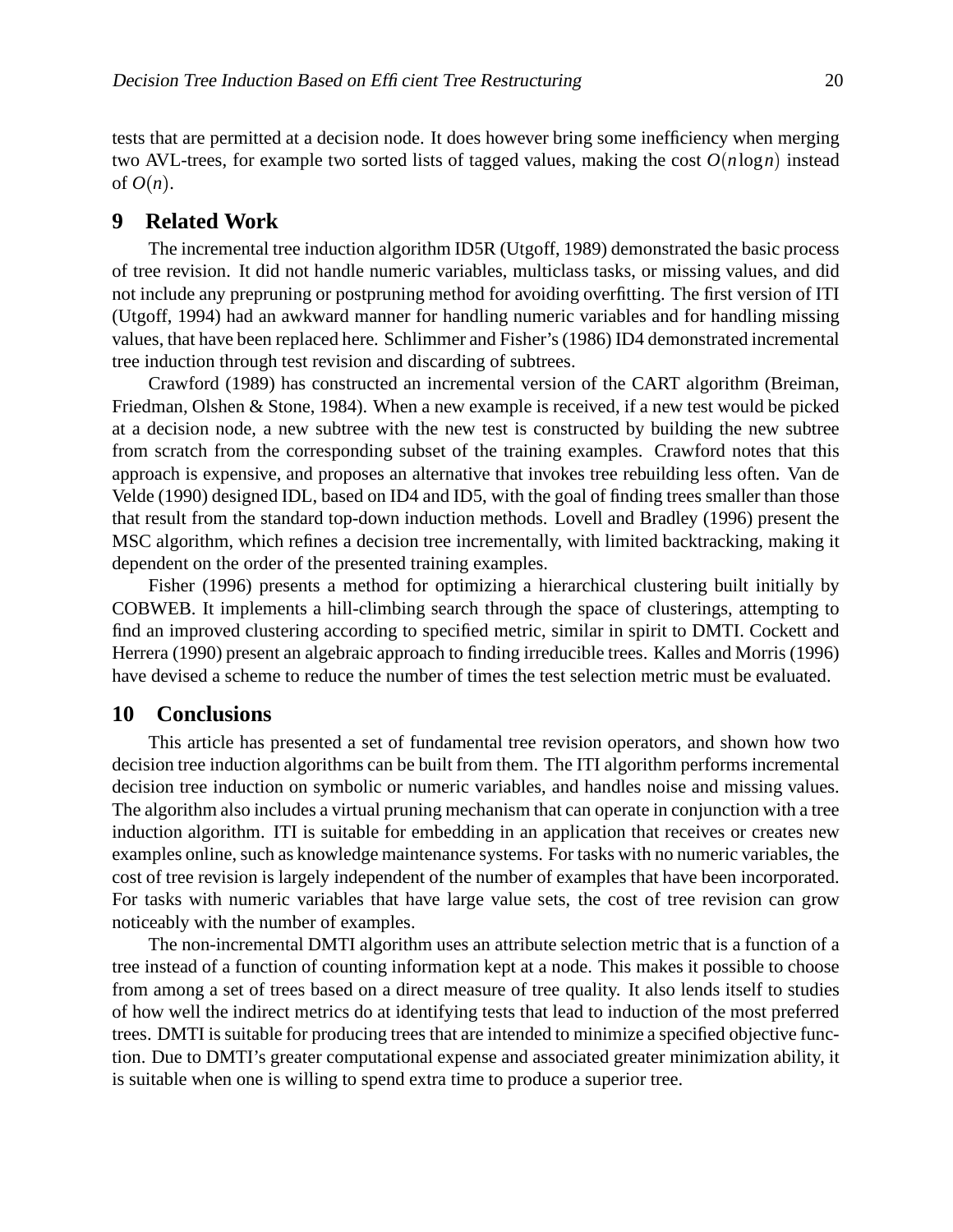# **Acknowledgements**

This material is based upon work supported by the National Science Foundation under Grant No. IRI-9222766, by a grant from the Digital Equipment Corporation, and by a grant to Ross Quinlan from the Australian Research Council. Ross Quinlan made many excellent suggestions during the first author's Summer 1993 stay at the University of Sydney. Doina Precup, David Skalak, Gunnar Blix, and David Jensen provided very helpful comments. Doug Fisher suggested many improvements that have greatly improved the presentation. The idea of implementing an efficient leave-one-out cross validation was suggested independently by each of Ron Kohavi and Mike Pazzani.

Many of the UCI tasks originate from sources outside the machine learning community. The audiology data file originates from Professor Jergen at Baylor College of Medicine. The breastcancer data file, lymphography data file, and primary-tumor data file come from M. Zwitter and M. Soklic of the University Medical Centre at the Institute of Oncology in Ljubljana. The bupa data file was provided by Richard S. Forsyth of BUPA Medical Research Ltd. The cleveland and va data files were created by Robert Detrano of the Long Beach and Cleveland Clinic Foundation. The hungarian data file was compiled by Andras Janosi at the Hungarian Institute of Cardiology in Budapest. The switzerland data was produced by William Steinbrunn of the University Hospital in Zurich, and Matthias Pfisterer of the University Hospital in Basel. The remaining UCI data files not mentioned here by name were also provided to UCI by generous donors.

# **A Appendix**

The tables here show the point estimates and standard deviations for each of the measurements for each of the algorithm-task combinations discussed in Section 5. The point estimates and deviations are presented as a pair of tables because a single table with all this information would be too large. For each of the variables measured, there is a pair of tables for the case in which pruning is turned off, and another pair of tables for when pruning is turned on. See Section 5.2 for an explanation of the algorithm names.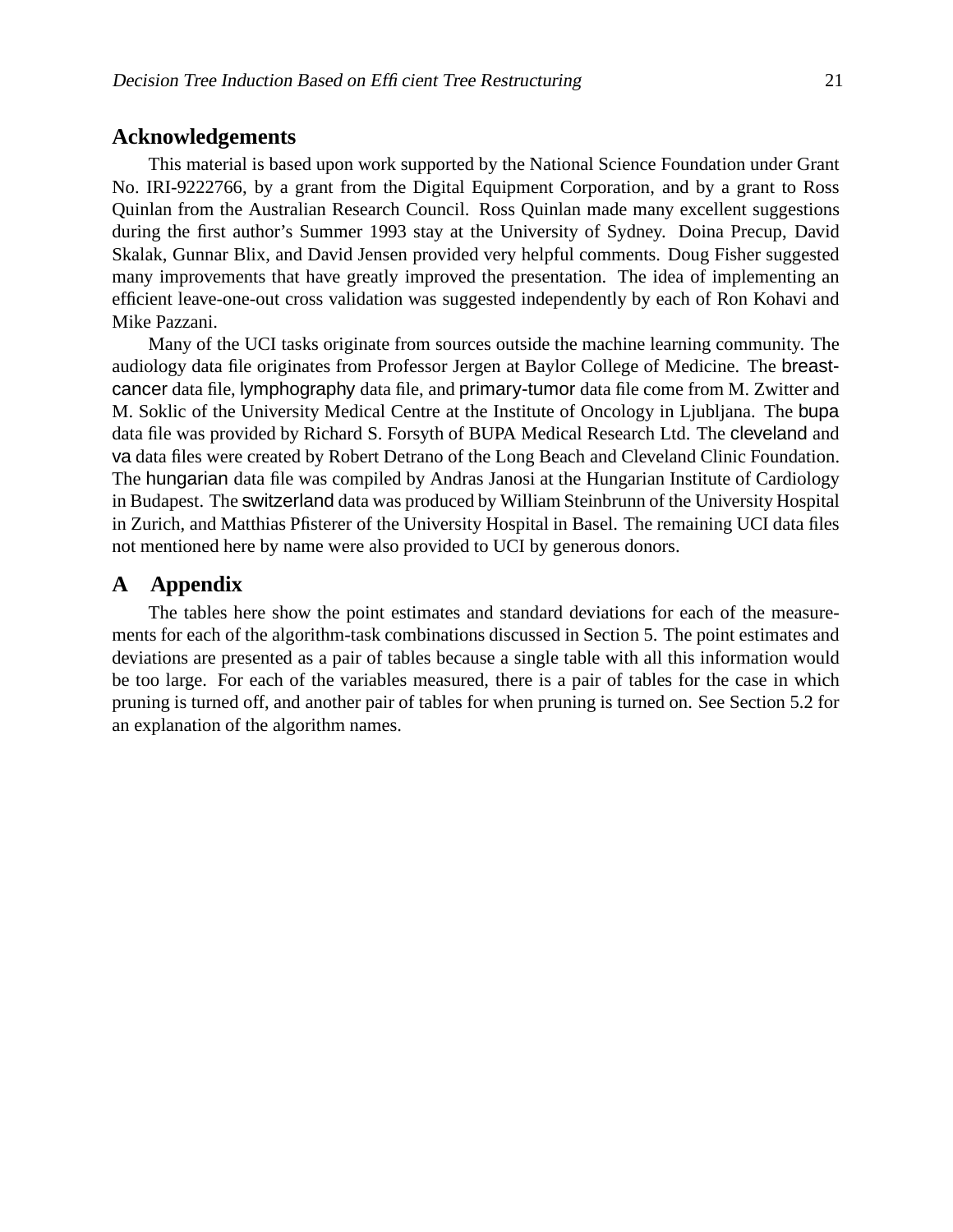Table 6. Accuracy (no pruning)

|                       |                |                | See Table 7 for associated standard deviations |                |               |               |                |                |                |
|-----------------------|----------------|----------------|------------------------------------------------|----------------|---------------|---------------|----------------|----------------|----------------|
| Task                  | DM             | DE             | IE                                             | DL             | $_{11}$       | I2            | C1             | C <sub>2</sub> | Mean           |
| audio-no-id           | 81.7           | 76.1           | 81.7                                           | 83.0           | 80.4          | 80.4          | 83.5           | 75.7           | 80.3           |
| balance-scale         | 76.8           | 77.8           | 77.0                                           | 75.4           | 76.5          | 78.1          | 76.0           | 78.3           | 77.0           |
| bc-wisc               | 95.6           | 94.4           | 94.4                                           | 94.9           | 93.6          | 93.6          | 93.3           | 93.7           | 94.2           |
| breast-cancer         | 66.6           | 72.8           | 66.2                                           | 65.9           | 64.5          | 63.8          | 63.8           | 66.2           | 66.2           |
| bupa                  | 64.6           | 65.7           | 64.0                                           | 65.4           | 61.1          | 62.0          | 61.4           | 64.6           | 63.6           |
| chess- $551x39$       | 92.1           | 86.8           | 94.5                                           | 93.4           | 92.3          | 92.3          | 91.6           | 92.5           | 91.9           |
| cleveland             | 49.7           | 50.3           | 46.8                                           | 49.4           | 46.8          | 48.4          | 46.1           | 46.8           | 48.0           |
| <b>CTX</b>            | 80.3           | 79.6           | 79.9                                           | 79.7           | 80.1          | 81.6          | 80.3           | 80.9           | 80.3           |
| fayyad                | 89.1           | 84.5           | 87.3                                           | 82.7           | 88.2          | 86.4          | 87.3           | 86.4           | 86.5           |
| glass-no-id           | 68.6           | 70.0           | 65.9                                           | 67.7           | 66.4          | 66.8          | 66.4           | 67.7           | 67.4           |
| hepatitis             | 80.0           | 71.3           | 83.1                                           | 80.6           | 78.1          | 81.9          | 76.9           | 76.9           | 78.6           |
| horse-dead            | 54.5           | 63.6           | 58.2                                           | 62.7           | 64.5          | 65.5          | 64.5           | 61.8           | 61.9           |
| horse-sick            | 95.6           | 95.6           | 96.9                                           | 96.9           | 96.9          | 96.3          | 95.0           | 95.6           | 96.1           |
| hungarian             | 78.0           | 75.3           | 73.7                                           | 74.3           | 75.0          | 78.0          | 73.7           | 75.7           | 75.5           |
| hypothyroid           | 98.7           | 98.2           | 99.0                                           | 98.9           | 98.6          | 98.9          | 99.0           | 99.1           | 98.8           |
| ionosphere            | 89.4           | 87.8           | 93.6                                           | 89.2           | 93.9          | 93.3          | 91.1           | 91.4           | 91.2           |
| iris                  | 95.6           | 95.0           | 93.8                                           | 95.6           | 94.4          | 95.0          | 93.1           | 94.4           | 94.6           |
| landsat               | 81.1           | 80.0           | 80.5                                           | 80.5           | 81.3          | 82.4          | 81.6           | 82.1           | 81.2           |
| led <sub>24</sub>     | 52.9           | 52.9           | 55.2                                           | 51.9           | 52.4          | 61.4          | 58.1           | 61.0           | 55.7           |
| led7                  | 65.7           | 68.6           | 67.1                                           | 67.1           | 67.6          | 65.7          | 68.6           | 68.1           | 67.3           |
| lenses                | 63.3           | 73.3           | 70.0                                           | 63.3           | 70.0          | 73.3          | 70.0           | 73.3           | 69.6           |
| lung-cancer           | 50.0           | 42.5           | 37.5                                           | 35.0           | 42.5          | 40.0          | 47.5           | 37.5           | 41.6           |
| lymphography          | 76.0           | 80.0           | 80.0                                           | 78.7           | 76.0          | 70.7          | 73.3           | 77.3           | 76.5           |
| monks-1               | 100.0          | 100.0          | 100.0                                          | 100.0          | 97.0          | 91.6          | 96.1           | 95.2           | 97.5           |
| monks-2               | 99.5           | 100.0          | 99.5<br>100.0                                  | 100.0          | 96.8          | 93.9          | 42.7           | 44.5           | 84.6           |
| monks-3               | 100.0<br>100.0 | 100.0          | 100.0                                          | 100.0          | 100.0         | 100.0<br>99.9 | 100.0<br>100.0 | 100.0<br>99.8  | 100.0<br>100.0 |
| $mplex-11$<br>mplex-6 | 100.0          | 100.0<br>100.0 | 90.0                                           | 100.0<br>100.0 | 100.0<br>84.3 | 65.7          | 87.1           | 57.1           | 85.5           |
| mushroom              | 100.0          | 100.0          | 100.0                                          | 100.0          | 100.0         | 100.0         |                | 100.0          | 100.0          |
| nettalk               | 84.0           | 82.4           | 83.8                                           | 84.9           | 83.8          | 83.4          | 100.0<br>82.7  | 82.1           | 83.4           |
| pima                  | 70.0           | 69.0           | 71.0                                           | 70.6           | 69.9          | 70.0          | 69.7           | 69.6           | 70.0           |
| post-op               | 66.0           | 62.0           | 64.0                                           | 60.0           | 57.0          | 54.0          | 60.0           | 63.0           | 60.8           |
| primary-tumor         | 34.1           | 35.9           | 36.8                                           | 34.4           | 36.5          | 36.2          | 37.6           | 40.9           | 36.5           |
| promoter              | 70.9           | 78.2           | 80.0                                           | 80.9           | 77.3          | 78.2          | 77.3           | 80.9           | 78.0           |
| road                  | 77.9           | 75.5           | 77.0                                           | 78.5           | 77.4          | 78.7          | 79.2           | 79.2           | 77.9           |
| soybean               | 92.9           | 91.9           | 93.5                                           | 91.7           | 93.3          | 93.0          | 91.0           | 90.3           | 92.2           |
| splice                | 92.4           | 91.7           | 92.0                                           | 91.3           | 91.7          | 92.8          | 91.6           | 91.8           | 91.9           |
| switzerland           | 36.2           | 34.6           | 35.4                                           | 36.2           | 30.0          | 33.1          | 25.4           | 32.3           | 32.9           |
| tictactoe             | 76.8           | 75.1           | 75.5                                           | 76.7           | 72.0          | 73.8          | 66.4           | 66.3           | 72.8           |
| usama-mys             | 76.8           | 78.4           | 77.4                                           | 76.3           | 77.4          | 78.4          | 83.7           | 82.6           | 78.9           |
| va                    | 30.0           | 34.3           | 25.2                                           | 29.0           | 20.5          | 23.3          | 29.5           | 28.1           | 27.5           |
| votes                 | 91.8           | 92.0           | 91.8                                           | 92.0           | 92.5          | 92.7          | 94.3           | 95.7           | 92.9           |
| vowel                 | 81.9           | 79.4           | 78.9                                           | 81.5           | 79.6          | 78.5          | 81.0           | 79.2           | 80.0           |
| waveform              | 68.1           | 70.0           | 65.8                                           | 66.1           | 66.5          | 65.8          | 68.7           | 69.7           | 67.6           |
| wine                  | 95.6           | 93.9           | 96.1                                           | 95.0           | 95.0          | 95.0          | 92.8           | 93.3           | 94.6           |
| ZOO                   | 96.4           | 95.5           | 95.5                                           | 96.4           | 96.4          | 91.8          | 97.3           | 92.7           | 95.2           |
| Mean                  | 78.0           | 77.9           | 77.7                                           | 77.7           | 76.9          | 76.6          | 76.0           | 75.7           | 77.1           |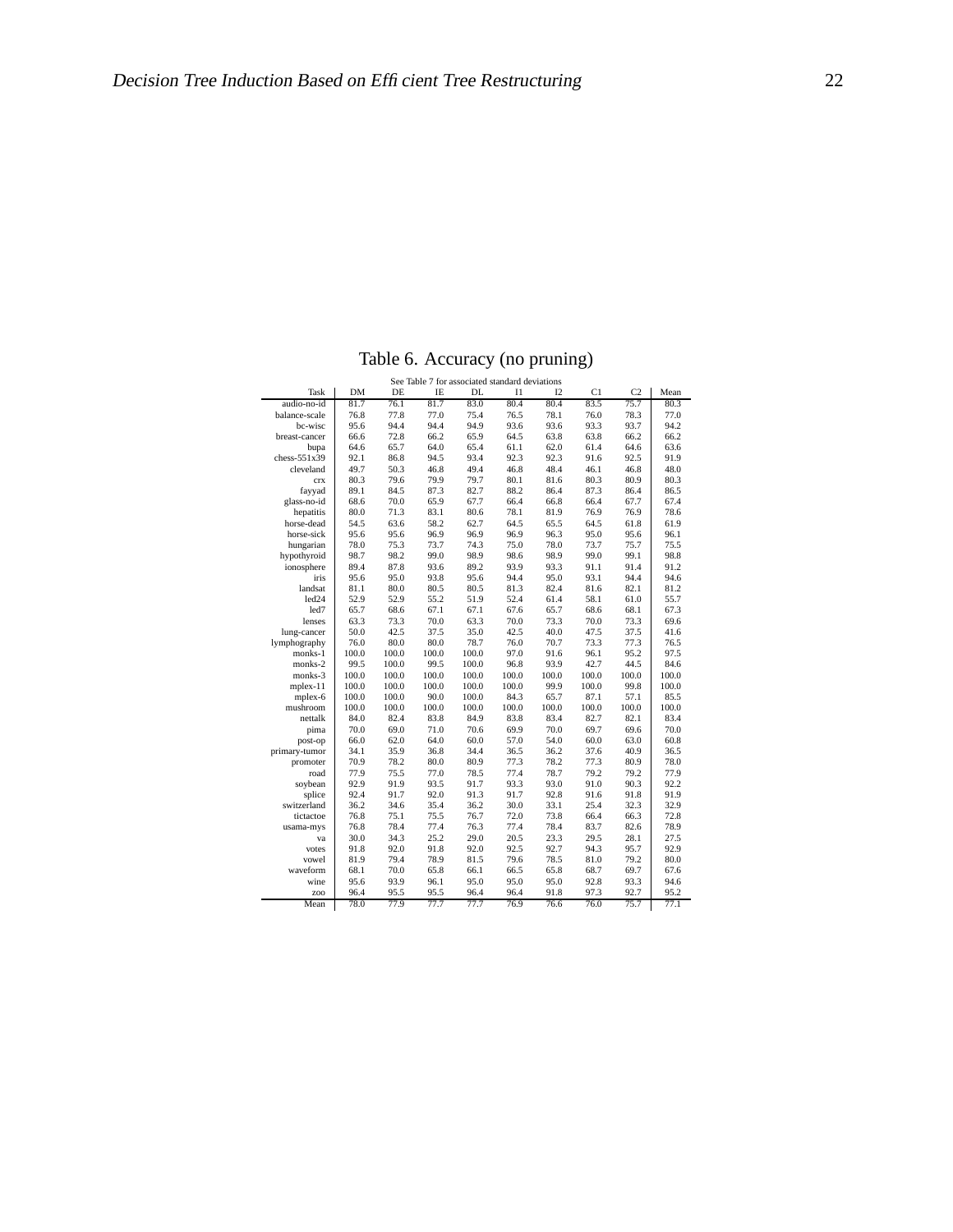|                   |      |            |            |            | See Table 6 for associated point estimates |            |            |             |
|-------------------|------|------------|------------|------------|--------------------------------------------|------------|------------|-------------|
| Task              | DM   | DE         | IE         | DL         | 11                                         | I2         | C1         | C2          |
| audio-no-id       | 7.5  | 8.1        | 9.9        | 7.6        | 9.0                                        | 7.1        | 5.1        | 9.6         |
| balance-scale     | 4.2  | 3.5        | 4.4        | 4.0        | 3.7                                        | 2.8        | 3.4        | 4.1         |
| bc-wisc           | 1.5  | 2.1        | 2.3        | 1.8        | 3.1                                        | 3.4        | 2.4        | 2.8         |
| breast-cancer     | 7.2  | 9.3        | 11.3       | 5.9        | 6.0                                        | 4.9        | 6.0        | 6.9         |
| bupa              | 6.5  | 7.5        | 6.5        | 7.4        | 6.9                                        | 5.3        | 4.3        | 5.3         |
| chess- $551x39$   | 3.1  | 3.9        | 3.1        | 2.1        | 1.8                                        | 3.0        | 2.9        | 4.0         |
| cleveland         | 6.8  | 6.9        | 10.1       | 6.9        | 7.2                                        | 6.8        | 7.8        | 4.1         |
| crx               | 5.2  | 3.1        | 3.6        | 4.9        | 6.2                                        | 4.9        | 4.1        | 3.5         |
| fayyad            | 6.8  | 9.1        | 8.3        | 9.5        | 7.1                                        | 7.3        | 6.0        | 7.3         |
| glass-no-id       | 9.0  | 7.1        | 12.7       | 10.1       | 11.5                                       | 10.4       | 9.1        | 8.7         |
| hepatitis         | 9.6  | 11.3       | 6.3        | 7.1        | 8.9                                        | 7.1        | 6.9        | 4.9         |
| horse-dead        | 19.9 | 10.0       | 14.2       | 16.0       | 12.5                                       | 12.1       | 8.6        | 9.8         |
| horse-sick        | 2.9  | 4.9        | 3.1        | 3.1        | 3.1                                        | 4.1        | 4.7        | 4.0         |
| hungarian         | 8.7  | 4.8        | 6.2        | 7.2        | 4.8                                        | 4.3        | 5.0        | 6.8         |
| hypothyroid       | 0.6  | 0.7        | 0.5        | 0.4        | 0.6                                        | 0.7        | 0.5        | 0.8         |
| ionosphere        | 5.2  | 5.2        | 3.5        | 4.2        | 3.7                                        | 3.6        | 3.0        | 3.2         |
| iris              | 4.0  | 4.7        | 4.0        | 4.0        | 5.2                                        | 4.7        | 7.6        | 7.6         |
| landsat           | 3.2  | 3.3        | 2.3        | 3.2        | 1.7                                        | 2.1        | 3.0        | 2.2         |
| led24             | 8.4  | 8.6        | 12.1       | 10.3       | 13.6                                       | 11.0       | 11.6       | 9.0         |
| led7              | 13.9 | 12.8       | 13.0       | 13.9       | 13.1                                       | 12.0       | 12.1       | 10.9        |
| lenses            | 18.0 | 24.9       | 18.0       | 18.0       | 18.0                                       | 20.0       | 18.0       | 20.0        |
| lung-cancer       | 19.4 | 22.5       | 16.8       | 16.6       | 22.5                                       | 16.6       | 26.1       | 16.8        |
| lymphography      | 10.4 | 7.3        | 9.9        | 12.9       | 12.4                                       | 13.7       | 11.2       | 12.4        |
| monks-1           | 0.0  | 0.0        | 0.0        | 0.0        | 2.0                                        | 7.4        | 3.9        | 4.5         |
| monks-2           | 1.4  | 0.0        | 0.9        | 0.0        | 3.7                                        | 6.3        | 9.8        | 9.3         |
| monks-3           | 0.0  | 0.0        | 0.0        | 0.0        | 0.0                                        | 0.0        | 0.0        | 0.0         |
| $mplex-11$        | 0.0  | 0.0        | 0.0        | 0.0        | 0.0                                        | 0.4        | 0.0        | 0.5         |
| mplex-6           | 0.0  | 0.0        | 12.9       | 0.0        | 14.9                                       | 22.3       | 13.5       | 20.2        |
| mushroom          | 0.0  | 0.0        | 0.0        | 0.0        | 0.0                                        | 0.0        | 0.0        | 0.0         |
| nettalk           | 1.7  | 1.0        | 1.0        | 1.7        | 1.2                                        | 1.0        | 1.8        | 1.4         |
| pima              | 4.7  | 5.2        | 4.1        | 2.9        | 3.7                                        | 3.5        | 3.6        | 4.3         |
| post-op           | 9.2  | 8.7        | 9.2        | 10.0       | 9.0                                        | 12.8       | 15.5       | 10.0        |
| primary-tumor     | 6.1  | 6.1        | 6.1        | 5.4        | 6.3                                        | 7.1        | 6.8        | 5.3         |
| promoter          | 13.4 | 11.6       | 10.6       | 16.0       | 11.7                                       | 10.9       | 10.9       | 14.3        |
| road              | 2.3  | 2.1        | 1.4        | 2.9        | 2.3                                        | 2.5        | 2.2        | 1.9         |
| soybean           | 2.9  | 2.9        | 2.4        | 3.2        | 3.0                                        | 2.4        | 2.2        | 2.8         |
| splice            | 1.2  | 1.4        | 1.8        | 0.8        | 0.9                                        | 0.8        | 2.0        | 2.1         |
| switzerland       | 11.4 | 8.6        | 13.8       | 14.2       | 12.6                                       | 9.8        | 8.5        | 9.6         |
| tictactoe         | 1.6  | 1.7        | 2.6        | 2.3        | 1.7                                        | 1.8        | 2.8        | 2.0         |
| usama-mys         | 6.7  | 7.2        | 8.2        | 6.8        | 9.4                                        | 7.6        | 8.9        | 7.1         |
| va                | 10.4 | 9.0        | 8.0        | 10.7       | 7.7                                        | 6.9        | 11.6       | 12.7        |
| votes             | 4.2  | 3.1        | 4.1        | 3.3        | 4.1                                        | 3.2        | 4.6        | 3.7         |
|                   | 3.6  |            |            |            | 4.5                                        |            |            |             |
| vowel<br>waveform | 6.5  | 3.7<br>8.0 | 5.0<br>6.9 | 4.0        | 11.1                                       | 4.2<br>9.3 | 4.5        | 4.5<br>10.4 |
| wine              | 4.2  | 5.2        | 5.6        | 8.6<br>4.6 | 4.6                                        | 5.2        | 9.5<br>6.1 | 6.0         |
|                   |      |            |            |            |                                            |            |            |             |
| ZO <sub>O</sub>   | 4.5  | 4.5        | 4.5        | 4.5        | 4.5                                        | 6.4        | 4.2        | 6.8         |

Table 7. Standard Deviation for Accuracy (no pruning)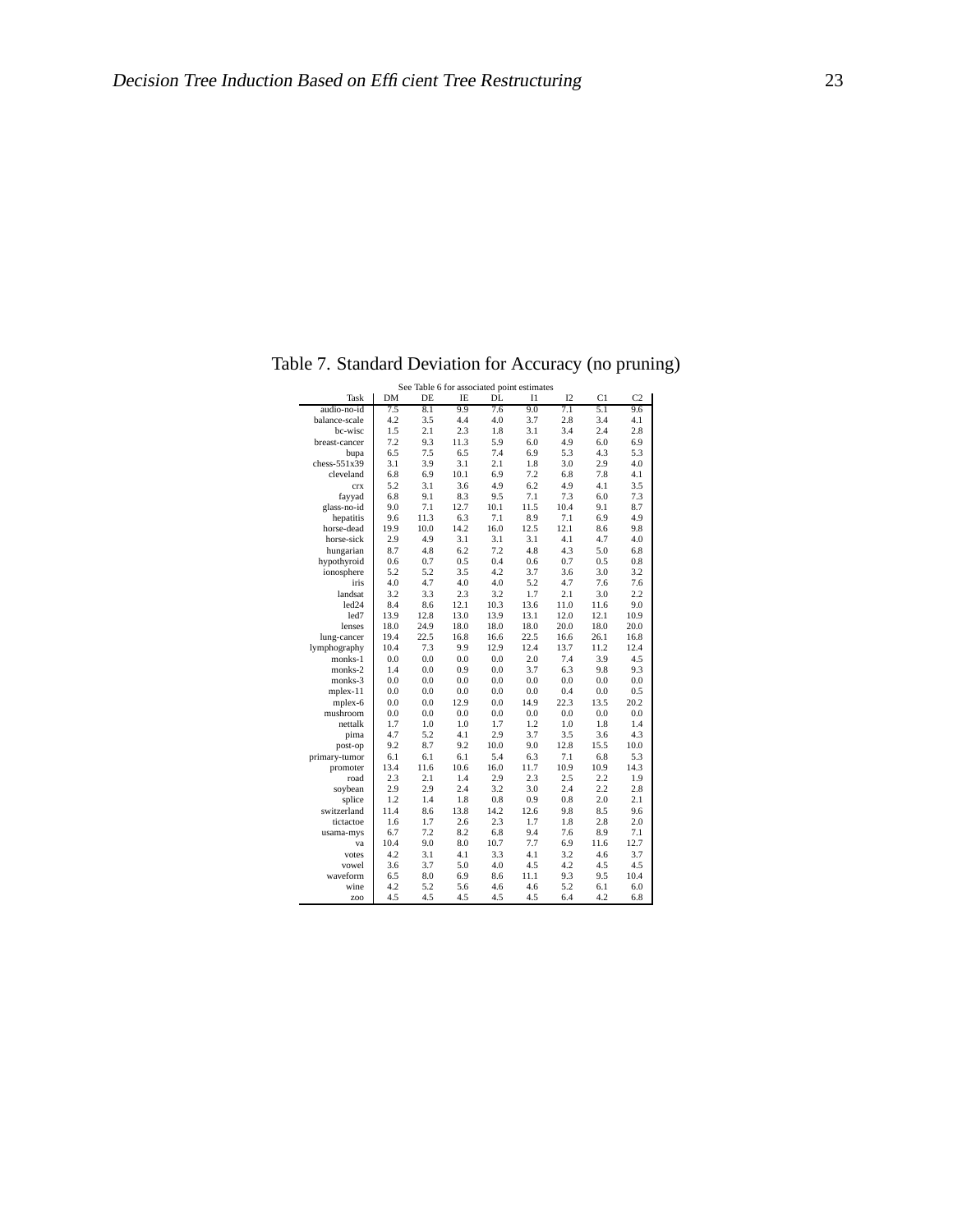Table 8. Accuracy (pruning)

|                   |       |       | See Table 9 for associated standard deviations |       |         |                |       |       |       |
|-------------------|-------|-------|------------------------------------------------|-------|---------|----------------|-------|-------|-------|
| Task              | DM    | IE.   | C1                                             | 12    | $_{11}$ | C <sub>2</sub> | DL    | DE    | Mean  |
| audio-no-id       | 79.1  | 81.7  | 84.8                                           | 79.6  | 79.6    | 77.8           | 75.7  | 64.3  | 77.8  |
| balance-scale     | 78.1  | 77.6  | 77.5                                           | 78.9  | 78.9    | 77.5           | 78.1  | 77.5  | 78.0  |
| bc-wisc           | 94.3  | 94.6  | 94.9                                           | 93.7  | 93.7    | 94.9           | 94.7  | 94.7  | 94.4  |
| breast-cancer     | 71.4  | 69.7  | 75.5                                           | 68.6  | 68.6    | 75.5           | 73.1  | 72.8  | 71.9  |
| bupa              | 67.4  | 67.1  | 65.1                                           | 66.3  | 66.3    | 64.6           | 62.0  | 64.6  | 65.4  |
| chess- $551x39$   | 92.0  | 94.1  | 92.0                                           | 92.0  | 92.0    | 91.1           | 89.6  | 84.3  | 90.9  |
| cleveland         | 50.3  | 49.4  | 47.1                                           | 51.6  | 51.6    | 46.8           | 51.3  | 53.9  | 50.2  |
| <b>CTX</b>        | 83.7  | 85.3  | 82.9                                           | 82.6  | 82.6    | 83.4           | 85.3  | 84.4  | 83.8  |
| fayyad            | 87.3  | 87.3  | 86.4                                           | 84.5  | 84.5    | 86.4           | 81.8  | 80.9  | 84.9  |
| glass-no-id       | 71.4  | 65.0  | 67.3                                           | 66.8  | 66.8    | 69.1           | 64.1  | 65.0  | 66.9  |
| hepatitis         | 85.0  | 83.1  | 79.4                                           | 80.6  | 80.6    | 77.5           | 81.9  | 80.0  | 81.0  |
| horse-dead        | 62.7  | 59.1  | 65.5                                           | 60.0  | 60.0    | 65.5           | 63.6  | 60.9  | 62.2  |
| horse-sick        | 94.4  | 95.6  | 95.6                                           | 95.6  | 95.6    | 95.6           | 93.8  | 91.9  | 94.8  |
| hungarian         | 80.3  | 80.3  | 78.0                                           | 81.3  | 81.3    | 78.3           | 78.3  | 79.0  | 79.6  |
| hypothyroid       | 99.2  | 99.2  | 99.0                                           | 99.0  | 99.0    | 99.1           | 99.0  | 99.0  | 99.1  |
| ionosphere        | 90.8  | 93.3  | 91.1                                           | 92.5  | 92.5    | 91.4           | 91.4  | 84.7  | 91.0  |
| iris              | 95.0  | 94.4  | 94.4                                           | 94.4  | 94.4    | 94.4           | 92.5  | 93.8  | 94.1  |
| landsat           | 84.7  | 84.9  | 84.5                                           | 85.8  | 85.7    | 85.1           | 85.0  | 83.8  | 84.9  |
| led <sub>24</sub> | 61.9  | 62.9  | 61.4                                           | 62.9  | 62.4    | 62.4           | 60.5  | 57.1  | 61.4  |
| led7              | 68.6  | 66.2  | 70.0                                           | 65.7  | 66.7    | 69.5           | 68.6  | 70.5  | 68.2  |
| lenses            | 90.0  | 83.3  | 83.3                                           | 83.3  | 83.3    | 83.3           | 70.0  | 90.0  | 83.3  |
| lung-cancer       | 60.0  | 35.0  | 47.5                                           | 32.5  | 32.5    | 42.5           | 22.5  | 37.5  | 38.8  |
| lymphography      | 69.3  | 76.0  | 76.7                                           | 73.3  | 73.3    | 78.0           | 69.3  | 69.3  | 73.2  |
| monks-1           | 100.0 | 100.0 | 96.8                                           | 91.6  | 91.6    | 96.8           | 100.0 | 100.0 | 97.1  |
| monks-2           | 93.6  | 96.1  | 65.9                                           | 92.3  | 92.3    | 65.9           | 89.3  | 85.2  | 85.1  |
| monks-3           | 100.0 | 100.0 | 100.0                                          | 100.0 | 100.0   | 100.0          | 100.0 | 100.0 | 100.0 |
| mplex-11          | 100.0 | 100.0 | 99.8                                           | 99.7  | 99.7    | 99.8           | 100.0 | 100.0 | 99.9  |
| mplex-6           | 100.0 | 68.6  | 71.4                                           | 64.3  | 64.3    | 57.1           | 65.7  | 72.9  | 70.5  |
| mushroom          | 100.0 | 100.0 | 100.0                                          | 100.0 | 100.0   | 100.0          | 100.0 | 100.0 | 100.0 |
| nettalk           | 82.9  | 83.3  | 80.9                                           | 83.0  | 83.0    | 80.6           | 81.8  | 79.9  | 81.9  |
| pima              | 74.4  | 72.9  | 71.8                                           | 74.5  | 74.5    | 71.9           | 72.9  | 71.7  | 73.1  |
| post-op           | 63.0  | 61.0  | 69.0                                           | 62.0  | 61.0    | 69.0           | 65.0  | 66.0  | 64.5  |
| primary-tumor     | 38.5  | 38.5  | 40.9                                           | 38.2  | 37.6    | 40.9           | 42.6  | 40.0  | 39.7  |
| promoter          | 71.8  | 79.1  | 78.2                                           | 79.1  | 79.1    | 77.3           | 71.8  | 69.1  | 75.7  |
| road              | 78.7  | 82.2  | 81.0                                           | 81.4  | 81.4    | 81.1           | 79.6  | 79.9  | 80.6  |
| soybean           | 92.0  | 93.6  | 92.5                                           | 93.3  | 93.3    | 92.2           | 90.1  | 87.8  | 91.9  |
| splice            | 93.6  | 94.8  | 93.8                                           | 94.3  | 94.3    | 93.7           | 92.6  | 92.3  | 93.7  |
| switzerland       | 35.4  | 33.1  | 26.9                                           | 33.1  | 33.1    | 33.1           | 46.9  | 40.8  | 35.3  |
| tictactoe         | 78.4  | 75.9  | 68.9                                           | 74.5  | 74.7    | 68.1           | 73.2  | 75.4  | 73.6  |
| usama-mys         | 84.2  | 84.2  | 85.8                                           | 84.2  | 84.2    | 83.2           | 81.1  | 83.7  | 83.8  |
| va                | 27.1  | 24.8  | 26.7                                           | 23.3  | 23.8    | 26.7           | 36.7  | 30.0  | 27.4  |
| votes             | 94.3  | 95.9  | 96.4                                           | 95.0  | 95.0    | 96.6           | 94.3  | 93.6  | 95.1  |
| vowel             | 77.1  | 76.2  | 80.1                                           | 76.1  | 76.1    | 78.9           | 71.3  | 70.6  | 75.8  |
| waveform          | 70.0  | 64.5  | 70.0                                           | 65.5  | 65.5    | 70.0           | 65.5  | 67.4  | 67.3  |
| wine              | 95.6  | 93.9  | 93.3                                           | 95.0  | 95.0    | 93.3           | 91.7  | 92.2  | 93.7  |
| ZO <sub>O</sub>   | 88.2  | 90.9  | 94.5                                           | 94.5  | 94.5    | 91.8           | 92.7  | 91.8  | 92.4  |
| Mean              | 79.5  | 78.1  | 77.9                                           | 77.5  | 77.5    | 77.3           | 76.9  | 76.7  | 77.7  |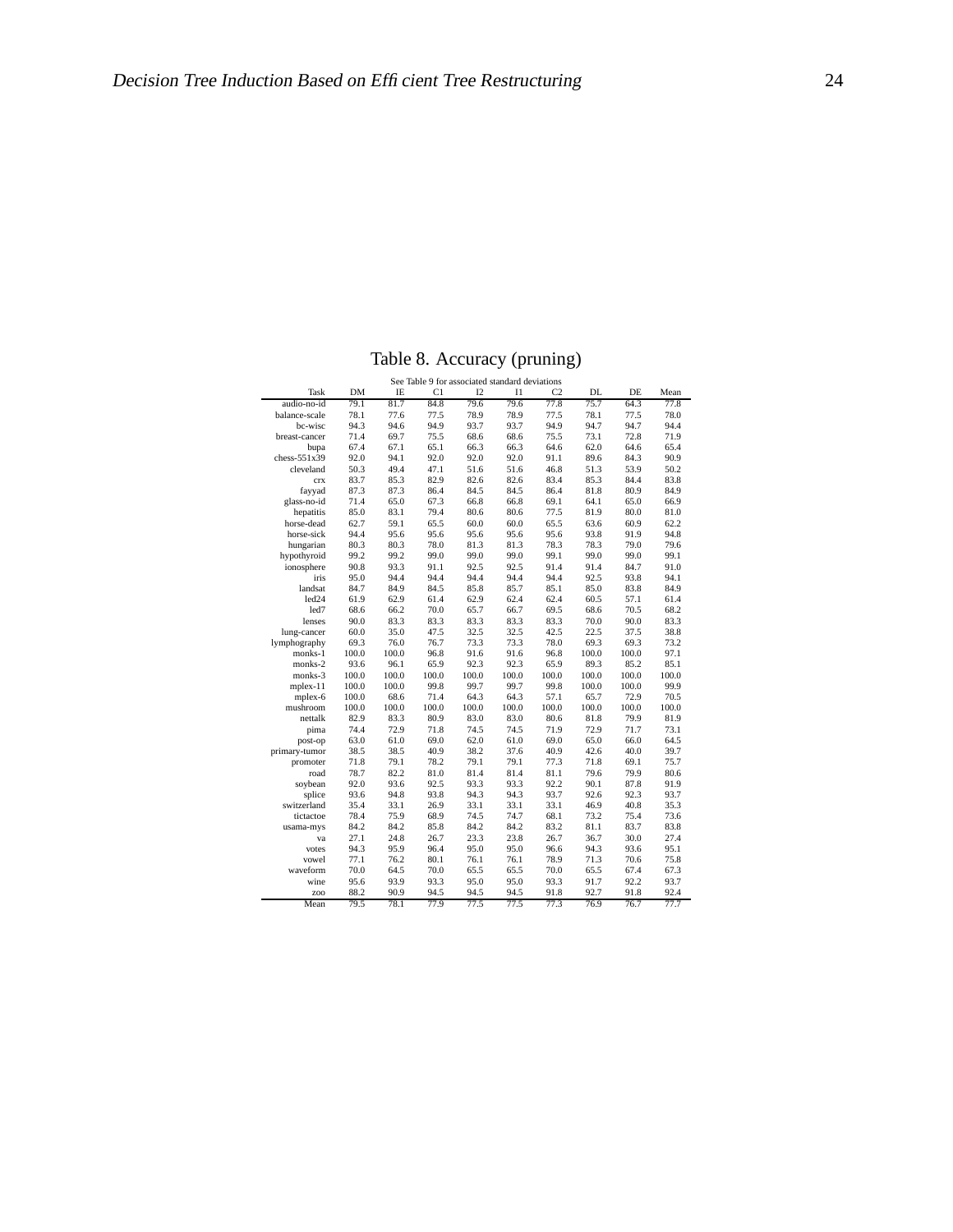|                 |      |      |      | See Table 8 for associated point estimates |      |                |      |      |
|-----------------|------|------|------|--------------------------------------------|------|----------------|------|------|
| Task            | DM   | IE   | C1   | 12                                         | 11   | C <sub>2</sub> | DL   | DE   |
| audio-no-id     | 3.8  | 7.0  | 5.6  | 8.5                                        | 8.5  | 6.6            | 8.7  | 8.0  |
| balance-scale   | 3.6  | 3.4  | 3.2  | 3.3                                        | 3.3  | 3.2            | 3.7  | 3.5  |
| bc-wisc         | 2.5  | 3.1  | 2.3  | 2.7                                        | 2.7  | 2.3            | 1.9  | 1.8  |
| breast-cancer   | 6.4  | 4.8  | 3.9  | 6.1                                        | 6.1  | 3.9            | 3.7  | 4.7  |
| bupa            | 4.3  | 4.5  | 5.7  | 5.1                                        | 5.1  | 5.6            | 8.5  | 4.8  |
| chess- $551x39$ | 3.8  | 3.5  | 3.9  | 4.2                                        | 4.2  | 4.8            | 4.1  | 5.6  |
| cleveland       | 8.2  | 6.1  | 6.8  | 5.8                                        | 5.8  | 5.4            | 7.0  | 4.3  |
| <b>CTX</b>      | 2.1  | 3.1  | 3.8  | 2.4                                        | 2.4  | 2.4            | 3.5  | 3.6  |
| fayyad          | 8.3  | 8.3  | 7.3  | 8.2                                        | 8.2  | 7.3            | 11.5 | 10.3 |
| glass-no-id     | 4.6  | 12.2 | 8.3  | 10.2                                       | 10.2 | 7.3            | 9.2  | 9.1  |
| hepatitis       | 7.5  | 5.6  | 6.9  | 9.0                                        | 9.0  | 5.7            | 4.4  | 6.7  |
| horse-dead      | 13.1 | 17.4 | 8.9  | 15.3                                       | 15.3 | 7.9            | 10.0 | 10.0 |
| horse-sick      | 5.2  | 4.9  | 4.0  | 4.0                                        | 4.0  | 4.0            | 2.8  | 4.9  |
| hungarian       | 5.7  | 4.8  | 6.0  | 7.9                                        | 7.9  | 4.0            | 7.8  | 6.2  |
| hypothyroid     | 0.4  | 0.6  | 0.7  | 0.6                                        | 0.6  | 0.6            | 0.5  | 0.4  |
| ionosphere      | 5.1  | 4.5  | 3.0  | 4.3                                        | 4.3  | 3.6            | 4.9  | 6.2  |
| iris            | 6.1  | 6.5  | 7.6  | 6.5                                        | 6.5  | 7.6            | 6.1  | 6.2  |
| landsat         | 2.5  | 3.0  | 3.3  | 1.8                                        | 1.8  | 2.6            | 2.2  | 2.7  |
| led24           | 7.4  | 10.4 | 8.4  | 9.9                                        | 9.4  | 9.4            | 10.0 | 12.8 |
| led7            | 12.3 | 13.9 | 9.5  | 12.0                                       | 14.0 | 10.7           | 13.8 | 13.4 |
| lenses          | 21.3 | 22.4 | 22.4 | 22.4                                       | 22.4 | 22.4           | 31.4 | 21.3 |
| lung-cancer     | 25.5 | 16.6 | 26.1 | 16.0                                       | 16.0 | 22.5           | 17.5 | 28.0 |
| lymphography    | 9.0  | 9.0  | 11.6 | 13.7                                       | 13.7 | 11.9           | 10.8 | 10.0 |
| monks-1         | 0.0  | 0.0  | 3.7  | 7.2                                        | 7.2  | 3.7            | 0.0  | 0.0  |
| monks-2         | 2.6  | 2.9  | 0.0  | 6.2                                        | 6.2  | 0.0            | 4.4  | 4.0  |
| monks-3         | 0.0  | 0.0  | 0.0  | 0.0                                        | 0.0  | 0.0            | 0.0  | 0.0  |
| mplex-11        | 0.0  | 0.0  | 0.4  | 0.7                                        | 0.7  | 0.4            | 0.0  | 0.0  |
| mplex-6         | 0.0  | 14.0 | 20.2 | 16.0                                       | 16.0 | 19.2           | 11.4 | 7.7  |
| mushroom        | 0.0  | 0.1  | 0.0  | 0.0                                        | 0.0  | 0.0            | 0.0  | 0.0  |
| nettalk         | 1.4  | 1.1  | 2.1  | 1.0                                        | 1.0  | 1.9            | 0.7  | 0.9  |
| pima            | 3.3  | 4.4  | 3.9  | 5.1                                        | 5.1  | 4.2            | 3.2  | 5.0  |
| post-op         | 7.8  | 12.2 | 8.3  | 16.0                                       | 15.1 | 8.3            | 6.7  | 8.0  |
| primary-tumor   | 5.8  | 5.8  | 6.5  | 7.0                                        | 7.1  | 6.4            | 7.7  | 6.5  |
| promoter        | 11.8 | 12.2 | 13.0 | 11.5                                       | 11.5 | 14.2           | 17.5 | 14.8 |
| road            | 2.4  | 1.4  | 2.2  | 2.0                                        | 2.0  | 2.2            | 1.4  | 1.6  |
| soybean         | 1.6  | 1.6  | 2.7  | 2.2                                        | 2.2  | 2.4            | 2.0  | 3.8  |
| splice          | 1.8  | 1.6  | 1.3  | 1.2                                        | 1.2  | 1.3            | 1.5  | 1.4  |
| switzerland     | 15.5 | 12.9 | 10.5 | 10.3                                       | 10.3 | 7.7            | 10.6 | 11.4 |
| tictactoe       | 2.5  | 1.8  | 2.1  | 1.9                                        | 2.1  | 2.3            | 1.7  | 1.4  |
| usama-mys       | 7.1  | 5.3  | 8.2  | 4.7                                        | 4.7  | 7.4            | 7.9  | 8.3  |
| va              | 7.4  | 11.2 | 12.6 | 7.5                                        | 8.2  | 7.7            | 10.0 | 9.0  |
| votes           | 3.6  | 3.3  | 3.1  | 4.5                                        | 4.5  | 3.3            | 3.6  | 4.4  |
| vowel           | 4.5  | 3.1  | 4.4  | 4.8                                        | 4.8  | 4.5            | 4.8  | 4.4  |
| waveform        | 6.0  | 12.2 | 9.7  | 10.6                                       | 10.6 | 10.7           | 10.6 | 5.3  |
| wine            | 4.2  | 7.6  | 6.0  | 5.2                                        | 5.2  | 6.0            | 4.5  | 3.7  |
| <b>ZOO</b>      | 5.8  | 4.1  | 4.5  | 4.5                                        | 4.5  | 6.4            | 5.5  | 7.6  |

Table 9. Standard Deviation for Accuracy (pruning)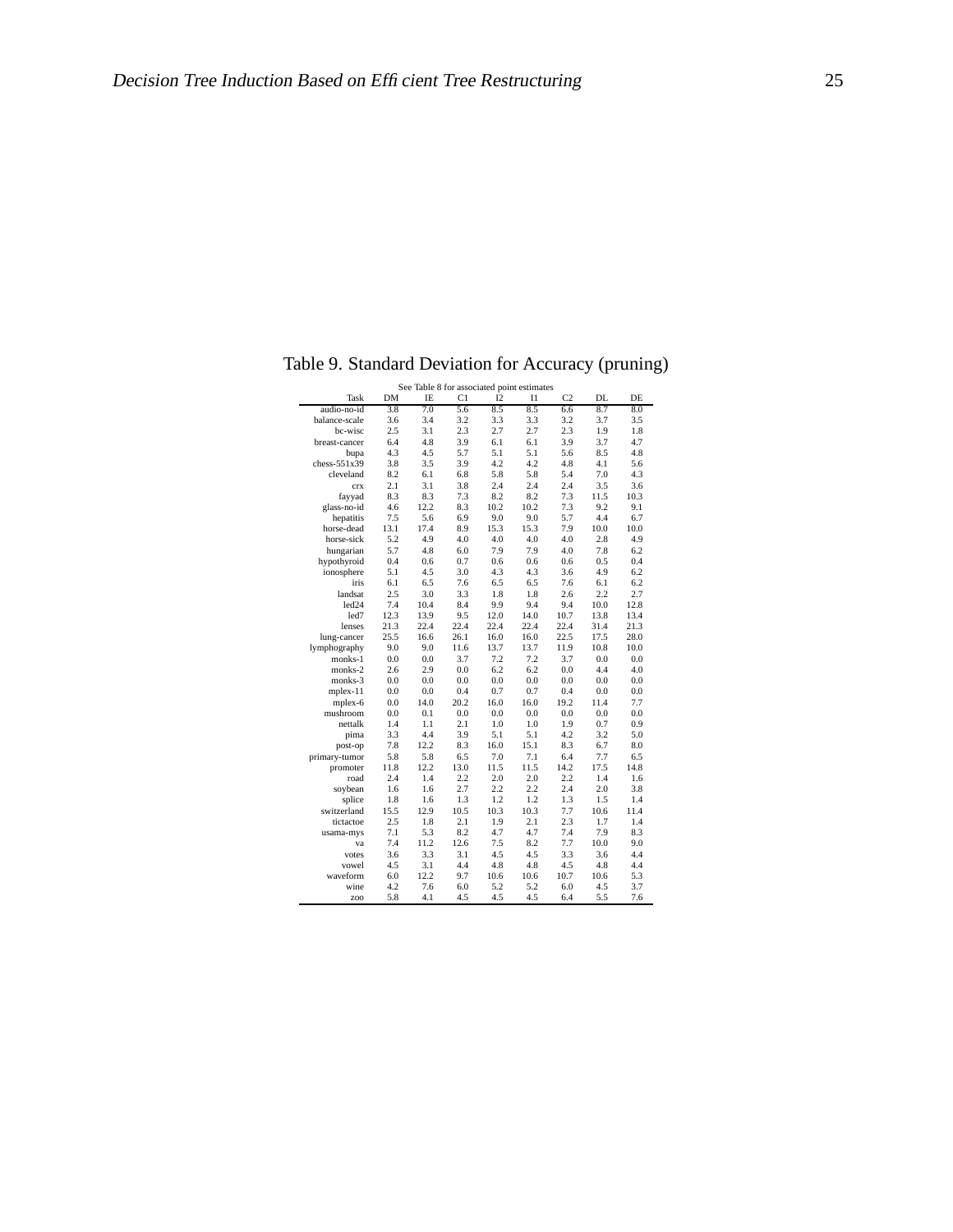Table 10. Leaves (no pruning)

|                 |         |                | See Table 11 for associated standard deviations |        |       |       |       |       |        |
|-----------------|---------|----------------|-------------------------------------------------|--------|-------|-------|-------|-------|--------|
| Task            | C1      | C <sub>2</sub> | $_{11}$                                         | IE.    | DE.   | DL    | DM    | 12    | Mean   |
| audio-no-id     | 74.8    | 41.7           | 45.4                                            | 46.9   | 56.2  | 42.3  | 41.5  | 33.9  | 47.8   |
| balance-scale   | 138.2   | 61.7           | 138.8                                           | 143.9  | 139.2 | 135.6 | 134.7 | 55.4  | 118.4  |
| bc-wisc         | 33.8    | 21.7           | 39.9                                            | 33.4   | 29.6  | 27.5  | 27.5  | 26.7  | 30.0   |
| breast-cancer   | 277.8   | 143.4          | 98.5                                            | 95.5   | 77.0  | 73.4  | 75.5  | 69.7  | 113.8  |
| bupa            | 77.6    | 53.4           | 88.7                                            | 88.3   | 71.1  | 71.3  | 67.5  | 71.7  | 73.7   |
| chess- $551x39$ | 72.2    | 41.0           | 71.1                                            | 61.1   | 93.0  | 56.3  | 56.4  | 48.4  | 62.4   |
| cleveland       | 95.0    | 56.8           | 102.2                                           | 102.6  | 85.6  | 80.9  | 79.5  | 66.7  | 83.7   |
| <b>CTX</b>      | 141.8   | 84.0           | 92.9                                            | 95.6   | 84.6  | 75.4  | 72.5  | 67.5  | 89.3   |
| fayyad          | 12.4    | 7.6            | 12.4                                            | 12.4   | 12.1  | 12.2  | 11.4  | 8.6   | 11.1   |
| glass-no-id     | 42.8    | 28.4           | 43.9                                            | 41.1   | 42.3  | 37.4  | 35.5  | 31.3  | 37.8   |
| hepatitis       | 22.0    | 15.2           | 22.6                                            | 20.1   | 18.8  | 16.8  | 16.6  | 13.9  | 18.3   |
| horse-dead      | 20.5    | 15.1           | 22.6                                            | 21.9   | 18.6  | 17.8  | 16.9  | 18.3  | 19.0   |
| horse-sick      | 6.6     | 6.2            | 5.7                                             | 5.8    | 6.4   | 5.7   | 5.7   | 4.6   | 5.8    |
| hungarian       | 54.8    | 34.1           | 57.9                                            | 54.6   | 46.0  | 42.7  | 41.6  | 40.4  | 46.5   |
| hypothyroid     | 36.7    | 15.9           | 42.9                                            | 38.0   | 36.8  | 33.4  | 34.1  | 22.9  | 32.6   |
| ionosphere      | 20.4    | 16.2           | 23.0                                            | 21.4   | 20.7  | 17.8  | 18.1  | 17.8  | 19.4   |
| iris            | 9.8     | 5.3            | 9.2                                             | 9.4    | 8.8   | 8.3   | 8.3   | 5.7   | 8.1    |
| landsat         | 134.2   | 83.2           | 141.1                                           | 136.5  | 127.4 | 114.5 | 112.8 | 92.4  | 117.8  |
| led24           | 63.7    | 35.6           | 63.7                                            | 62.5   | 63.6  | 57.7  | 57.4  | 33.3  | 54.7   |
| led7            | 33.1    | 18.1           | 46.0                                            | 43.6   | 44.7  | 44.4  | 44.4  | 26.3  | 37.6   |
| lenses          | 7.9     | 4.2            | 6.6                                             | 7.3    | 6.3   | 6.6   | 6.5   | 3.9   | 6.2    |
| lung-cancer     | 10.5    | 7.4            | 11.0                                            | 11.0   | 8.5   | 8.1   | 8.1   | 7.7   | 9.0    |
| lymphography    | 63.3    | 32.3           | 26.2                                            | 30.3   | 23.1  | 20.5  | 20.8  | 20.1  | 29.6   |
| monks-1         | 84.3    | 71.7           | 40.2                                            | 8.4    | 9.1   | 9.8   | 9.8   | 36.6  | 33.7   |
| $m$ onks- $2$   | 262.5   | 92.4           | 51.0                                            | 46.5   | 41.0  | 41.0  | 41.0  | 46.4  | 77.7   |
| monks-3         | 14.0    | 14.0           | 5.0                                             | 5.1    | 5.0   | 5.0   | 5.0   | 5.0   | 7.3    |
| mplex-11        | 91.8    | 91.3           | 92.2                                            | 60.2   | 16.0  | 16.0  | 16.0  | 92.0  | 59.4   |
| mplex-6         | 21.6    | 15.1           | 20.5                                            | 16.8   | 8.0   | 8.0   | 8.0   | 16.1  | 14.3   |
| mushroom        | 25.6    | 25.6           | 12.9                                            | 12.3   | 9.6   | 10.0  | 9.0   | 12.9  | 14.7   |
| nettalk         | 10528.4 | 5065.8         | 840.3                                           | 823.8  | 923.5 | 742.1 | 754.2 | 560.7 | 2529.9 |
| pima            | 134.2   | 93.8           | 153.4                                           | 151.2  | 122.1 | 113.6 | 115.4 | 124.1 | 126.0  |
| post-op         | 48.8    | 21.2           | 37.7                                            | 35.6   | 33.9  | 31.3  | 30.2  | 22.4  | 32.6   |
| primary-tumor   | 163.5   | 66.7           | 174.4                                           | 171.2  | 169.6 | 157.0 | 157.2 | 84.0  | 142.9  |
| promoter        | 30.7    | 24.1           | 12.3                                            | 11.9   | 10.6  | 9.7   | 9.8   | 8.7   | 14.7   |
| road            | 302.2   | 185.6          | 327.9                                           | 311.8  | 312.9 | 265.2 | 269.2 | 216.2 | 273.9  |
| soybean         | 172.0   | 118.3          | 67.3                                            | 64.5   | 68.8  | 60.7  | 60.3  | 54.5  | 83.3   |
| splice          | 1002.7  | 721.3          | 142.1                                           | 136.6  | 150.1 | 120.3 | 118.8 | 98.8  | 311.3  |
| switzerland     | 52.7    | 32.5           | 53.6                                            | 52.5   | 48.5  | 45.2  | 44.9  | 35.3  | 45.6   |
| tictactoe       | 2369.6  | 1024.2         | 1348.1                                          | 1220.0 | 977.0 | 962.3 | 957.3 | 705.8 | 1195.5 |
| usama-mys       | 18.7    | 12.8           | 28.1                                            | 25.7   | 22.7  | 20.3  | 21.0  | 17.6  | 20.9   |
| va              | 80.2    | 50.6           | 103.0                                           | 101.0  | 84.3  | 80.1  | 80.7  | 62.2  | 80.3   |
| votes           | 24.6    | 13.9           | 28.1                                            | 24.8   | 23.6  | 22.0  | 21.9  | 17.5  | 22.1   |
| vowel           | 136.2   | 102.7          | 154.7                                           | 143.9  | 135.7 | 116.9 | 117.7 | 122.4 | 128.8  |
| waveform        | 37.6    | 27.9           | 46.7                                            | 44.9   | 31.1  | 29.3  | 27.8  | 37.9  | 35.4   |
| wine            | 8.6     | 5.6            | 7.8                                             | 6.7    | 6.3   | 5.8   | 5.8   | 5.7   | 6.5    |
| Z <sub>00</sub> | 14.0    | 10.2           | 10.1                                            | 9.8    | 9.6   | 9.6   | 9.6   | 8.3   | 10.2   |
| Mean            | 371.2   | 189.5          | 108.0                                           | 101.5  | 94.3  | 84.5  | 84.4  | 69.1  | 137.8  |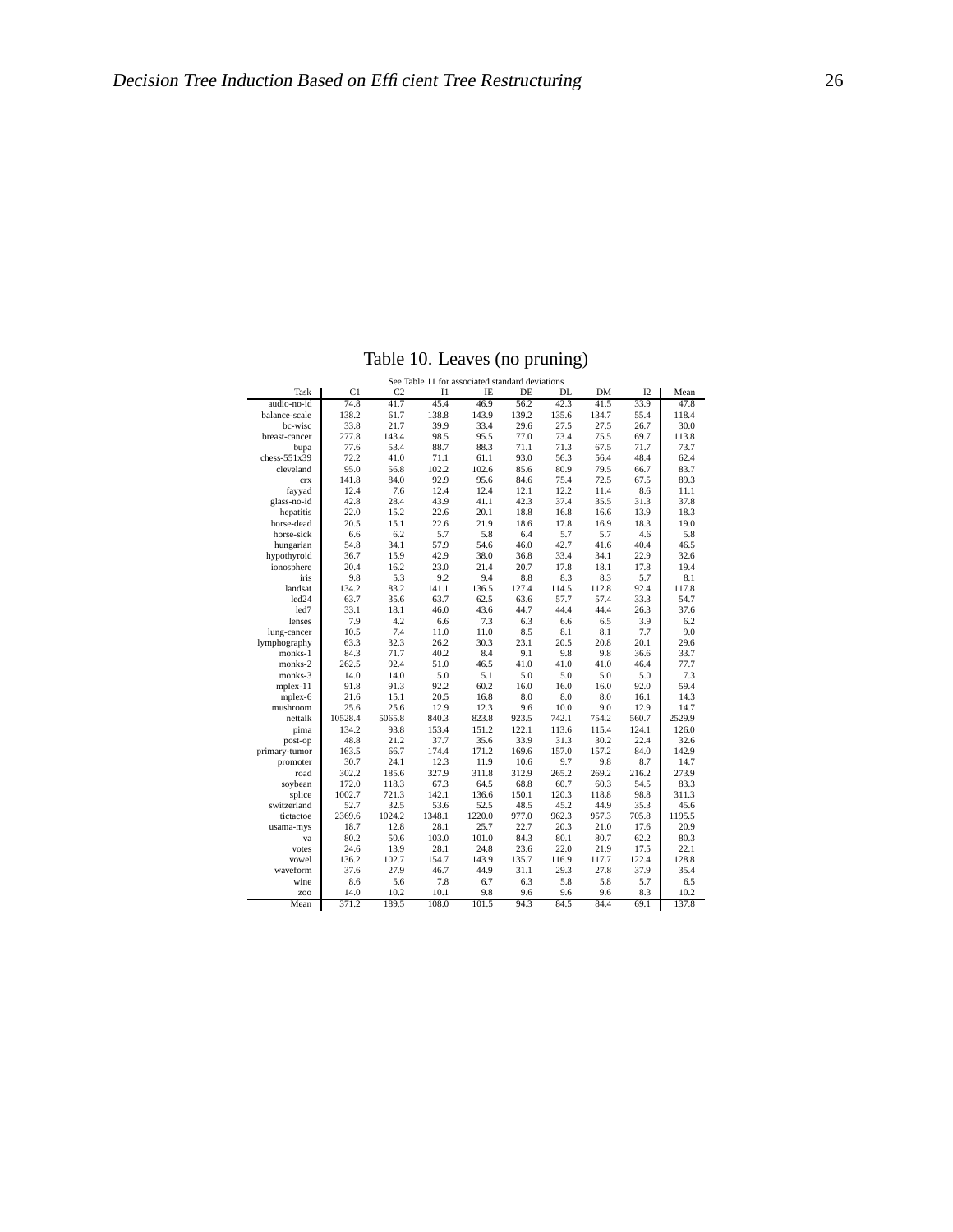|                 |                | See Table 10 for associated point estimates |         |      |      |      |      |      |
|-----------------|----------------|---------------------------------------------|---------|------|------|------|------|------|
| Task            | C <sub>1</sub> | C <sub>2</sub>                              | $_{11}$ | IE   | DE   | DL   | DM   | I2   |
| audio-no-id     | 7.4            | 7.7                                         | 2.6     | 2.3  | 1.6  | 1.6  | 1.6  | 2.5  |
| balance-scale   | 3.9            | 3.8                                         | 3.7     | 2.3  | 2.1  | 2.9  | 3.7  | 2.8  |
| bc-wisc         | 2.3            | 3.3                                         | 2.7     | 2.4  | 1.4  | 1.2  | 1.9  | 2.2  |
| breast-cancer   | 26.1           | 16.0                                        | 5.6     | 5.9  | 3.1  | 3.4  | 3.8  | 3.7  |
| bupa            | 3.6            | 3.7                                         | 6.5     | 8.7  | 4.0  | 3.0  | 2.8  | 6.5  |
| chess- $551x39$ | 6.3            | 1.9                                         | 5.9     | 3.7  | 10.0 | 2.9  | 3.0  | 1.6  |
| cleveland       | 4.6            | 2.4                                         | 4.4     | 3.7  | 3.5  | 2.1  | 1.7  | 4.4  |
| <b>CTX</b>      | 18.0           | 14.3                                        | 4.9     | 5.4  | 2.7  | 3.1  | 3.1  | 4.9  |
| fayyad          | 1.5            | 0.7                                         | 1.6     | 1.6  | 1.3  | 1.6  | 1.1  | 1.2  |
| glass-no-id     | 2.4            | 2.4                                         | 2.9     | 4.6  | 1.6  | 2.6  | 1.9  | 2.0  |
| hepatitis       | 2.8            | 1.5                                         | 2.7     | 3.3  | 1.5  | 1.5  | 1.6  | 1.5  |
| horse-dead      | 1.3            | 0.9                                         | 1.6     | 2.8  | 1.4  | 1.4  | 1.2  | 1.7  |
| horse-sick      | 0.8            | 1.3                                         | 0.5     | 0.4  | 0.5  | 0.5  | 0.5  | 0.7  |
| hungarian       | 3.4            | 3.9                                         | 2.0     | 3.1  | 4.1  | 2.1  | 1.6  | 1.4  |
| hypothyroid     | 3.2            | 3.1                                         | 4.2     | 4.9  | 3.1  | 3.3  | 2.9  | 2.8  |
| ionosphere      | 2.1            | 1.9                                         | 1.5     | 2.2  | 1.7  | 1.3  | 1.3  | 1.2  |
| iris            | 1.3            | 0.8                                         | 1.1     | 1.4  | 1.1  | 0.8  | 0.8  | 0.8  |
| landsat         | 4.0            | 5.4                                         | 5.0     | 6.0  | 6.6  | 4.2  | 3.5  | 4.1  |
| led24           | 2.3            | 1.9                                         | 2.3     | 2.9  | 3.9  | 3.3  | 3.4  | 2.0  |
| led7            | 2.2            | 1.1                                         | 1.8     | 2.0  | 2.0  | 1.8  | 1.8  | 1.0  |
| lenses          | 1.2            | 0.9                                         | 1.1     | 1.4  | 0.8  | 1.1  | 1.0  | 0.3  |
| lung-cancer     | 1.2            | 1.4                                         | 1.8     | 1.8  | 0.5  | 0.5  | 0.3  | 2.2  |
| lymphography    | 6.3            | 7.3                                         | 2.5     | 3.6  | 1.9  | 1.6  | 1.4  | 3.1  |
| monks-1         | 29.5           | 21.7                                        | 16.6    | 1.2  | 0.8  | 1.9  | 1.9  | 13.8 |
| monks-2         | 9.2            | 4.3                                         | 9.7     | 6.4  | 0.0  | 0.0  | 0.0  | 5.3  |
| monks-3         | 0.0            | 0.0                                         | 0.0     | 0.3  | 0.0  | 0.0  | 0.0  | 0.0  |
| $mplex-11$      | 22.4           | 22.1                                        | 20.4    | 14.6 | 0.0  | 0.0  | 0.0  | 20.4 |
| mplex-6         | 2.4            | 1.0                                         | 2.0     | 3.1  | 0.0  | 0.0  | 0.0  | 0.9  |
| mushroom        | 2.0            | 2.0                                         | 0.3     | 0.6  | 0.5  | 0.0  | 0.0  | 0.3  |
| nettalk         | 110.6          | 118.5                                       | 11.7    | 12.6 | 19.7 | 12.1 | 8.5  | 7.7  |
| pima            | 6.0            | 4.8                                         | 7.7     | 12.3 | 3.7  | 5.4  | 6.0  | 10.3 |
| post-op         | 4.2            | 4.2                                         | 4.1     | 3.4  | 2.3  | 0.6  | 0.7  | 1.9  |
| primary-tumor   | 4.8            | 4.1                                         | 3.3     | 4.1  | 4.2  | 2.6  | 3.5  | 4.3  |
| promoter        | 3.7            | 1.9                                         | 1.8     | 1.6  | 0.9  | 0.8  | 1.0  | 1.3  |
| road            | 9.1            | 5.8                                         | 9.5     | 6.6  | 13.6 | 5.1  | 6.3  | 7.5  |
| soybean         | 11.8           | 6.2                                         | 3.2     | 2.2  | 4.2  | 2.6  | 1.8  | 2.6  |
| splice          | 34.2           | 37.5                                        | 3.5     | 3.2  | 7.6  | 3.3  | 3.5  | 3.9  |
| switzerland     | 3.1            | 2.5                                         | 2.8     | 3.8  | 3.7  | 2.0  | 2.5  | 2.2  |
| tictactoe       | 20.0           | 23.8                                        | 18.1    | 33.7 | 18.1 | 27.6 | 29.0 | 10.1 |
| usama-mys       | 1.8            | 1.9                                         | 1.9     | 2.2  | 2.1  | 1.2  | 1.6  | 1.3  |
| va              | 5.5            | 3.9                                         | 6.8     | 5.1  | 3.6  | 2.4  | 2.5  | 4.7  |
| votes           | 2.8            | 3.0                                         | 3.4     | 2.8  | 1.6  | 2.0  | 2.4  | 2.2  |
| vowel           | 3.5            | 4.0                                         | 6.1     | 4.3  | 5.6  | 3.9  | 3.5  | 5.7  |
| waveform        | 3.0            | 3.3                                         | 8.8     | 6.8  | 2.0  | 1.8  | 1.7  | 7.3  |
| wine            | 1.6            | 0.9                                         | 1.1     | 0.8  | 0.8  | 0.4  | 0.4  | 1.0  |
| <b>ZOO</b>      | 1.0            | 2.8                                         | 0.8     | 0.6  | 0.5  | 0.5  | 0.5  | 0.8  |

Table 11. Standard Deviation for Leaves (no pruning)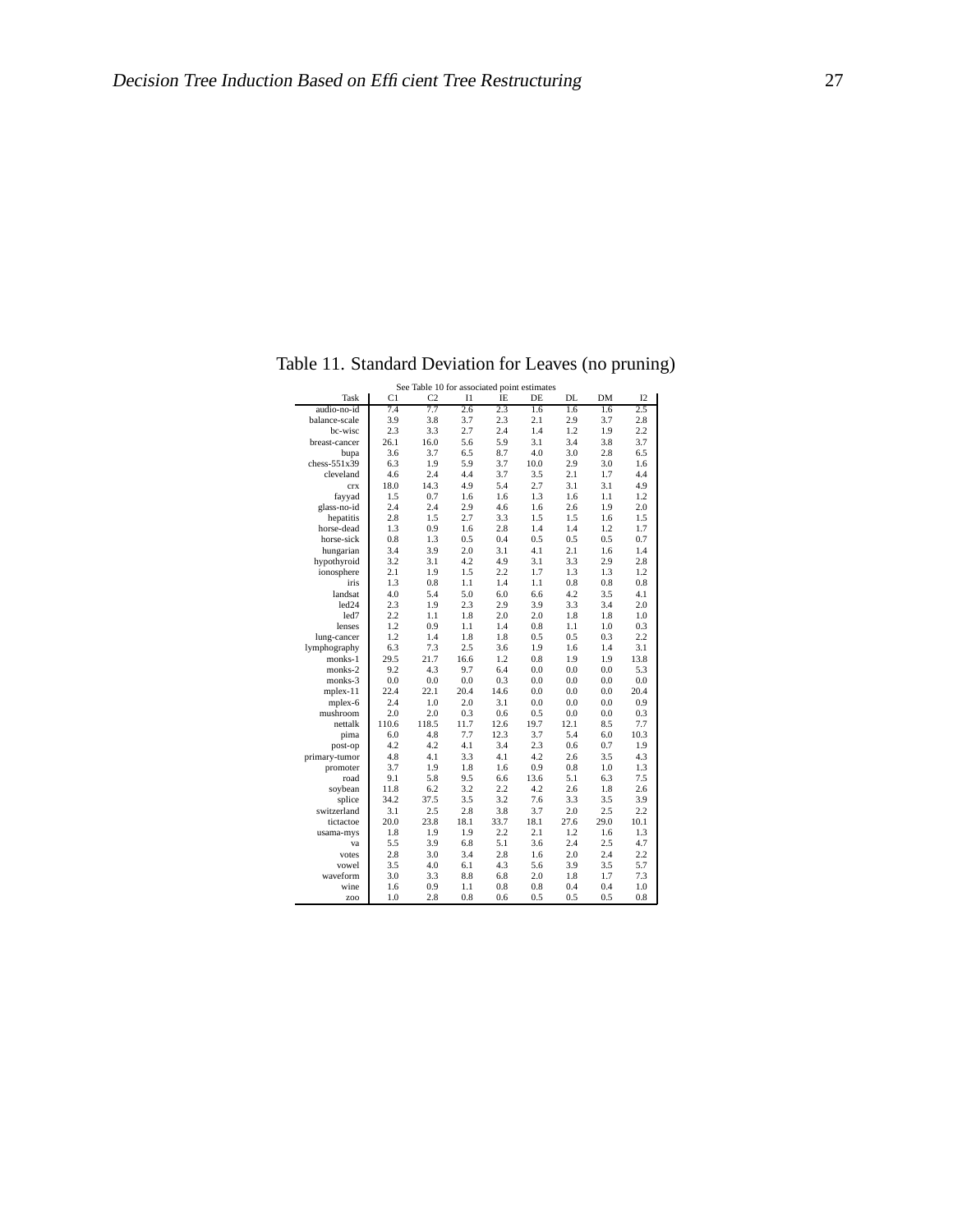Table 12. Leaves (pruning)

|                   |        |                | See Table 13 for associated standard deviations |       |       |       |       |       |        |
|-------------------|--------|----------------|-------------------------------------------------|-------|-------|-------|-------|-------|--------|
| Task              | C1     | C <sub>2</sub> | $_{11}$                                         | 12    | IE.   | DE.   | DL    | DM    | Mean   |
| audio-no-id       | 47.4   | 30.2           | 26.8                                            | 26.8  | 29.1  | 26.0  | 22.6  | 20.0  | 28.6   |
| balance-scale     | 52.3   | 40.0           | 48.7                                            | 47.0  | 49.4  | 43.8  | 41.9  | 41.0  | 45.5   |
| bc-wisc           | 12.6   | 10.0           | 12.1                                            | 12.1  | 9.2   | 9.5   | 7.8   | 8.1   | 10.2   |
| breast-cancer     | 9.0    | 8.0            | 21.4                                            | 21.4  | 26.1  | 11.7  | 12.4  | 15.2  | 15.6   |
| bupa              | 48.1   | 37.3           | 30.1                                            | 30.1  | 29.1  | 17.3  | 17.5  | 23.1  | 29.1   |
| chess- $551x39$   | 34.2   | 24.3           | 27.7                                            | 27.7  | 36.3  | 32.2  | 33.3  | 20.6  | 29.5   |
| cleveland         | 71.6   | 45.7           | 42.6                                            | 42.5  | 38.7  | 33.1  | 33.7  | 29.4  | 42.2   |
| <b>CTX</b>        | 45.5   | 34.2           | 21.5                                            | 21.5  | 12.3  | 33.1  | 34.2  | 17.8  | 27.5   |
| fayyad            | 7.2    | 7.1            | 6.9                                             | 6.9   | 7.7   | 6.0   | 6.0   | 7.0   | 6.9    |
| glass-no-id       | 35.2   | 25.2           | 23.5                                            | 23.5  | 24.6  | 20.1  | 22.0  | 16.8  | 23.9   |
| hepatitis         | 10.6   | 8.8            | 6.7                                             | 6.7   | 4.5   | 4.0   | 4.7   | 6.0   | 6.5    |
| horse-dead        | 16.8   | 11.3           | 6.5                                             | 6.5   | 5.8   | 4.1   | 4.2   | 3.7   | 7.4    |
| horse-sick        | 4.6    | 4.6            | 3.9                                             | 3.9   | 3.5   | 3.3   | 3.6   | 3.1   | 3.8    |
| hungarian         | 15.6   | 13.8           | 10.0                                            | 10.0  | 8.6   | 7.3   | 7.5   | 8.7   | 10.2   |
| hypothyroid       | 7.4    | 6.0            | 9.3                                             | 9.3   | 6.3   | 5.2   | 5.0   | 4.5   | 6.6    |
| ionosphere        | 16.4   | 12.9           | 7.5                                             | 7.5   | 5.9   | 10.0  | 6.0   | 7.4   | 9.2    |
| iris              | 5.5    | 5.1            | 3.7                                             | 3.7   | 3.7   | 3.0   | 3.6   | 3.1   | 3.9    |
| landsat           | 62.6   | 42.7           | 34.5                                            | 33.8  | 37.5  | 33.3  | 32.9  | 30.3  | 38.5   |
| led <sub>24</sub> | 41.3   | 29.0           | 25.9                                            | 24.8  | 25.8  | 22.5  | 23.2  | 22.9  | 26.9   |
| led7              | 22.1   | 17.5           | 29.6                                            | 22.7  | 29.9  | 26.9  | 26.3  | 26.6  | 25.2   |
| lenses            | 3.9    | 3.6            | 3.2                                             | 3.2   | 3.1   | 3.0   | 3.0   | 3.0   | 3.2    |
| lung-cancer       | 9.0    | 6.4            | 4.0                                             | 4.0   | 4.5   | 3.4   | 3.3   | 3.5   | 4.8    |
| lymphography      | 28.2   | 18.2           | 10.9                                            | 10.9  | 12.0  | 9.7   | 9.2   | 7.4   | 13.3   |
| monks-1           | 29.4   | 29.4           | 32.5                                            | 32.5  | 8.0   | 9.1   | 9.8   | 9.8   | 20.1   |
| monks-2           | 1.0    | 1.0            | 40.9                                            | 40.9  | 40.1  | 34.5  | 35.7  | 34.8  | 28.6   |
| monks-3           | 14.0   | 14.0           | 5.0                                             | 5.0   | 5.0   | 5.0   | 5.0   | 5.0   | 7.2    |
| $mplex-11$        | 88.2   | 88.2           | 91.6                                            | 91.6  | 54.8  | 16.0  | 16.0  | 16.0  | 57.8   |
| mplex-6           | 12.9   | 12.3           | 7.6                                             | 7.6   | 9.0   | 6.0   | 6.0   | 8.0   | 8.7    |
| mushroom          | 25.6   | 25.6           | 12.9                                            | 12.9  | 12.2  | 9.6   | 10.0  | 9.0   | 14.7   |
| nettalk           | 4610.8 | 2270.8         | 418.6                                           | 411.7 | 403.5 | 411.9 | 333.0 | 334.7 | 1149.4 |
| pima              | 80.9   | 63.6           | 24.0                                            | 24.0  | 29.0  | 40.2  | 44.6  | 31.8  | 42.3   |
| post-op           | 3.7    | 1.8            | 9.5                                             | 9.2   | 8.6   | 8.0   | 8.2   | 7.0   | 7.0    |
| primary-tumor     | 95.3   | 43.5           | 78.2                                            | 62.0  | 79.6  | 74.3  | 67.0  | 67.6  | 70.9   |
| promoter          | 17.5   | 16.3           | 6.3                                             | 6.3   | 5.5   | 4.2   | 3.9   | 4.4   | 8.1    |
| road              | 175.2  | 119.3          | 95.0                                            | 94.6  | 78.6  | 85.9  | 83.6  | 81.3  | 101.7  |
| soybean           | 77.0   | 62.5           | 34.1                                            | 34.0  | 27.9  | 39.8  | 35.4  | 32.8  | 42.9   |
| splice            | 397.2  | 298.5          | 51.6                                            | 51.6  | 47.1  | 49.2  | 46.1  | 43.6  | 123.1  |
| switzerland       | 40.5   | 28.0           | 26.3                                            | 26.1  | 24.6  | 18.6  | 17.4  | 16.4  | 24.7   |
| tictactoe         | 611.4  | 484.4          | 485.6                                           | 468.3 | 450.6 | 328.4 | 338.1 | 383.1 | 443.7  |
| usama-mys         | 12.2   | 10.7           | 4.9                                             | 4.9   | 7.6   | 7.3   | 12.0  | 5.7   | 8.2    |
| va                | 57.8   | 36.9           | 46.5                                            | 46.2  | 46.4  | 32.9  | 32.4  | 33.2  | 41.5   |
| votes             | 6.2    | 5.9            | 6.1                                             | 6.1   | 5.7   | 4.5   | 5.5   | 6.4   | 5.8    |
| vowel             | 122.2  | 97.9           | 97.9                                            | 97.8  | 92.8  | 83.4  | 78.4  | 75.8  | 93.3   |
| waveform          | 31.9   | 26.0           | 15.2                                            | 15.2  | 16.3  | 11.5  | 13.4  | 13.4  | 17.9   |
| wine              | 5.8    | 5.5            | 5.4                                             | 5.4   | 5.5   | 5.0   | 4.7   | 4.1   | 5.2    |
| Z <sub>O</sub> O  | 11.9   | 10.1           | 7.0                                             | 7.0   | 6.8   | 8.7   | 8.5   | 6.5   | 8.3    |
| Mean              | 155.1  | 91.2           | 43.9                                            | 42.8  | 40.8  | 36.1  | 34.3  | 33.9  | 59.8   |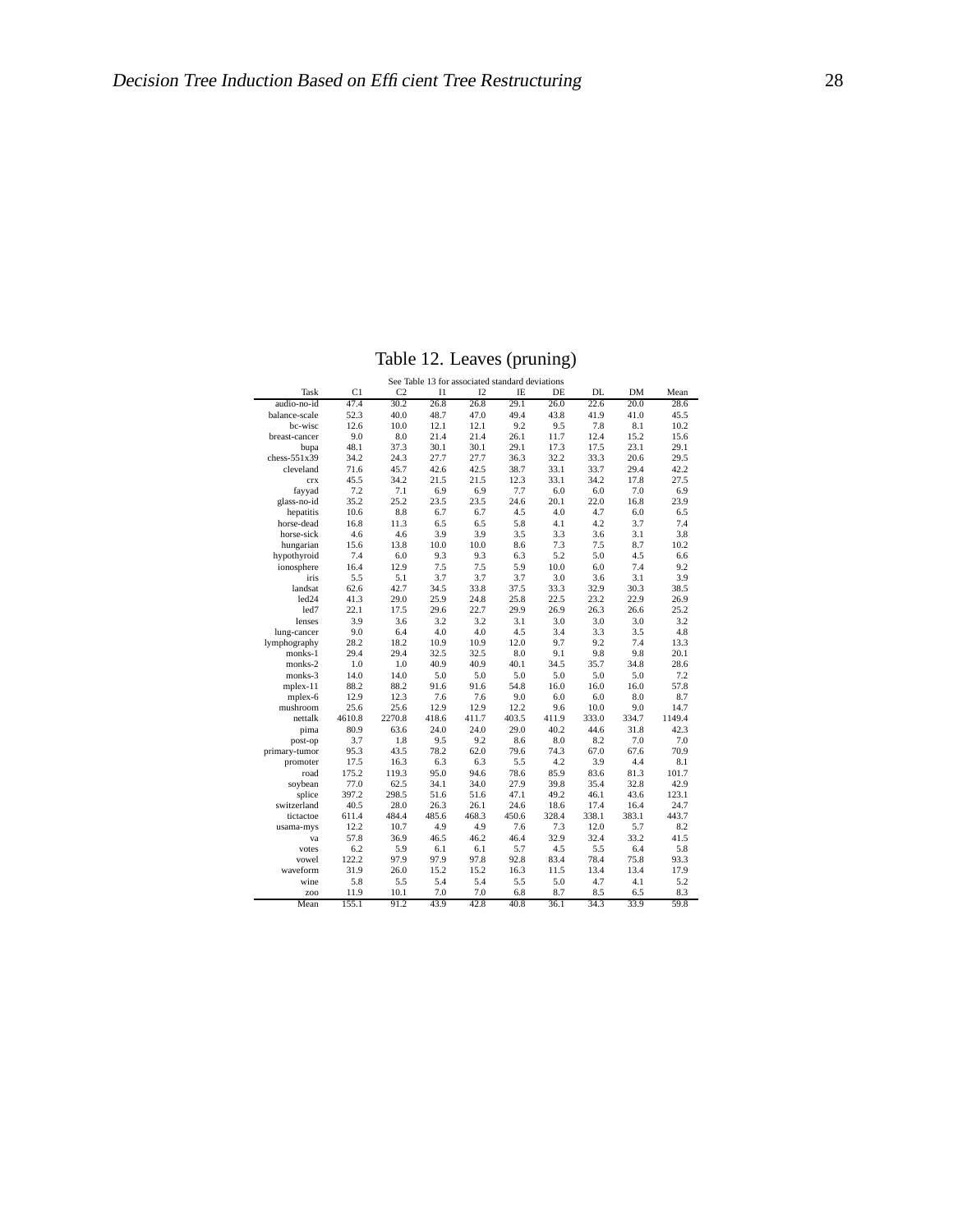|                   |       |                |      |      | See Table 12 for associated point estimates |      |      |     |
|-------------------|-------|----------------|------|------|---------------------------------------------|------|------|-----|
| Task              | C1    | C <sub>2</sub> | 11   | 12   | IE                                          | DE   | DL   | DΜ  |
| audio-no-id       | 4.3   | 3.0            | 1.5  | 1.5  | 1.1                                         | 4.4  | 1.8  | 1.5 |
| balance-scale     | 6.5   | 5.7            | 2.9  | 2.9  | 3.2                                         | 3.4  | 2.0  | 2.7 |
| bc-wisc           | 2.6   | 2.0            | 1.3  | 1.3  | 1.9                                         | 3.5  | 2.7  | 1.6 |
| breast-cancer     | 10.7  | 8.0            | 4.8  | 4.8  | 5.0                                         | 3.7  | 4.0  | 2.4 |
| bupa              | 5.2   | 6.2            | 6.5  | 6.5  | 5.9                                         | 7.7  | 5.6  | 4.3 |
| chess- $551x39$   | 7.8   | 3.2            | 4.7  | 4.7  | 4.1                                         | 8.4  | 6.4  | 1.6 |
| cleveland         | 7.6   | 5.8            | 4.4  | 4.3  | 6.0                                         | 4.4  | 5.9  | 2.3 |
| <b>CTX</b>        | 13.3  | 7.5            | 8.2  | 8.2  | 3.6                                         | 6.2  | 8.9  | 2.7 |
| fayyad            | 0.6   | 0.3            | 1.0  | 1.0  | 0.6                                         | 0.9  | 1.0  | 0.8 |
| glass-no-id       | 3.1   | 2.9            | 3.0  | 3.0  | 2.4                                         | 4.9  | 5.7  | 1.7 |
| hepatitis         | 3.8   | 2.3            | 0.8  | 0.8  | 2.3                                         | 1.1  | 1.4  | 0.8 |
| horse-dead        | 2.5   | 3.2            | 2.2  | 2.2  | 1.4                                         | 1.9  | 1.9  | 1.0 |
| horse-sick        | 0.8   | 0.8            | 0.5  | 0.5  | 0.5                                         | 0.5  | 1.2  | 0.3 |
| hungarian         | 6.9   | 5.0            | 1.8  | 1.8  | 1.2                                         | 2.0  | 1.7  | 1.6 |
| hypothyroid       | 1.9   | 1.0            | 1.3  | 1.3  | 1.9                                         | 0.6  | 0.4  | 0.5 |
| ionosphere        | 2.4   | 2.3            | 0.8  | 0.8  | 0.3                                         | 2.3  | 0.4  | 0.5 |
| iris              | 0.8   | 0.9            | 0.5  | 0.5  | 0.5                                         | 0.0  | 0.9  | 0.3 |
| landsat           | 9.4   | 7.4            | 2.8  | 2.6  | 2.6                                         | 3.4  | 5.5  | 2.7 |
| led <sub>24</sub> | 3.2   | 1.3            | 1.8  | 1.5  | 1.4                                         | 1.4  | 1.9  | 1.1 |
| led7              | 2.1   | 1.7            | 2.4  | 1.4  | 2.8                                         | 2.5  | 2.2  | 2.4 |
| lenses            | 0.3   | 0.5            | 0.4  | 0.4  | 0.3                                         | 0.0  | 0.0  | 0.0 |
| lung-cancer       | 1.8   | 1.5            | 1.2  | 1.2  | 1.6                                         | 1.7  | 1.9  | 0.5 |
| lymphography      | 7.2   | 4.5            | 1.9  | 1.9  | 1.9                                         | 2.7  | 2.2  | 1.0 |
| monks-1           | 5.0   | 5.0            | 10.9 | 10.9 | 0.0                                         | 0.8  | 1.9  | 1.9 |
| monks-2           | 0.0   | 0.0            | 3.3  | 3.3  | 3.1                                         | 1.3  | 2.1  | 2.0 |
| monks-3           | 0.0   | 0.0            | 0.0  | 0.0  | 0.0                                         | 0.0  | 0.0  | 0.0 |
| mplex-11          | 19.1  | 19.1           | 20.0 | 20.0 | 1.8                                         | 0.0  | 0.0  | 0.0 |
| mplex-6           | 3.1   | 2.4            | 1.5  | 1.5  | 1.3                                         | 0.0  | 0.0  | 0.0 |
| mushroom          | 2.0   | 2.0            | 0.3  | 0.3  | 1.6                                         | 0.5  | 0.0  | 0.0 |
| nettalk           | 182.4 | 91.6           | 7.9  | 7.9  | 8.8                                         | 29.7 | 17.0 | 8.9 |
| pima              | 7.5   | 3.1            | 7.2  | 7.2  | 10.4                                        | 14.4 | 8.2  | 4.9 |
| post-op           | 2.1   | 1.6            | 2.3  | 2.4  | 3.1                                         | 1.4  | 1.2  | 1.2 |
| primary-tumor     | 7.4   | 4.4            | 3.2  | 4.6  | 3.8                                         | 8.2  | 4.4  | 3.4 |
| promoter          | 3.1   | 2.8            | 1.0  | 1.0  | 0.7                                         | 0.9  | 0.5  | 1.0 |
| road              | 4.6   | 7.5            | 5.4  | 5.7  | 3.0                                         | 12.4 | 13.8 | 5.7 |
| soybean           | 7.8   | 5.8            | 2.8  | 2.9  | 3.0                                         | 5.2  | 2.8  | 1.8 |
| splice            | 32.1  | 26.1           | 2.2  | 2.2  | 4.5                                         | 6.2  | 4.0  | 3.0 |
| switzerland       | 4.5   | 2.9            | 3.4  | 3.3  | 3.6                                         | 4.3  | 4.0  | 1.6 |
| tictactoe         | 33.9  | 34.2           | 11.2 | 10.1 | 19.2                                        | 11.2 | 11.0 | 6.9 |
| usama-mys         | 2.1   | 1.7            | 1.8  | 1.8  | 1.8                                         | 3.3  | 4.7  | 0.8 |
| va                | 7.3   | 6.0            | 2.9  | 3.1  | 3.0                                         | 3.8  | 3.9  | 3.1 |
| votes             | 0.4   | 0.3            | 0.8  | 0.8  | 0.8                                         | 0.7  | 0.8  | 1.4 |
| vowel             | 3.0   | 3.8            | 4.9  | 5.0  | 5.1                                         | 7.0  | 6.1  | 3.3 |
| waveform          | 2.5   | 3.0            | 2.2  | 2.2  | 2.1                                         | 2.4  | 5.2  | 1.8 |
| wine              | 1.2   | 0.7            | 0.5  | 0.5  | 0.5                                         | 0.9  | 0.5  | 0.3 |
| ZOO               | 2.3   | 2.7            | 0.0  | 0.0  | 0.4                                         | 0.6  | 0.8  | 0.5 |

Table 13. Standard Deviation for Leaves (pruning)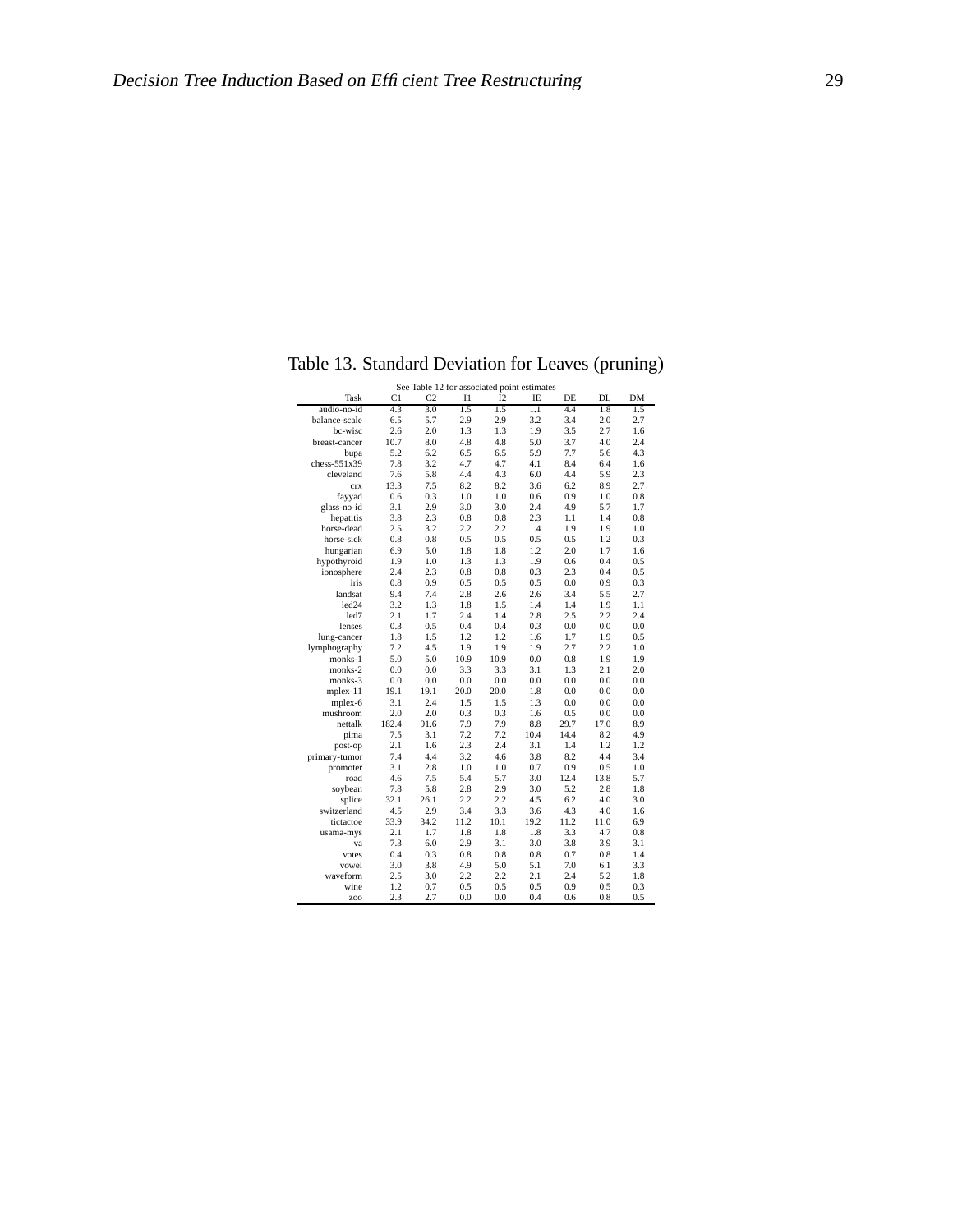|                 |      |      |      |      | See Table 15 for associated standard deviations |      |      |
|-----------------|------|------|------|------|-------------------------------------------------|------|------|
| Task            | IE   | 11   | 12   | DI.  | DM                                              | DE   | Mean |
| audio-no-id     | 12.2 | 11.1 | 10.3 | 10.7 | 8.6                                             | 6.0  | 9.8  |
| balance-scale   | 9.0  | 7.0  | 5.9  | 7.0  | 6.9                                             | 6.5  | 7.0  |
| bc-wisc         | 8.2  | 7.4  | 7.1  | 4.5  | 4.3                                             | 3.8  | 5.9  |
| breast-cancer   | 15.9 | 12.9 | 12.4 | 8.5  | 8.9                                             | 6.7  | 10.9 |
| bupa            | 25.3 | 21.3 | 20.9 | 15.7 | 12.3                                            | 9.6  | 17.5 |
| chess- $551x39$ | 19.4 | 9.4  | 8.8  | 14.8 | 14.1                                            | 7.1  | 12.3 |
| cleveland       | 13.6 | 12.6 | 11.9 | 8.3  | 7.6                                             | 6.4  | 10.1 |
| <b>CTX</b>      | 18.6 | 11.1 | 10.6 | 9.4  | 7.7                                             | 6.3  | 10.6 |
| fayyad          | 5.9  | 4.7  | 4.3  | 5.3  | 4.5                                             | 4.4  | 4.9  |
| glass-no-id     | 9.6  | 9.2  | 8.5  | 8.1  | 6.5                                             | 6.0  | 8.0  |
| hepatitis       | 6.4  | 6.6  | 5.7  | 5.2  | 4.8                                             | 3.9  | 5.4  |
| horse-dead      | 12.2 | 11.2 | 10.7 | 6.9  | 5.8                                             | 4.9  | 8.6  |
| horse-sick      | 2.8  | 2.6  | 2.1  | 2.7  | 2.2                                             | 2.2  | 2.4  |
| hungarian       | 10.5 | 9.8  | 9.2  | 7.3  | 6.6                                             | 5.8  | 8.2  |
| hypothyroid     | 6.5  | 6.9  | 6.0  | 4.1  | 3.6                                             | 2.9  | 5.0  |
| ionosphere      | 11.0 | 10.7 | 10.4 | 6.0  | 5.7                                             | 4.4  | 8.0  |
| iris            | 4.0  | 2.9  | 2.3  | 2.7  | 2.7                                             | 2.6  | 2.9  |
| landsat         | 15.5 | 13.0 | 12.5 | 10.5 | 10.0                                            | 7.6  | 11.5 |
| led24           | 6.4  | 6.2  | 5.3  | 6.1  | 5.9                                             | 5.8  | 5.9  |
| led7            | 5.9  | 5.8  | 5.0  | 5.9  | 5.8                                             | 5.6  | 5.7  |
| lenses          | 2.9  | 2.2  | 1.7  | 2.4  | 2.2                                             | 2.1  | 2.2  |
| lung-cancer     | 5.6  | 4.8  | 4.1  | 3.5  | 3.3                                             | 3.3  | 4.1  |
| lymphography    | 11.1 | 7.8  | 7.4  | 5.0  | 4.9                                             | 4.4  | 6.8  |
| monks-1         | 4.0  | 4.6  | 4.6  | 3.5  | 3.5                                             | 3.4  | 3.9  |
| $m$ onks-2      | 5.7  | 5.5  | 5.5  | 5.5  | 5.5                                             | 5.3  | 5.5  |
| monks-3         | 2.6  | 2.1  | 2.1  | 2.1  | 2.1                                             | 2.1  | 2.2  |
| mplex-11        | 5.6  | 6.1  | 6.1  | 4.0  | 4.0                                             | 4.0  | 5.0  |
| mplex-6         | 3.9  | 4.1  | 3.9  | 3.0  | 3.0                                             | 3.0  | 3.5  |
| mushroom        | 7.3  | 5.0  | 5.0  | 3.7  | 3.8                                             | 2.8  | 4.6  |
| nettalk         | 33.6 | 26.7 | 26.0 | 22.1 | 22.2                                            | 19.2 | 25.0 |
| pima            | 23.5 | 18.1 | 17.6 | 12.1 | 11.8                                            | 8.2  | 15.2 |
| post-op         | 8.2  | 8.1  | 7.2  | 6.2  | 5.8                                             | 5.2  | 6.8  |
| primary-tumor   | 10.6 | 10.2 | 8.8  | 9.6  | 9.1                                             | 7.7  | 9.4  |
| promoter        | 4.3  | 3.9  | 3.5  | 3.6  | 3.5                                             | 3.1  | 3.7  |
| road            | 22.9 | 18.3 | 17.6 | 15.0 | 14.8                                            | 11.2 | 16.6 |
| soybean         | 11.0 | 8.4  | 8.2  | 7.3  | 6.9                                             | 5.8  | 7.9  |
| splice          | 8.2  | 7.3  | 6.9  | 6.8  | 6.8                                             | 6.5  | 7.1  |
| switzerland     | 12.8 | 12.8 | 12.1 | 8.7  | 8.3                                             | 5.9  | 10.1 |
| tictactoe       | 11.3 | 10.5 | 9.9  | 10.1 | 10.0                                            | 9.5  | 10.2 |
| usama-mys       | 9.3  | 9.4  | 8.6  | 6.5  | 5.8                                             | 4.7  | 7.4  |
| va              | 18.9 | 17.8 | 17.0 | 10.3 | 9.6                                             | 6.8  | 13.4 |
| votes           | 4.7  | 3.5  | 3.1  | 3.8  | 3.6                                             | 3.2  | 3.7  |
| vowel           | 14.1 | 13.8 | 13.5 | 9.8  | 9.2                                             | 7.9  | 11.4 |
| waveform        | 12.8 | 13.3 | 12.7 | 7.5  | 6.4                                             | 5.5  | 9.7  |
| wine            | 2.8  | 3.1  | 2.7  | 2.7  | 2.7                                             | 2.6  | 2.8  |
| Z <sub>00</sub> | 4.1  | 2.9  | 2.8  | 3.5  | 3.1                                             | 2.7  | 3.2  |
| Mean            | 10.4 | 9.0  | 8.4  | 7.1  | 6.7                                             | 5.5  | 7.9  |

Table 14. Expected-Tests (no pruning)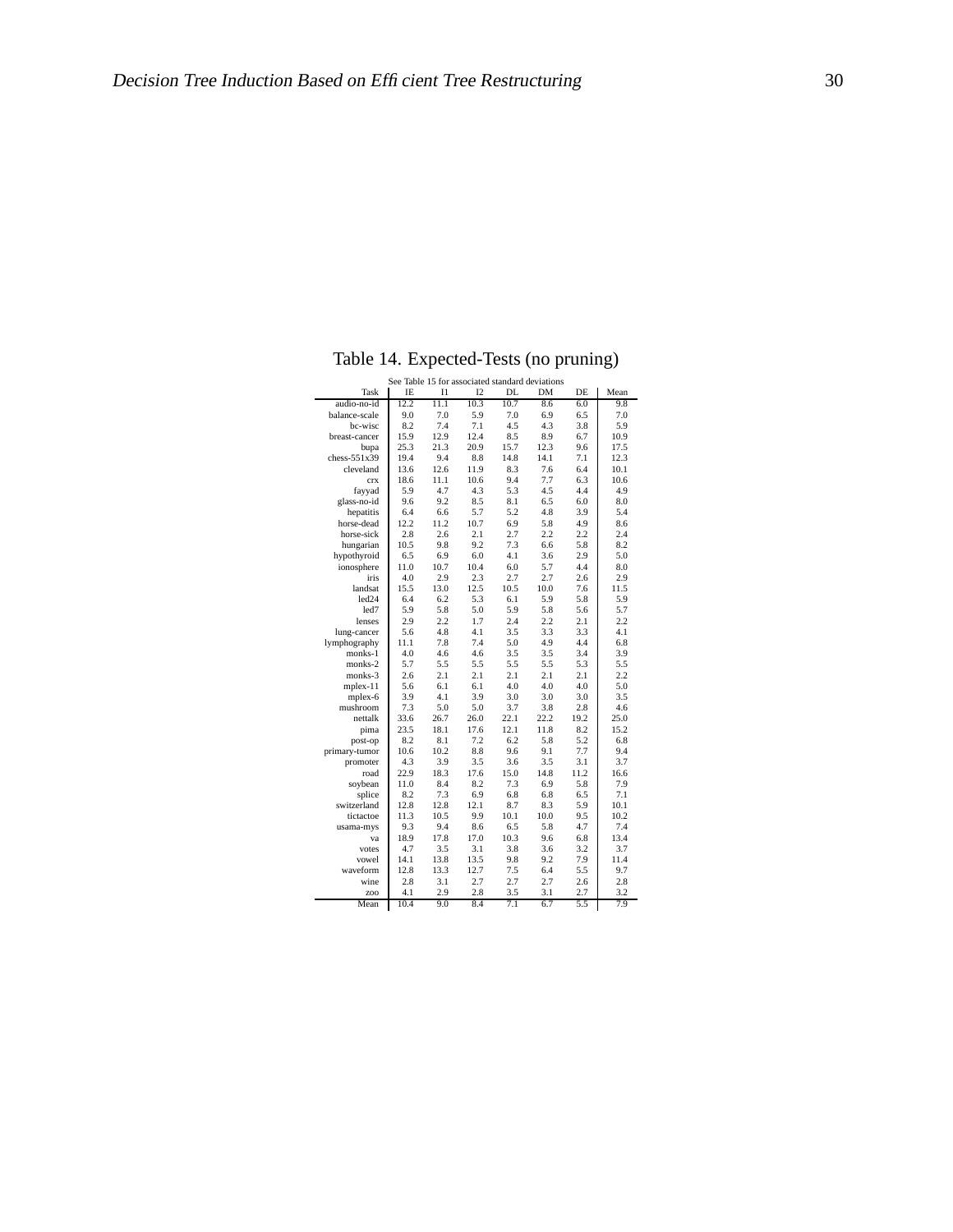|                 |     |     |     | See Table 14 for associated point estimates |          |     |
|-----------------|-----|-----|-----|---------------------------------------------|----------|-----|
| Task            | ΙE  | 11  | 12  | DL                                          | DМ       | DE. |
| audio-no-id     | 0.9 | 0.9 | 1.0 | 0.7                                         | 0.9      | 0.1 |
| balance-scale   | 0.2 | 0.1 | 0.1 | 0.2                                         | 0.1      | 0.1 |
| bc-wisc         | 1.1 | 0.4 | 0.5 | 0.4                                         | 0.5      | 0.0 |
| breast-cancer   | 0.7 | 0.6 | 0.6 | 1.0                                         | 1.7      | 0.3 |
| bupa            | 5.0 | 2.3 | 2.3 | 2.2                                         | 1.8      | 1.3 |
| chess- $551x39$ | 1.5 | 0.4 | 0.5 | 1.7                                         | 1.9      | 0.3 |
| cleveland       | 1.0 | 1.2 | 1.1 | 0.9                                         | 0.9      | 0.2 |
| <b>CTX</b>      | 2.8 | 1.0 | 1.0 | 0.7                                         | 0.9      | 0.1 |
| fayyad          | 0.5 | 0.4 | 0.4 | 0.9                                         | 0.2      | 0.3 |
| glass-no-id     | 1.3 | 0.7 | 0.6 | 1.3                                         | 1.0      | 0.3 |
| hepatitis       | 0.7 | 0.6 | 0.6 | 0.4                                         | 0.3      | 0.2 |
| horse-dead      | 1.7 | 0.5 | 0.6 | 1.6                                         | 1.0      | 0.5 |
| horse-sick      | 0.2 | 0.1 | 0.3 | 0.2                                         | 0.1      | 0.1 |
| hungarian       | 1.3 | 0.3 | 0.3 | 0.8                                         | 0.6      | 0.2 |
| hypothyroid     | 0.4 | 0.7 | 0.7 | 0.9                                         | 0.7      | 0.1 |
| ionosphere      | 1.0 | 0.5 | 0.5 | 0.6                                         | 0.8      | 0.3 |
| iris            | 0.6 | 0.2 | 0.2 | 0.2                                         | 0.2      | 0.2 |
| landsat         | 0.9 | 1.0 | 0.9 | 1.0                                         | 1.0      | 0.5 |
| led24           | 0.1 | 0.1 | 0.1 | 0.2                                         | 0.2      | 0.2 |
| led7            | 0.1 | 0.1 | 0.1 | 0.2                                         | 0.2      | 0.1 |
| lenses          | 0.3 | 0.2 | 0.1 | 0.4                                         | 0.2      | 0.2 |
| lung-cancer     | 1.3 | 1.3 | 1.5 | 0.2                                         | 0.2      | 0.1 |
| lymphography    | 1.7 | 1.1 | 1.1 | 0.3                                         | 0.3      | 0.2 |
| monks-1         | 0.4 | 0.6 | 0.5 | 0.2                                         | 0.2      | 0.1 |
| monks-2         | 0.2 | 0.1 | 0.1 | 0.0                                         | 0.0      | 0.0 |
| monks-3         | 0.2 | 0.0 | 0.0 | 0.0                                         | 0.0      | 0.0 |
| $mplex-11$      | 0.4 | 0.3 | 0.3 | 0.0                                         | $_{0.0}$ | 0.0 |
| mplex-6         | 0.3 | 0.1 | 0.1 | 0.0                                         | 0.0      | 0.0 |
| mushroom        | 0.4 | 0.1 | 0.1 | 0.0                                         | 0.0      | 0.1 |
| nettalk         | 0.8 | 0.2 | 0.2 | 0.6                                         | 0.6      | 0.2 |
| pima            | 3.5 | 3.0 | 3.0 | 1.9                                         | 2.3      | 0.4 |
| post-op         | 0.7 | 0.4 | 0.4 | 0.6                                         | 0.4      | 0.2 |
| primary-tumor   | 0.3 | 0.3 | 0.2 | 0.6                                         | 0.5      | 0.1 |
| promoter        | 0.5 | 0.6 | 0.5 | 0.3                                         | 0.4      | 0.2 |
| road            | 1.2 | 1.3 | 1.3 | 0.9                                         | 0.7      | 0.4 |
| soybean         | 0.6 | 0.1 | 0.1 | 0.3                                         | 0.4      | 0.2 |
| splice          | 0.2 | 0.1 | 0.1 | 0.2                                         | 0.3      | 0.2 |
| switzerland     | 2.0 | 2.1 | 2.0 | 1.5                                         | 1.5      | 0.1 |
| tictactoe       | 0.1 | 0.0 | 0.0 | 0.1                                         | 0.1      | 0.1 |
| usama-mys       | 0.8 | 0.9 | 0.8 | 1.0                                         | 1.1      | 0.6 |
| va              | 1.5 | 2.8 | 2.8 | 2.0                                         | 1.9      | 0.1 |
| votes           | 0.3 | 0.4 | 0.3 | 0.3                                         | 0.2      | 0.3 |
| vowel           | 0.5 | 0.6 | 0.7 | 0.9                                         | 0.8      | 0.4 |
| waveform        | 2.0 | 2.9 | 2.8 | 0.9                                         | 0.8      | 0.5 |
| wine            | 0.3 | 0.4 | 0.4 | 0.2                                         | 0.1      | 0.1 |
| 7.00            | 0.2 | 0.0 | 0.1 | 0.1                                         | 0.2      | 0.0 |

Table 15. Standard Deviation for Expected-Tests (no pruning)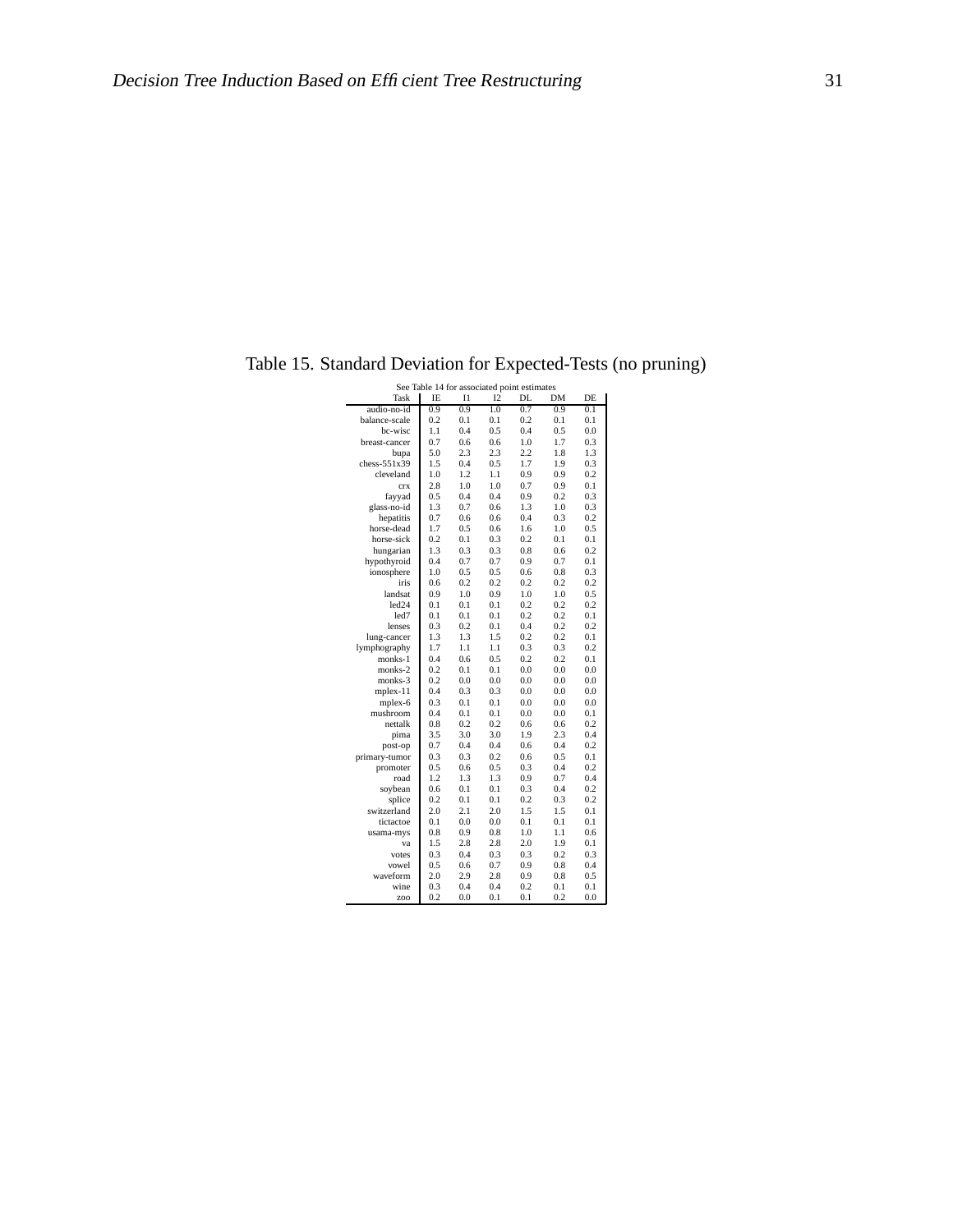|                 | See Table 17 for associated standard deviations |                |      |      |      |      |      |
|-----------------|-------------------------------------------------|----------------|------|------|------|------|------|
| Task            | IE.                                             | I <sub>1</sub> | 12   | DI.  | DM   | DE   | Mean |
| audio-no-id     | 11.3                                            | 9.7            | 9.7  | 7.9  | 7.5  | 5.2  | 8.5  |
| balance-scale   | 7.2                                             | 5.7            | 5.7  | 5.8  | 5.7  | 5.4  | 5.9  |
| bc-wisc         | 4.5                                             | 5.2            | 5.2  | 3.3  | 3.2  | 3.5  | 4.2  |
| breast-cancer   | 11.5                                            | 8.0            | 8.0  | 3.8  | 4.5  | 3.5  | 6.5  |
| bupa            | 18.7                                            | 15.5           | 15.5 | 9.7  | 9.7  | 7.1  | 12.7 |
| chess- $551x39$ | 17.9                                            | 7.4            | 7.4  | 10.2 | 7.2  | 5.9  | 9.3  |
| cleveland       | 10.8                                            | 10.3           | 10.3 | 7.2  | 5.8  | 5.4  | 8.3  |
| <b>CTX</b>      | 7.8                                             | 6.0            | 6.0  | 7.4  | 4.5  | 6.3  | 6.3  |
| fayyad          | 4.9                                             | 3.8            | 3.8  | 3.7  | 3.9  | 3.5  | 3.9  |
| glass-no-id     | 9.6                                             | 7.6            | 7.6  | 7.3  | 5.5  | 5.4  | 7.2  |
| hepatitis       | 2.9                                             | 3.5            | 3.5  | 2.3  | 3.2  | 1.8  | 2.9  |
| horse-dead      | 4.2                                             | 4.8            | 4.8  | 2.4  | 1.9  | 2.0  | 3.3  |
| horse-sick      | 2.0                                             | 1.9            | 1.9  | 1.9  | 1.4  | 1.6  | 1.8  |
| hungarian       | 6.2                                             | 4.6            | 4.6  | 3.3  | 3.7  | 2.7  | 4.2  |
| hypothyroid     | 3.4                                             | 3.1            | 3.1  | 1.4  | 1.4  | 1.3  | 2.3  |
| ionosphere      | 3.8                                             | 5.0            | 5.0  | 4.3  | 4.5  | 2.9  | 4.3  |
| iris            | 2.4                                             | 1.9            | 1.9  | 1.9  | 1.7  | 1.7  | 1.9  |
| landsat         | 11.3                                            | 9.1            | 9.1  | 7.3  | 6.7  | 5.6  | 8.2  |
| led24           | 5.1                                             | 5.0            | 4.9  | 4.8  | 4.7  | 4.5  | 4.8  |
| led7            | 5.3                                             | 5.0            | 4.7  | 5.0  | 5.0  | 4.8  | 5.0  |
| lenses          | 1.6                                             | 1.5            | 1.5  | 1.5  | 1.5  | 1.5  | 1.5  |
| lung-cancer     | 2.7                                             | 2.3            | 2.3  | 1.7  | 2.1  | 1.7  | 2.1  |
| lymphography    | 8.3                                             | 6.0            | 6.0  | 3.8  | 3.4  | 3.2  | 5.1  |
| monks-1         | 4.0                                             | 4.5            | 4.5  | 3.5  | 3.5  | 3.4  | 3.9  |
| monks-2         | 5.5                                             | 5.4            | 5.4  | 5.3  | 5.3  | 5.1  | 5.3  |
| monks-3         | 2.7                                             | 2.1            | 2.1  | 2.1  | 2.1  | 2.1  | 2.2  |
| $mplex-11$      | 5.6                                             | 6.1            | 6.1  | 4.0  | 4.0  | 4.0  | 5.0  |
| mplex-6         | 3.1                                             | 2.8            | 2.8  | 2.5  | 3.0  | 2.5  | 2.8  |
| mushroom        | 7.6                                             | 5.0            | 5.0  | 3.7  | 3.8  | 2.8  | 4.7  |
| nettalk         | 31.2                                            | 24.9           | 24.8 | 20.0 | 20.2 | 17.8 | 23.2 |
| pima            | 14.6                                            | 8.6            | 8.6  | 10.5 | 8.6  | 8.3  | 9.9  |
| post-op         | 4.5                                             | 4.9            | 4.9  | 3.4  | 3.1  | 3.3  | 4.0  |
| primary-tumor   | 9.1                                             | 8.4            | 8.2  | 8.1  | 7.9  | 6.7  | 8.1  |
| promoter        | 3.1                                             | 3.0            | 3.0  | 2.1  | 2.1  | 2.1  | 2.6  |
| road            | 13.7                                            | 13.9           | 13.9 | 11.5 | 10.4 | 9.2  | 12.1 |
| soybean         | 8.3                                             | 7.7            | 7.7  | 6.4  | 6.4  | 5.5  | 7.0  |
| splice          | 7.8                                             | 5.5            | 5.5  | 5.2  | 5.3  | 4.9  | 5.7  |
| switzerland     | 10.8                                            | 11.3           | 11.3 | 5.6  | 5.9  | 4.7  | 8.3  |
| tictactoe       | 9.9                                             | 9.4            | 9.3  | 9.0  | 9.2  | 8.5  | 9.2  |
| usama-mys       | 5.6                                             | 3.2            | 3.2  | 6.8  | 3.1  | 4.0  | 4.3  |
| va              | 18.0                                            | 16.4           | 16.4 | 7.8  | 7.9  | 5.6  | 12.0 |
| votes           | 2.8                                             | 2.1            | 2.1  | 2.3  | 2.2  | 1.7  | 2.2  |
| vowel           | 13.1                                            | 12.8           | 12.8 | 9.9  | 8.9  | 7.4  | 10.8 |
| waveform        | 6.3                                             | 6.5            | 6.5  | 5.1  | 4.8  | 3.9  | 5.5  |
| wine            | 2.8                                             | 2.6            | 2.6  | 2.3  | 2.1  | 2.3  | 2.4  |
| ZOO             | 3.4                                             | 2.7            | 2.7  | 3.4  | 2.7  | 2.6  | 2.9  |
| Mean            | 7.8                                             | 6.6            | 6.6  | 5.4  | 5.0  | 4.5  | 6.0  |

Table 16. Expected-Tests (pruning)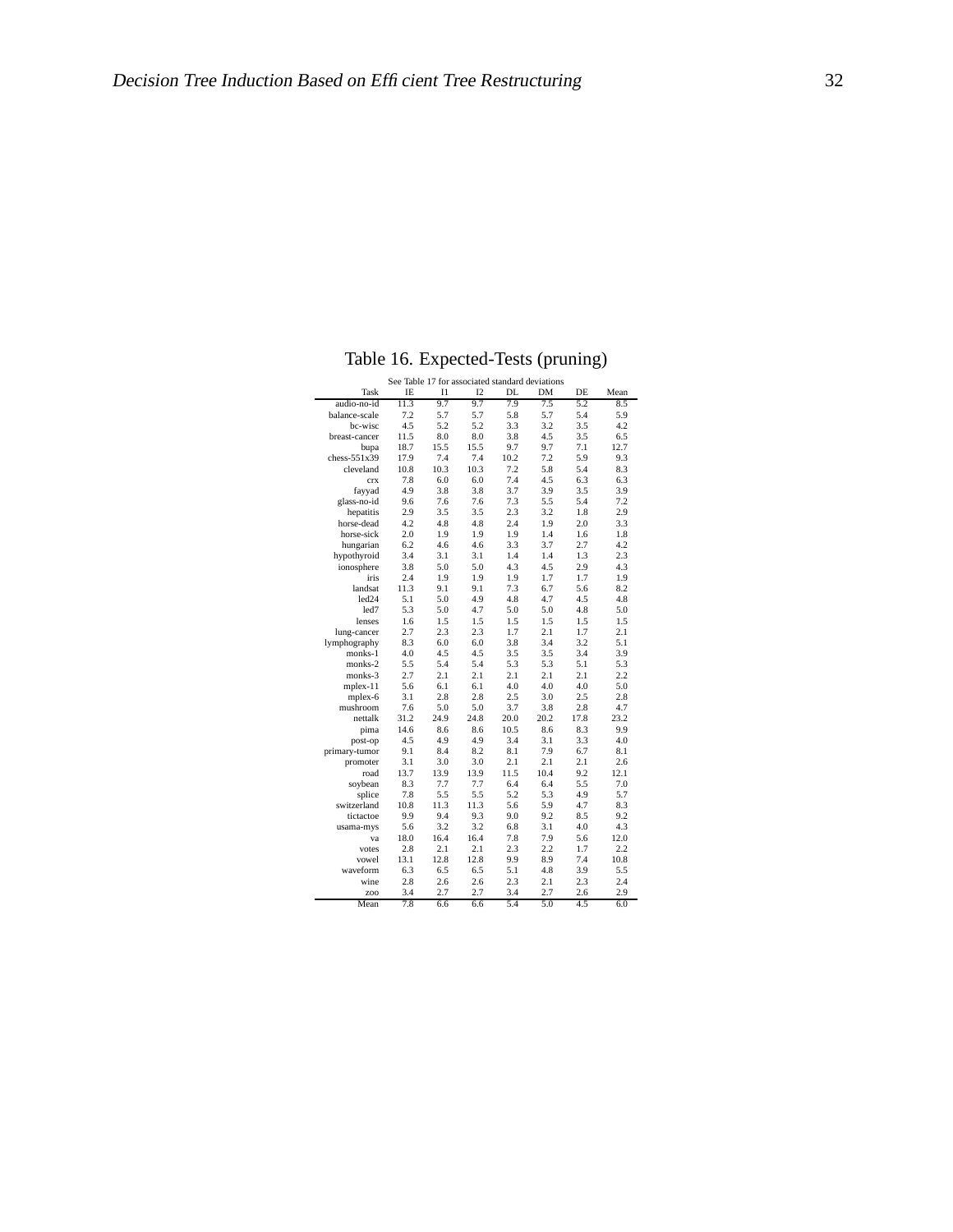| See Table 16 for associated point estimates |     |     |     |     |          |     |  |  |  |
|---------------------------------------------|-----|-----|-----|-----|----------|-----|--|--|--|
| Task                                        | IE. | 11  | 12  | DL  | DM       | DE  |  |  |  |
| audio-no-id                                 | 0.7 | 0.9 | 0.9 | 1.0 | 0.7      | 0.5 |  |  |  |
| balance-scale                               | 0.3 | 0.1 | 0.1 | 0.2 | 0.1      | 0.1 |  |  |  |
| bc-wisc                                     | 1.1 | 0.5 | 0.5 | 0.6 | 0.3      | 0.7 |  |  |  |
| breast-cancer                               | 2.4 | 1.6 | 1.6 | 0.7 | 0.9      | 0.8 |  |  |  |
| bupa                                        | 3.3 | 2.3 | 2.3 | 2.3 | 2.2      | 2.4 |  |  |  |
| chess- $551x39$                             | 1.4 | 1.0 | 1.0 | 0.7 | 0.5      | 1.0 |  |  |  |
| cleveland                                   | 1.7 | 1.3 | 1.3 | 1.4 | 0.7      | 0.6 |  |  |  |
| <b>CTX</b>                                  | 2.3 | 1.2 | 1.2 | 1.9 | 0.5      | 1.8 |  |  |  |
| fayyad                                      | 0.4 | 0.5 | 0.5 | 0.6 | 0.2      | 0.3 |  |  |  |
| glass-no-id                                 | 1.6 | 0.8 | 0.8 | 2.0 | 0.9      | 0.8 |  |  |  |
| hepatitis                                   | 1.7 | 0.5 | 0.5 | 0.7 | 0.4      | 0.4 |  |  |  |
| horse-dead                                  | 1.0 | 1.6 | 1.6 | 0.9 | 0.5      | 0.9 |  |  |  |
| horse-sick                                  | 0.4 | 0.3 | 0.3 | 0.7 | 0.1      | 0.2 |  |  |  |
| hungarian                                   | 1.1 | 0.6 | 0.6 | 0.7 | 0.7      | 0.5 |  |  |  |
| hypothyroid                                 | 1.2 | 0.6 | 0.6 | 0.1 | 0.0      | 0.0 |  |  |  |
| ionosphere                                  | 0.2 | 0.6 | 0.6 | 0.3 | 0.8      | 0.3 |  |  |  |
| iris                                        | 0.3 | 0.2 | 0.2 | 0.3 | 0.1      | 0.0 |  |  |  |
| landsat                                     | 0.8 | 0.7 | 0.7 | 0.9 | 0.4      | 0.3 |  |  |  |
| led24                                       | 0.1 | 0.1 | 0.1 | 0.1 | 0.1      | 0.1 |  |  |  |
| led7                                        | 0.2 | 0.1 | 0.1 | 0.1 | 0.2      | 0.2 |  |  |  |
| lenses                                      | 0.1 | 0.1 | 0.1 | 0.1 | 0.0      | 0.0 |  |  |  |
| lung-cancer                                 | 1.2 | 0.8 | 0.8 | 1.0 | 0.3      | 0.8 |  |  |  |
| lymphography                                | 1.1 | 0.8 | 0.8 | 0.8 | 0.6      | 0.5 |  |  |  |
| monks-1                                     | 0.1 | 0.5 | 0.5 | 0.2 | 0.2      | 0.1 |  |  |  |
| monks-2                                     | 0.1 | 0.1 | 0.1 | 0.1 | 0.1      | 0.1 |  |  |  |
| monks-3                                     | 0.1 | 0.0 | 0.0 | 0.0 | 0.0      | 0.0 |  |  |  |
| $mplex-11$                                  | 0.1 | 0.3 | 0.3 | 0.0 | 0.0      | 0.0 |  |  |  |
| mplex-6                                     | 0.2 | 0.3 | 0.3 | 0.0 | 0.0      | 0.0 |  |  |  |
| mushroom                                    | 1.0 | 0.1 | 0.1 | 0.0 | 0.0      | 0.1 |  |  |  |
| nettalk                                     | 0.7 | 0.3 | 0.3 | 0.3 | 0.7      | 0.3 |  |  |  |
| pima                                        | 2.6 | 1.8 | 1.8 | 2.2 | 1.5      | 2.3 |  |  |  |
| post-op                                     | 1.7 | 1.2 | 1.2 | 0.3 | 0.3      | 0.5 |  |  |  |
| primary-tumor                               | 0.5 | 0.3 | 0.3 | 0.3 | 0.4      | 0.1 |  |  |  |
| promoter                                    | 0.6 | 0.7 | 0.7 | 0.2 | 0.4      | 0.2 |  |  |  |
| road                                        | 1.1 | 1.5 | 1.5 | 2.0 | 0.8      | 1.3 |  |  |  |
| soybean                                     | 0.9 | 0.2 | 0.2 | 0.6 | 0.4      | 0.1 |  |  |  |
| splice                                      | 0.4 | 0.1 | 0.1 | 0.1 | 0.6      | 0.2 |  |  |  |
| switzerland                                 | 1.8 | 2.4 | 2.4 | 1.2 | 0.9      | 0.7 |  |  |  |
| tictactoe                                   | 0.1 | 0.1 | 0.1 | 0.1 | 0.1      | 0.1 |  |  |  |
| usama-mys                                   | 1.2 | 1.0 | 1.0 | 2.3 | 0.6      | 1.8 |  |  |  |
| va                                          | 2.7 | 2.8 | 2.8 | 1.0 | 2.0      | 0.4 |  |  |  |
| votes                                       | 0.4 | 0.2 | 0.2 | 0.4 | 0.6      | 0.3 |  |  |  |
| vowel                                       | 0.7 | 0.6 | 0.6 | 0.8 | 0.8      | 0.4 |  |  |  |
| waveform                                    | 0.6 | 1.1 | 1.1 | 1.4 | 0.5      | 0.6 |  |  |  |
| wine                                        | 0.5 | 0.3 | 0.3 | 0.2 | 0.1      | 0.3 |  |  |  |
| 7.00                                        | 0.1 | 0.0 | 0.0 | 0.1 | $_{0.1}$ | 0.0 |  |  |  |
|                                             |     |     |     |     |          |     |  |  |  |

Table 17. Standard Deviation for Expected-Tests (pruning)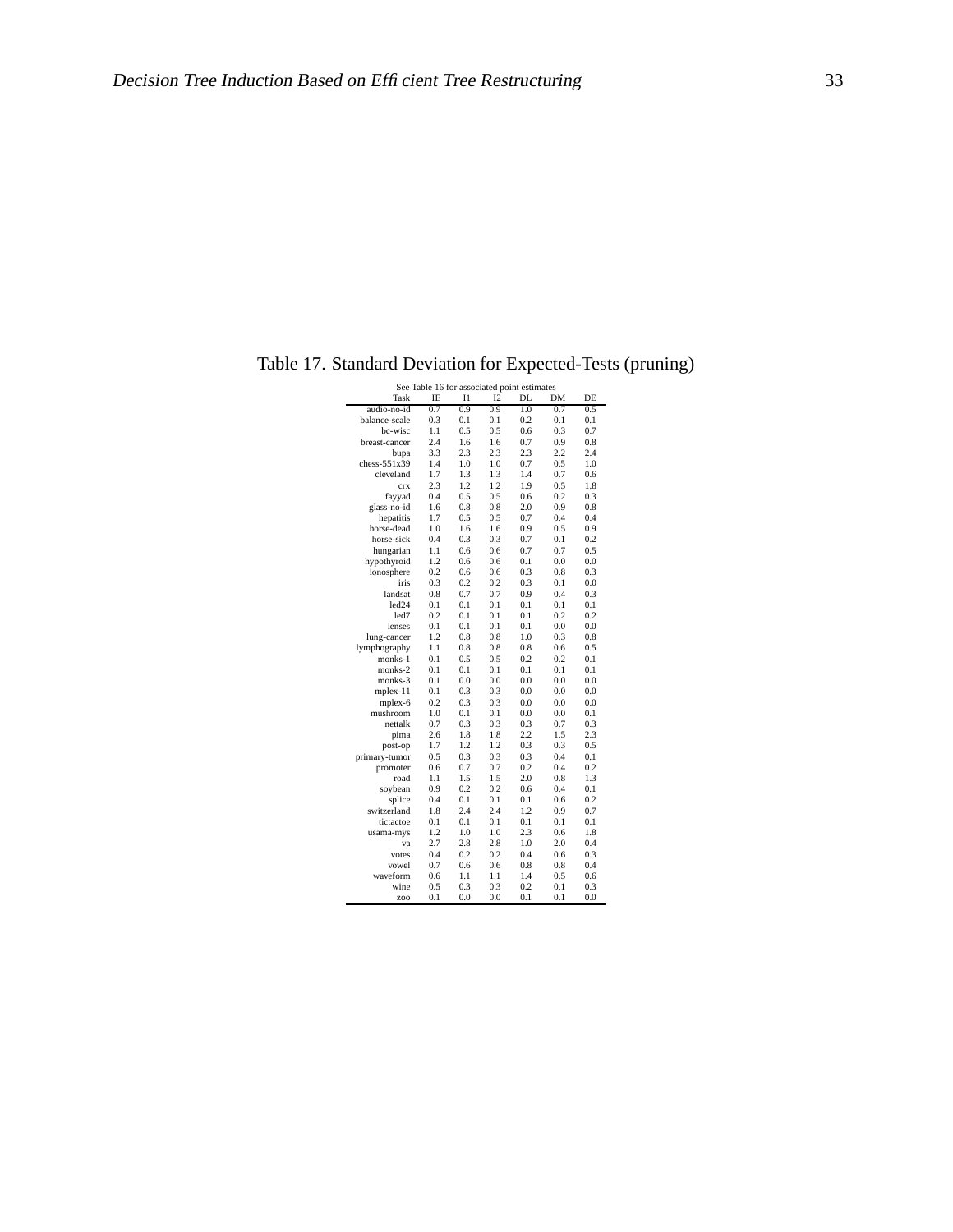Table 18. CPU (no pruning)

| See Table 19 for associated standard deviations |        |        |        |        |         |      |     |                |        |
|-------------------------------------------------|--------|--------|--------|--------|---------|------|-----|----------------|--------|
| Task                                            | DL     | DМ     | DF.    | IE.    | $_{11}$ | 12   | C1  | C <sub>2</sub> | Mean   |
| audio-no-id                                     | 1338.5 | 1084.5 | 552.9  | 20.9   | 1.7     | 1.6  | 0.3 | 0.2            | 375.1  |
| balance-scale                                   | 2.9    | 2.8    | 2.5    | 5.3    | 0.1     | 0.1  | 0.2 | 0.2            | 1.8    |
| bc-wisc                                         | 14.0   | 13.3   | 11.9   | 7.7    | 0.3     | 0.2  | 0.1 | 0.1            | 6.0    |
| breast-cancer                                   | 36.2   | 40.8   | 23.3   | 22.7   | 0.2     | 0.2  | 0.1 | 0.0            | 15.5   |
| bupa                                            | 124.9  | 92.3   | 74.4   | 152.8  | 0.5     | 0.5  | 0.3 | 0.2            | 55.8   |
| chess- $551x39$                                 | 1619.4 | 1463.4 | 777.1  | 61.5   | 1.4     | 1.3  | 0.3 | 0.2            | 490.6  |
| cleveland                                       | 94.4   | 88.4   | 70.4   | 73.0   | 0.6     | 0.6  | 0.4 | 0.3            | 41.0   |
| <b>CTX</b>                                      | 315.1  | 244.1  | 166.5  | 199.4  | 1.2     | 1.1  | 0.4 | 0.4            | 116.0  |
| fayyad                                          | 0.3    | 0.2    | 0.2    | 0.1    | 0.0     | 0.0  | 0.0 | 0.0            | 0.1    |
| glass-no-id                                     | 37.9   | 30.7   | 23.1   | 20.9   | 0.4     | 0.3  | 0.3 | 0.3            | 14.2   |
| hepatitis                                       | 25.9   | 24.1   | 19.2   | 5.2    | 0.2     | 0.1  | 0.1 | 0.1            | 9.4    |
| horse-dead                                      | 57.2   | 48.0   | 38.2   | 9.1    | 0.4     | 0.3  | 0.2 | 0.2            | 19.2   |
| horse-sick                                      | 6.1    | 4.8    | 5.0    | 0.7    | 0.1     | 0.1  | 0.1 | 0.1            | 2.1    |
| hungarian                                       | 35.8   | 34.0   | 26.5   | 32.3   | 0.3     | 0.3  | 0.2 | 0.2            | 16.2   |
| hypothyroid                                     | 433.4  | 374.0  | 303.7  | 24.1   | 4.1     | 3.6  | 1.3 | 1.1            | 143.2  |
| ionosphere                                      | 976.9  | 1033.3 | 657.0  | 18.6   | 3.1     | 3.1  | 1.4 | 1.4            | 336.8  |
| iris                                            | 0.2    | 0.2    | 0.2    | 0.1    | 0.0     | 0.0  | 0.0 | 0.0            | 0.1    |
| landsat                                         | 83.0   | 79.2   | 53.5   | 89.2   | 0.8     | 0.8  | 0.7 | 0.6            | 38.5   |
| led24                                           | 62.2   | 61.6   | 60.9   | 4.5    | 0.3     | 0.3  | 0.1 | 0.1            | 23.7   |
| led7                                            | 3.0    | 2.9    | 2.8    | 0.6    | 0.1     | 0.1  | 0.0 | 0.0            | 1.2    |
| lenses                                          | 0.0    | 0.0    | 0.0    | 0.0    | 0.0     | 0.0  | 0.0 | 0.0            | 0.0    |
| lung-cancer                                     | 21.3   | 20.0   | 19.5   | 1.2    | 0.1     | 0.1  | 0.0 | 0.0            | 7.8    |
| lymphography                                    | 17.3   | 17.7   | 15.2   | 4.5    | 0.1     | 0.1  | 0.0 | 0.0            | 6.9    |
| monks-1                                         | 1.4    | 1.4    | 1.4    | 0.1    | 0.1     | 0.1  | 0.0 | 0.0            | 0.6    |
| monks-2                                         | 1.7    | 1.7    | 1.5    | 2.5    | 0.1     | 0.1  | 0.1 | 0.0            | 1.0    |
| monks-3                                         | 0.4    | 0.4    | 0.4    | 0.0    | 0.0     | 0.0  | 0.0 | 0.0            | 0.2    |
| $mplex-11$                                      | 23.9   | 23.4   | 22.9   | 6.7    | 0.8     | 0.8  | 0.2 | 0.2            | 9.9    |
| mplex-6                                         | 0.2    | 0.2    | 0.2    | 0.1    | 0.0     | 0.0  | 0.0 | 0.0            | 0.1    |
| mushroom                                        | 888.4  | 793.0  | 690.9  | 1.9    | 5.7     | 5.7  | 0.4 | 0.4            | 298.3  |
| nettalk                                         | 3925.3 | 3885.5 | 2867.9 | 1083.0 | 12.0    | 11.7 | 5.0 | 3.0            | 1474.2 |
| pima                                            | 395.9  | 378.2  | 192.7  | 1121.3 | 1.6     | 1.6  | 0.9 | 0.8            | 261.6  |
| post-op                                         | 2.9    | 2.7    | 2.3    | 0.9    | 0.0     | 0.0  | 0.0 | 0.0            | 1.1    |
| primary-tumor                                   | 127.2  | 122.2  | 96.5   | 25.0   | 0.7     | 0.5  | 0.3 | 0.2            | 46.6   |
| promoter                                        | 113.3  | 113.0  | 93.0   | 7.6    | 0.2     | 0.2  | 0.0 | 0.0            | 40.9   |
| road                                            | 969.4  | 941.9  | 642.6  | 1709.5 | 4.4     | 4.2  | 3.8 | 3.5            | 534.9  |
| soybean                                         | 504.7  | 453.6  | 337.2  | 14.8   | 1.6     | 1.6  | 0.4 | 0.4            | 164.3  |
| splice                                          | 7747.0 | 7746.4 | 7605.4 | 469.2  | 12.3    | 11.5 | 1.6 | 1.5            | 2949.4 |
| switzerland                                     | 35.3   | 35.6   | 18.2   | 14.0   | 0.2     | 0.2  | 0.2 | 0.1            | 13.0   |
| tictactoe                                       | 488.8  | 488.3  | 478.1  | 496.7  | 3.1     | 2.7  | 1.2 | 0.8            | 245.0  |
| usama-mys                                       | 121.9  | 99.0   | 70.2   | 13.6   | 0.7     | 0.7  | 0.3 | 0.3            | 38.3   |
| va                                              | 109.5  | 103.3  | 53.4   | 62.0   | 0.6     | 0.5  | 0.3 | 0.2            | 41.2   |
| votes                                           | 14.8   | 13.8   | 11.9   | 1.5    | 0.2     | 0.1  | 0.1 | 0.1            | 5.3    |
| vowel                                           | 734.2  | 675.4  | 512.3  | 831.4  | 4.9     | 4.8  | 3.4 | 3.3            | 346.2  |
| waveform                                        | 2127.6 | 1836.7 | 1522.9 | 382.2  | 4.2     | 4.0  | 1.9 | 1.8            | 735.2  |
| wine                                            | 7.5    | 7.3    | 6.9    | 1.0    | 0.1     | 0.1  | 0.1 | 0.1            | 2.9    |
| <b>ZOO</b>                                      | 2.2    | 2.1    | 2.3    | 0.1    | 0.0     | 0.0  | 0.0 | 0.0            | 0.8    |
| Mean                                            | 514.1  | 488.8  | 394.2  | 152.2  | 1.5     | 1.4  | 0.6 | 0.5            | 194.2  |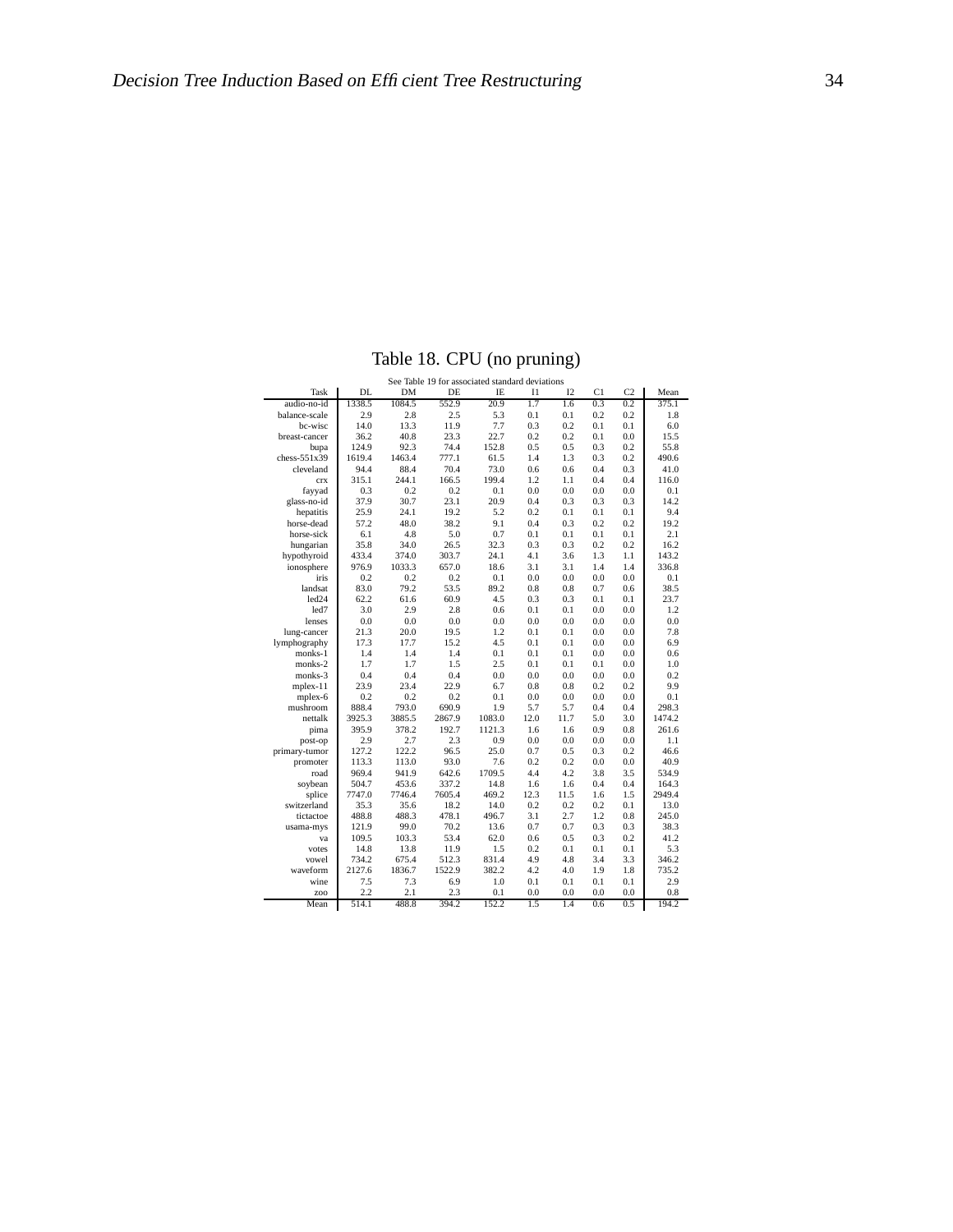| See Table 18 for associated point estimates |       |       |       |       |         |          |     |                |  |  |
|---------------------------------------------|-------|-------|-------|-------|---------|----------|-----|----------------|--|--|
| Task                                        | DL    | DM    | DE    | IE    | $_{11}$ | I2       | C1  | C <sub>2</sub> |  |  |
| audio-no-id                                 | 321.1 | 278.8 | 81.9  | 5.4   | 0.1     | 0.1      | 0.0 | 0.0            |  |  |
| balance-scale                               | 0.3   | 0.3   | 0.1   | 0.6   | 0.0     | 0.0      | 0.0 | 0.0            |  |  |
| bc-wisc                                     | 1.6   | 1.8   | 0.7   | 1.7   | 0.0     | 0.0      | 0.0 | 0.0            |  |  |
| breast-cancer                               | 10.8  | 14.7  | 2.8   | 2.9   | 0.0     | 0.0      | 0.0 | 0.0            |  |  |
| bupa                                        | 28.7  | 21.0  | 17.5  | 35.2  | 0.1     | 0.1      | 0.0 | 0.0            |  |  |
| chess- $551x39$                             | 200.7 | 262.2 | 128.5 | 7.2   | 0.1     | 0.1      | 0.1 | 0.1            |  |  |
| cleveland                                   | 16.4  | 13.7  | 4.2   | 12.8  | 0.1     | 0.1      | 0.0 | 0.0            |  |  |
| <b>CTX</b>                                  | 54.3  | 60.7  | 9.2   | 32.8  | 0.1     | 0.1      | 0.0 | 0.0            |  |  |
| fayyad                                      | 0.1   | 0.0   | 0.0   | 0.0   | 0.0     | 0.0      | 0.0 | 0.0            |  |  |
| glass-no-id                                 | 9.2   | 7.6   | 2.3   | 3.7   | 0.0     | 0.0      | 0.0 | 0.0            |  |  |
| hepatitis                                   | 2.2   | 2.5   | 1.5   | 1.3   | 0.0     | 0.0      | 0.0 | 0.0            |  |  |
| horse-dead                                  | 19.8  | 12.7  | 7.3   | 2.0   | 0.0     | 0.0      | 0.0 | 0.0            |  |  |
| horse-sick                                  | 0.8   | 0.5   | 0.5   | 0.2   | 0.0     | 0.0      | 0.0 | 0.0            |  |  |
| hungarian                                   | 3.0   | 3.9   | 1.0   | 6.0   | 0.0     | 0.0      | 0.0 | 0.0            |  |  |
| hypothyroid                                 | 96.8  | 65.0  | 13.8  | 5.6   | 0.3     | 0.4      | 0.2 | 0.1            |  |  |
| ionosphere                                  | 192.7 | 276.2 | 88.2  | 5.2   | 0.1     | 0.1      | 0.1 | 0.1            |  |  |
| iris                                        | 0.0   | 0.0   | 0.0   | 0.0   | 0.0     | 0.0      | 0.0 | 0.0            |  |  |
| landsat                                     | 8.5   | 7.5   | 4.4   | 16.6  | 0.0     | 0.0      | 0.0 | 0.0            |  |  |
| led <sub>24</sub>                           | 2.3   | 2.5   | 3.2   | 1.1   | 0.0     | 0.0      | 0.0 | 0.0            |  |  |
| led7                                        | 0.2   | 0.2   | 0.2   | 0.1   | 0.0     | 0.0      | 0.0 | 0.0            |  |  |
| lenses                                      | 0.0   | 0.0   | 0.0   | 0.0   | 0.0     | 0.0      | 0.0 | 0.0            |  |  |
| lung-cancer                                 | 2.4   | 1.9   | 1.8   | 0.6   | 0.0     | 0.0      | 0.0 | 0.0            |  |  |
| lymphography                                | 2.1   | 2.2   | 1.5   | 1.1   | 0.0     | 0.0      | 0.0 | 0.0            |  |  |
| monks-1                                     | 0.2   | 0.2   | 0.1   | 0.0   | 0.0     | 0.0      | 0.0 | 0.0            |  |  |
| monks-2                                     | 0.1   | 0.1   | 0.1   | 0.7   | 0.0     | 0.0      | 0.0 | 0.0            |  |  |
| monks-3                                     | 0.0   | 0.0   | 0.0   | 0.0   | 0.0     | 0.0      | 0.0 | 0.0            |  |  |
| $mplex-11$                                  | 1.2   | 1.2   | 1.2   | 3.3   | 0.0     | 0.0      | 0.0 | 0.0            |  |  |
| mplex-6                                     | 0.0   | 0.0   | 0.0   | 0.0   | 0.0     | 0.0      | 0.0 | 0.0            |  |  |
| mushroom                                    | 12.4  | 37.5  | 22.1  | 0.8   | 0.2     | 0.2      | 0.0 | 0.0            |  |  |
| nettalk                                     | 188.2 | 175.1 | 183.5 | 77.1  | 0.1     | 0.1      | 0.0 | 0.0            |  |  |
| pima                                        | 146.0 | 173.8 | 16.5  | 128.9 | 0.3     | 0.3      | 0.0 | 0.0            |  |  |
| post-op                                     | 0.4   | 0.4   | 0.1   | 0.1   | 0.0     | 0.0      | 0.0 | 0.0            |  |  |
| primary-tumor                               | 15.7  | 12.3  | 5.9   | 4.9   | 0.0     | 0.0      | 0.0 | 0.0            |  |  |
| promoter                                    | 21.9  | 23.0  | 9.5   | 2.2   | 0.0     | 0.0      | 0.0 | 0.0            |  |  |
| road                                        | 135.9 | 70.5  | 37.8  | 313.3 | 0.3     | 0.3      | 0.1 | 0.1            |  |  |
| soybean                                     | 49.8  | 43.6  | 16.0  | 1.8   | 0.0     | 0.0      | 0.0 | 0.0            |  |  |
| splice                                      | 352.8 | 613.0 | 498.0 | 108.6 | 0.2     | 0.3      | 0.0 | 0.0            |  |  |
| switzerland                                 | 12.1  | 11.7  | 2.1   | 3.3   | 0.0     | 0.0      | 0.0 | 0.0            |  |  |
| tictactoe                                   | 12.2  | 12.3  | 8.2   | 63.0  | 0.0     | 0.0      | 0.0 | 0.0            |  |  |
| usama-mys                                   | 28.3  | 23.7  | 13.6  | 3.0   | 0.1     | 0.1      | 0.0 | 0.0            |  |  |
| va                                          | 43.1  | 41.6  | 3.9   | 8.8   | 0.1     | 0.1      | 0.0 | 0.0            |  |  |
| votes                                       | 2.0   | 1.4   | 1.7   | 0.5   | 0.0     | 0.0      | 0.0 | 0.0            |  |  |
| vowel                                       | 114.2 | 109.7 | 67.6  | 108.5 | 0.2     | 0.2      | 0.1 | 0.1            |  |  |
| waveform                                    | 480.8 | 396.5 | 358.1 | 87.9  | 0.9     | 0.8      | 0.1 | 0.1            |  |  |
| wine                                        | 0.6   | 0.7   | 0.9   | 0.4   | 0.0     | 0.0      | 0.0 | 0.0            |  |  |
| ZOO                                         | 0.1   | 0.1   | 0.1   | 0.0   | 0.0     | $_{0.0}$ | 0.0 | 0.0            |  |  |

Table 19. Standard Deviation for CPU (no pruning)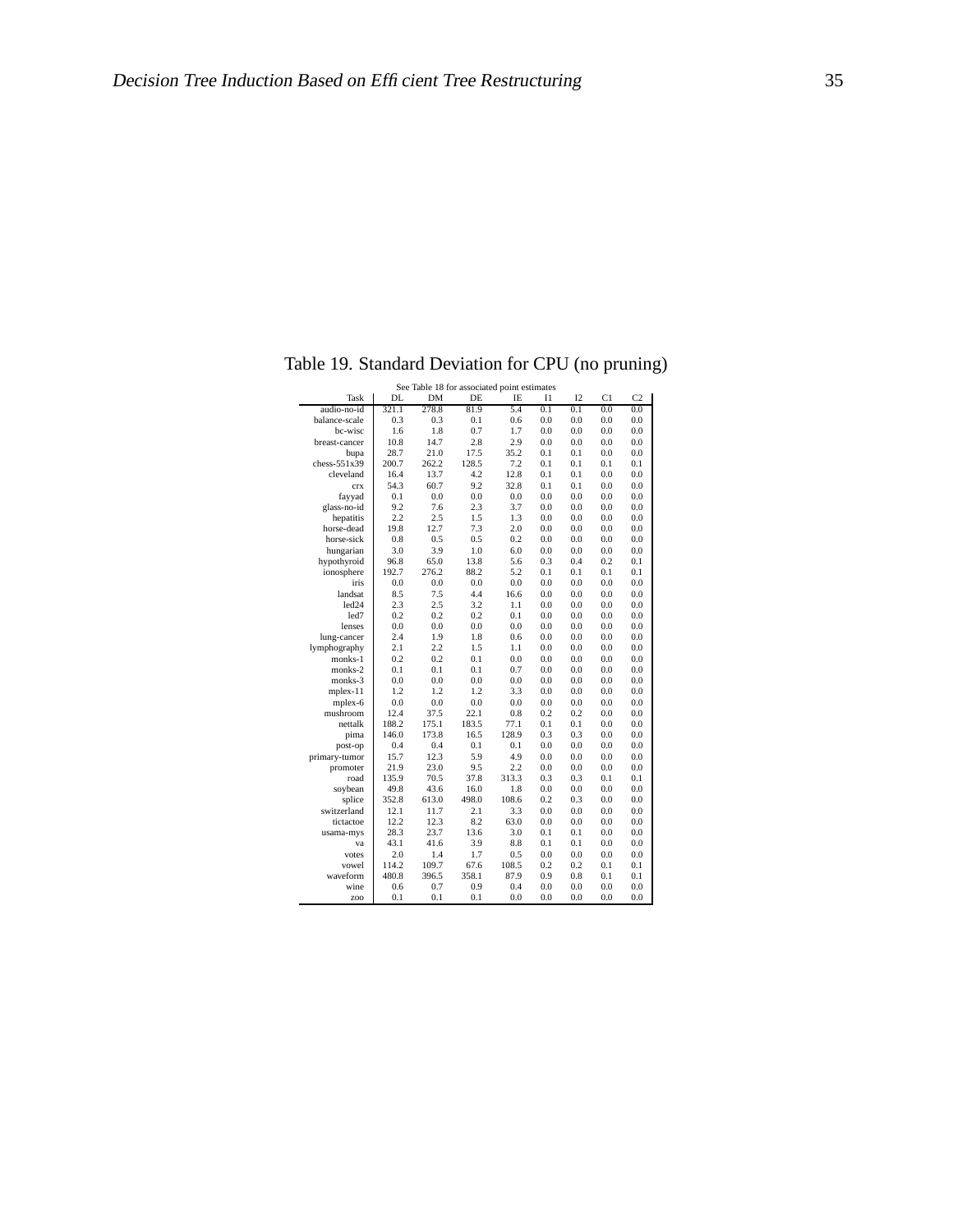Table 20. CPU (pruning)

| See Table 21 for associated standard deviations |        |        |        |        |         |      |     |                |        |
|-------------------------------------------------|--------|--------|--------|--------|---------|------|-----|----------------|--------|
| Task                                            | DL.    | DМ     | DE.    | IE.    | $_{11}$ | 12   | C1  | C <sub>2</sub> | Mean   |
| audio-no-id                                     | 1178.5 | 1159.5 | 575.6  | 22.5   | 1.7     | 1.6  | 0.3 | 0.2            | 367.5  |
| balance-scale                                   | 3.1    | 2.9    | 2.6    | 8.3    | 0.1     | 0.1  | 0.2 | 0.2            | 2.2    |
| bc-wisc                                         | 15.7   | 13.0   | 15.7   | 12.0   | 0.3     | 0.3  | 0.1 | 0.1            | 7.1    |
| breast-cancer                                   | 50.4   | 29.9   | 45.3   | 25.0   | 0.2     | 0.2  | 0.1 | 0.0            | 18.9   |
| bupa                                            | 166.1  | 94.0   | 133.0  | 160.3  | 0.6     | 0.5  | 0.3 | 0.2            | 69.4   |
| chess- $551x39$                                 | 1154.4 | 919.8  | 847.4  | 89.8   | 1.4     | 1.3  | 0.3 | 0.2            | 376.8  |
| cleveland                                       | 116.6  | 90.5   | 81.6   | 87.8   | 0.6     | 0.6  | 0.4 | 0.3            | 47.3   |
| <b>CTX</b>                                      | 505.4  | 228.8  | 371.7  | 298.2  | 1.2     | 1.2  | 0.4 | 0.4            | 175.9  |
| fayyad                                          | 0.2    | 0.2    | 0.2    | 0.2    | 0.0     | 0.0  | 0.0 | 0.0            | 0.1    |
| glass-no-id                                     | 45.3   | 30.8   | 27.9   | 22.0   | 0.4     | 0.4  | 0.3 | 0.3            | 15.9   |
| hepatitis                                       | 33.9   | 25.9   | 30.0   | 5.5    | 0.2     | 0.1  | 0.1 | 0.1            | 12.0   |
| horse-dead                                      | 99.4   | 45.5   | 68.6   | 13.0   | 0.4     | 0.3  | 0.2 | 0.2            | 28.4   |
| horse-sick                                      | 7.0    | 4.9    | 5.9    | 1.4    | 0.1     | 0.1  | 0.1 | 0.1            | 2.4    |
| hungarian                                       | 50.1   | 33.3   | 46.1   | 39.3   | 0.3     | 0.3  | 0.2 | 0.2            | 21.2   |
| hypothyroid                                     | 404.9  | 365.1  | 387.3  | 29.3   | 4.1     | 3.6  | 1.3 | 1.1            | 149.6  |
| ionosphere                                      | 2281.0 | 1366.9 | 893.6  | 20.5   | 3.3     | 3.2  | 1.4 | 1.4            | 571.4  |
| iris                                            | 0.3    | 0.3    | 0.3    | 0.1    | 0.0     | 0.0  | 0.0 | 0.0            | 0.1    |
| landsat                                         | 88.2   | 73.5   | 70.7   | 116.8  | 0.9     | 0.8  | 0.7 | 0.6            | 44.0   |
| led24                                           | 66.6   | 61.1   | 63.7   | 4.9    | 0.3     | 0.3  | 0.1 | 0.1            | 24.6   |
| led7                                            | 2.9    | 2.9    | 2.8    | 0.7    | 0.1     | 0.1  | 0.0 | 0.0            | 1.2    |
| lenses                                          | 0.0    | 0.0    | 0.0    | 0.0    | 0.0     | 0.0  | 0.0 | 0.0            | 0.0    |
| lung-cancer                                     | 45.2   | 21.9   | 37.9   | 1.2    | 0.1     | 0.1  | 0.0 | 0.0            | 13.3   |
| lymphography                                    | 23.1   | 19.2   | 18.4   | 5.6    | 0.1     | 0.1  | 0.0 | 0.0            | 8.3    |
| monks-1                                         | 1.4    | 1.4    | 1.4    | 0.2    | 0.1     | 0.1  | 0.0 | 0.0            | 0.6    |
| monks-2                                         | 1.9    | 1.8    | 1.7    | 4.7    | 0.1     | 0.1  | 0.1 | 0.0            | 1.3    |
| monks-3                                         | 0.4    | 0.4    | 0.4    | 0.0    | 0.0     | 0.0  | 0.0 | 0.0            | 0.2    |
| $mplex-11$                                      | 24.0   | 23.5   | 23.0   | 12.2   | 0.8     | 0.8  | 0.2 | 0.2            | 10.6   |
| mplex-6                                         | 0.3    | 0.2    | 0.3    | 0.2    | 0.0     | 0.0  | 0.0 | 0.0            | 0.1    |
| mushroom                                        | 888.2  | 792.1  | 690.9  | 5.5    | 5.7     | 5.7  | 0.4 | 0.4            | 298.6  |
| nettalk                                         | 3853.6 | 3815.9 | 2870.9 | 1380.1 | 12.1    | 11.7 | 5.0 | 3.0            | 1494.0 |
| pima                                            | 897.5  | 390.9  | 682.3  | 1422.6 | 1.6     | 1.6  | 0.9 | 0.8            | 424.8  |
| post-op                                         | 3.4    | 2.8    | 3.3    | 0.8    | 0.0     | 0.0  | 0.0 | 0.0            | 1.3    |
| primary-tumor                                   | 125.3  | 122.8  | 100.9  | 26.0   | 0.7     | 0.5  | 0.3 | 0.2            | 47.1   |
| promoter                                        | 134.7  | 100.9  | 125.7  | 9.7    | 0.2     | 0.2  | 0.0 | 0.0            | 46.4   |
| road                                            | 1178.5 | 793.4  | 840.0  | 1355.8 | 4.5     | 4.3  | 3.8 | 3.5            | 523.0  |
| soybean                                         | 430.7  | 454.8  | 365.3  | 16.4   | 1.6     | 1.6  | 0.4 | 0.4            | 158.9  |
| splice                                          | 8281.7 | 7744.9 | 8184.6 | 466.4  | 12.4    | 11.6 | 1.6 | 1.5            | 3088.1 |
| switzerland                                     | 27.9   | 29.8   | 20.7   | 14.0   | 0.2     | 0.2  | 0.2 | 0.1            | 11.6   |
| tictactoe                                       | 481.1  | 485.5  | 487.6  | 724.7  | 3.1     | 2.7  | 1.2 | 0.8            | 273.3  |
| usama-mys                                       | 193.0  | 86.4   | 129.8  | 14.0   | 0.8     | 0.7  | 0.3 | 0.3            | 53.2   |
| va                                              | 96.1   | 99.9   | 59.4   | 64.0   | 0.6     | 0.5  | 0.3 | 0.2            | 40.1   |
| votes                                           | 16.3   | 13.8   | 13.7   | 1.4    | 0.2     | 0.1  | 0.1 | 0.1            | 5.7    |
| vowel                                           | 929.4  | 741.1  | 541.2  | 1019.9 | 5.0     | 5.0  | 3.4 | 3.3            | 406.0  |
| waveform                                        | 3272.0 | 1747.6 | 2126.7 | 395.5  | 4.3     | 4.2  | 1.9 | 1.8            | 944.2  |
| wine                                            | 8.1    | 7.0    | 7.3    | 1.5    | 0.1     | 0.1  | 0.1 | 0.1            | 3.0    |
| ZOO                                             | 2.2    | 2.1    | 2.3    | 0.1    | 0.0     | 0.0  | 0.0 | 0.0            | 0.9    |
| Mean                                            | 591.0  | 479.3  | 456.6  | 171.7  | 1.5     | 1.5  | 0.6 | 0.5            | 212.8  |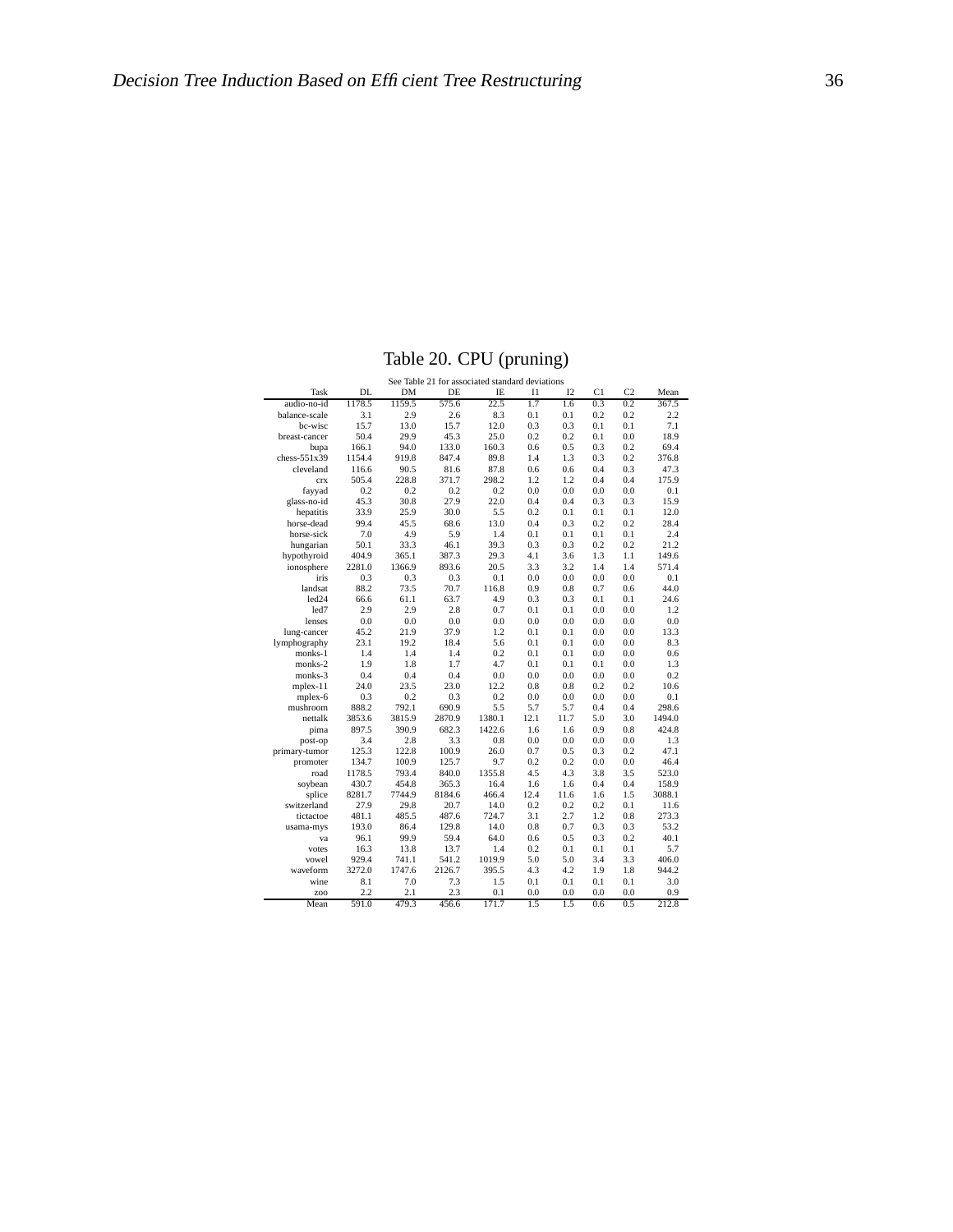| See Table 20 for associated point estimates |       |       |       |       |     |     |     |                |  |  |
|---------------------------------------------|-------|-------|-------|-------|-----|-----|-----|----------------|--|--|
| Task                                        | DL    | DM    | DE    | IE    | 11  | I2  | C1  | C <sub>2</sub> |  |  |
| audio-no-id                                 | 240.4 | 201.5 | 89.8  | 4.6   | 0.1 | 0.1 | 0.0 | 0.0            |  |  |
| balance-scale                               | 0.3   | 0.3   | 0.1   | 1.0   | 0.0 | 0.0 | 0.0 | 0.0            |  |  |
| bc-wisc                                     | 2.2   | 0.7   | 2.4   | 1.8   | 0.0 | 0.0 | 0.0 | 0.0            |  |  |
| breast-cancer                               | 7.0   | 6.7   | 6.0   | 2.7   | 0.0 | 0.0 | 0.0 | 0.0            |  |  |
| bupa                                        | 41.2  | 24.1  | 27.3  | 27.8  | 0.1 | 0.1 | 0.0 | 0.0            |  |  |
| chess- $551x39$                             | 141.9 | 107.0 | 143.6 | 18.5  | 0.1 | 0.1 | 0.1 | 0.1            |  |  |
| cleveland                                   | 25.9  | 12.3  | 6.2   | 9.0   | 0.1 | 0.1 | 0.0 | 0.0            |  |  |
| <b>CTX</b>                                  | 175.4 | 56.2  | 215.9 | 49.5  | 0.1 | 0.1 | 0.0 | 0.0            |  |  |
| fayyad                                      | 0.0   | 0.0   | 0.0   | 0.0   | 0.0 | 0.0 | 0.0 | 0.0            |  |  |
| glass-no-id                                 | 16.5  | 8.0   | 4.4   | 3.6   | 0.0 | 0.0 | 0.0 | 0.0            |  |  |
| hepatitis                                   | 6.3   | 3.8   | 5.7   | 1.3   | 0.0 | 0.0 | 0.0 | 0.0            |  |  |
| horse-dead                                  | 45.3  | 7.6   | 21.6  | 1.3   | 0.0 | 0.0 | 0.0 | 0.0            |  |  |
| horse-sick                                  | 2.7   | 0.5   | 1.5   | 0.4   | 0.0 | 0.0 | 0.0 | 0.0            |  |  |
| hungarian                                   | 9.4   | 5.1   | 7.9   | 7.5   | 0.0 | 0.0 | 0.0 | 0.0            |  |  |
| hypothyroid                                 | 31.5  | 37.7  | 33.8  | 9.5   | 0.4 | 0.4 | 0.2 | 0.1            |  |  |
| ionosphere                                  | 223.3 | 276.5 | 152.8 | 3.5   | 0.1 | 0.1 | 0.1 | 0.1            |  |  |
| iris                                        | 0.0   | 0.0   | 0.0   | 0.0   | 0.0 | 0.0 | 0.0 | 0.0            |  |  |
| landsat                                     | 8.2   | 6.9   | 4.8   | 17.1  | 0.0 | 0.0 | 0.0 | 0.0            |  |  |
| led24                                       | 2.0   | 2.5   | 2.1   | 0.8   | 0.0 | 0.0 | 0.0 | 0.0            |  |  |
| led7                                        | 0.2   | 0.2   | 0.2   | 0.1   | 0.0 | 0.0 | 0.0 | 0.0            |  |  |
| lenses                                      | 0.0   | 0.0   | 0.0   | 0.0   | 0.0 | 0.0 | 0.0 | 0.0            |  |  |
| lung-cancer                                 | 19.0  | 2.3   | 18.1  | 0.4   | 0.0 | 0.0 | 0.0 | 0.0            |  |  |
| lymphography                                | 4.6   | 2.8   | 1.9   | 0.6   | 0.0 | 0.0 | 0.0 | 0.0            |  |  |
| monks-1                                     | 0.2   | 0.2   | 0.1   | 0.1   | 0.0 | 0.0 | 0.0 | 0.0            |  |  |
| monks-2                                     | 0.1   | 0.1   | 0.2   | 0.7   | 0.0 | 0.0 | 0.0 | 0.0            |  |  |
| monks-3                                     | 0.0   | 0.0   | 0.0   | 0.0   | 0.0 | 0.0 | 0.0 | 0.0            |  |  |
| $mplex-11$                                  | 1.2   | 1.2   | 1.2   | 3.7   | 0.0 | 0.0 | 0.0 | 0.0            |  |  |
| mplex-6                                     | 0.0   | 0.0   | 0.0   | 0.0   | 0.0 | 0.0 | 0.0 | 0.0            |  |  |
| mushroom                                    | 12.4  | 37.7  | 21.9  | 0.9   | 0.2 | 0.2 | 0.0 | 0.0            |  |  |
| nettalk                                     | 166.6 | 186.0 | 232.3 | 66.7  | 0.1 | 0.1 | 0.0 | 0.0            |  |  |
| pima                                        | 329.0 | 130.0 | 314.2 | 143.6 | 0.3 | 0.3 | 0.0 | 0.0            |  |  |
| post-op                                     | 0.4   | 0.3   | 0.4   | 0.1   | 0.0 | 0.0 | 0.0 | 0.0            |  |  |
| primary-tumor                               | 9.3   | 10.9  | 7.0   | 2.5   | 0.0 | 0.0 | 0.0 | 0.0            |  |  |
| promoter                                    | 10.7  | 12.8  | 10.0  | 1.9   | 0.0 | 0.0 | 0.0 | 0.0            |  |  |
| road                                        | 211.5 | 73.6  | 110.9 | 190.3 | 0.3 | 0.3 | 0.1 | 0.1            |  |  |
| soybean                                     | 69.6  | 53.5  | 13.4  | 1.8   | 0.0 | 0.0 | 0.0 | 0.0            |  |  |
| splice                                      | 313.1 | 675.5 | 386.5 | 54.8  | 0.2 | 0.3 | 0.0 | 0.0            |  |  |
| switzerland                                 | 7.9   | 6.9   | 1.9   | 2.2   | 0.0 | 0.0 | 0.0 | 0.0            |  |  |
| tictactoe                                   | 9.7   | 8.9   | 9.0   | 77.1  | 0.0 | 0.0 | 0.0 | 0.0            |  |  |
| usama-mys                                   | 39.9  | 13.8  | 31.0  | 2.8   | 0.1 | 0.1 | 0.0 | 0.0            |  |  |
| va                                          | 18.5  | 43.6  | 5.3   | 8.3   | 0.1 | 0.1 | 0.0 | 0.0            |  |  |
| votes                                       | 1.8   | 1.8   | 2.0   | 0.4   | 0.0 | 0.0 | 0.0 | 0.0            |  |  |
| vowel                                       | 159.0 | 133.4 | 67.2  | 140.3 | 0.2 | 0.2 | 0.1 | 0.1            |  |  |
| waveform                                    | 722.0 | 248.6 | 581.4 | 57.4  | 0.9 | 0.9 | 0.1 | 0.1            |  |  |
| wine                                        | 0.9   | 0.6   | 1.2   | 0.4   | 0.0 | 0.0 | 0.0 | 0.0            |  |  |
| ZOO                                         | 0.1   | 0.2   | 0.2   | 0.0   | 0.0 | 0.0 | 0.0 | 0.0            |  |  |

Table 21. Standard Deviation for CPU (pruning)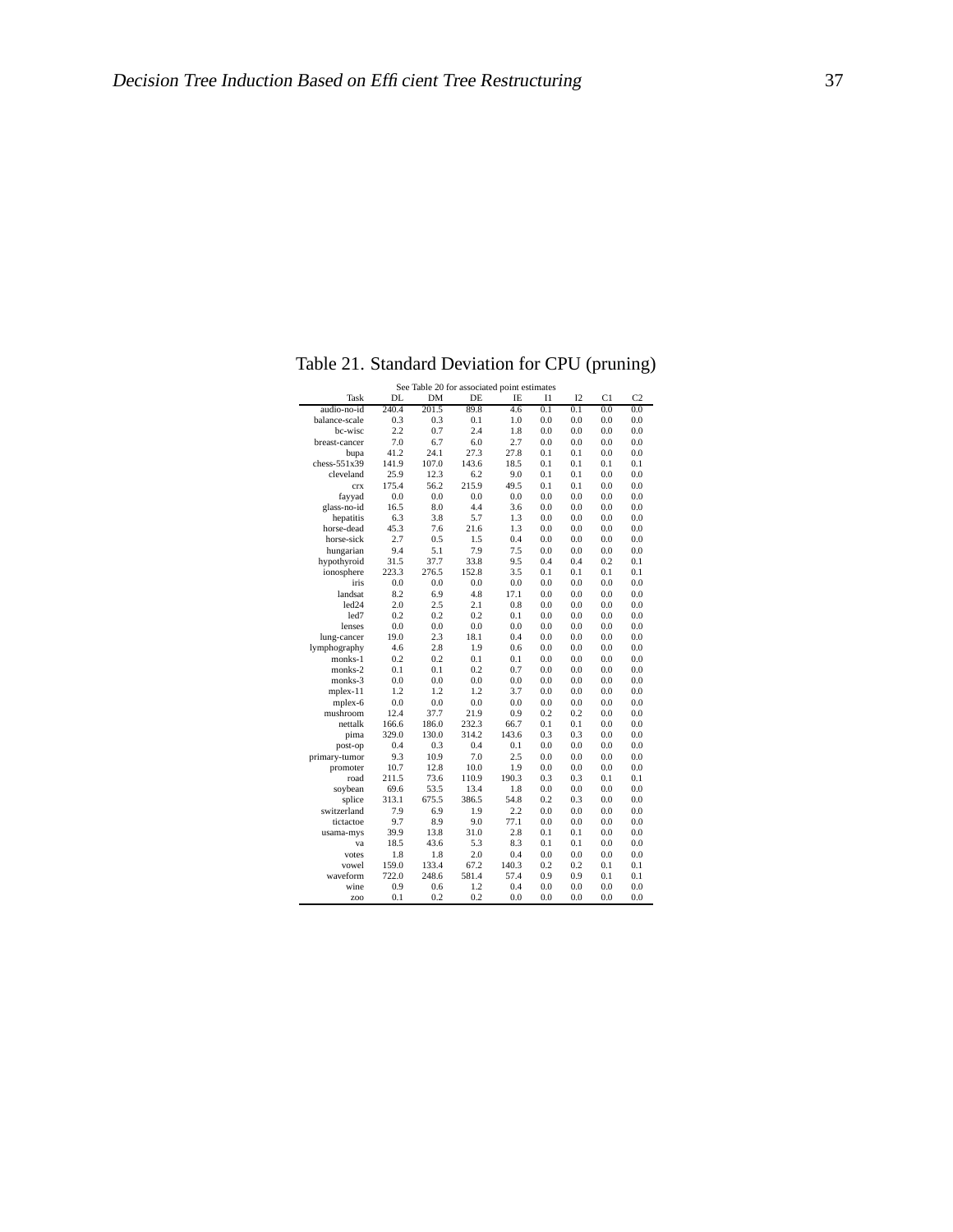# **References**

- Breiman, L., Friedman, J. H., Olshen, R. A., & Stone, C. J. (1984). *Classification and regression trees*. Belmont, CA: Wadsworth International Group.
- Cockett, J. R. B., & Herrera, J. A. (1990). Decision tree reduction. *Journal of the ACM, 37*, 815- 842.
- Crawford, S. L. (1989). Extensionsto the CART algorithm. *International Journal of Man-Machine Studies, 31*, 197-217.
- Fayyad, U. M. (1991). *On the induction of decision trees for multiple concept learning*. Doctoral dissertation, Computer Science and Engineering, University of Michigan.
- Fayyad, U. M., & Irani, K. B. (1992). On the handling of continuous-valued attributes in decision tree generation. *Machine Learning, 8*, 87-102.
- Fisher, D. (1996). Iterative optimization and simplification of hierarchical clusterings. *Journal of Artificial Intelligence Research, 4*, 147-178.
- Kalles, D., & Morris, T. (1996). Efficient incremental induction of decision trees. *Machine Learning, 24*, 231-242.
- Kohavi, R. (1995). The power of decision tables. *Proceedings of the European Conference on Machine Learning*.
- Lovell, B. C., & Bradley, A. P. (1996). The multiscale classifer. *IEEE Transactions on Pattern Analysis and Machine Intelligence, 18*, 124-137.
- Mooney, R., Shavlik, J., Towell, G., & Gove, A. (1989). An experimental comparison of symbolic and connectionist learning algorithms. *Proceedings of the Eleventh International Joint Conference on Artificial Intelligence* (pp. 775-780). Detroit, Michigan: Morgan Kaufmann.
- Murphy, P. M., & Aha, D. W. (1994). *UCI repository of machine learning databases*, Irvine, CA: University of California, Department of Information and Computer Science.
- Pazzani, M., Merz, C., Murphy, P., Ali, K., Hume, T., & Brunk, C. (1994). Reducing misclassification costs. *Machine Learning: Proceedings of the Eleventh International Conference* (pp. 217-225). New Brunswick, NJ: Morgan Kaufmann.
- Quinlan, J. R., & Rivest, R. L. (1989). Inferring decision trees using the minimum description length principle. *Information and Computation, 80*, 227-248.
- Quinlan, J. R. (1993). *C4.5: Programs for machine learning*. San Mateo, CA: Morgan Kaufmann.
- Rissanen, J. (1978). Modeling by shortest data description. *Automatica, 14*, 465-471.
- Schlimmer, J. C., & Fisher, D. (1986). A case study of incremental concept induction. *Proceedings of the Fifth National Conference on Artificial Intelligence* (pp. 496-501). Philadelpha, PA: Morgan Kaufmann.
- Steel, R. G. D., & Torrie, J. H. (1980). *Principles and procedures of statistics, 2nd edition*. New York, NY: McGraw-Hill.